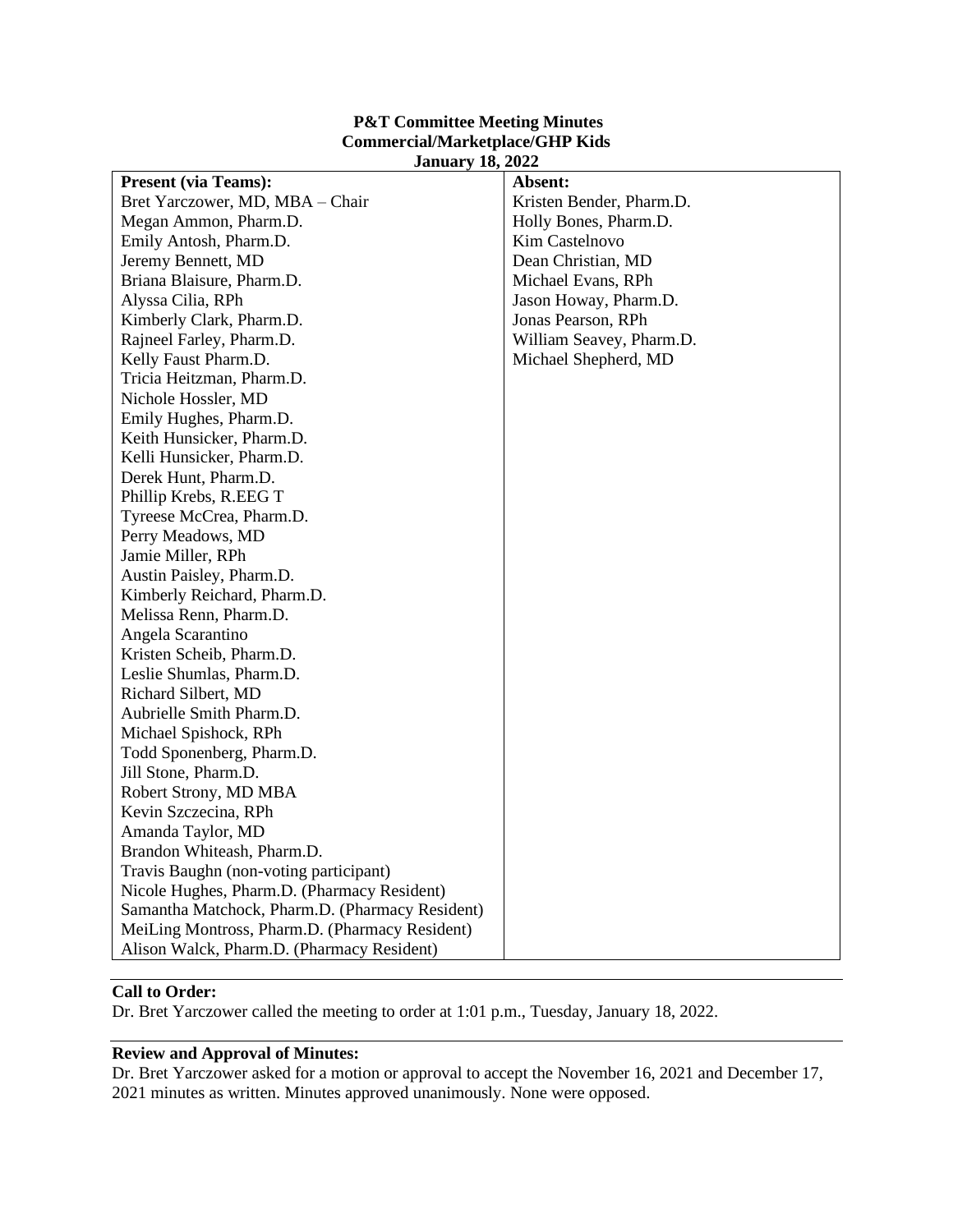### **DRUG REVIEWS**

#### **BESREMI (ropeginterferon alfa-2b-njft)**

**Review**: Besremi is a novel monopegylated, long-acting interferon which exhibits a cellular effect on polycythemia vera in the bone marrow by binding a transmembrane receptor termed interferon alfa receptor (IFNAR). Besremi is the first FDA-approved drug for the treatment of polycythemia vera that patients can take regardless of their treatment history and the first interferon therapy that is FDA approved for PV. NCCN Treatment guidelines have not been updated since the approval of Besremi but it may have a similar place in therapy to Peginterferon alfa-2a.

The safety and efficacy of Besremi were evaluated in the PEGINVERA study, a prospective, single-arm trial in 51 adult patients with polycythemia vera. Of the included patients, 16% were newly diagnosed, while 84% had known disease with a median duration of 2.2 years. One-third of patients were undergoing treatment with hydroxyurea (HU) upon study entry.

The median duration of treatment was 61 months and 53% of patients completed at least 60 months of treatment. The efficacy was evaluated by assessing complete hematological response (CHR) defined as hematocrit < 45% and no phlebotomy in the preceding 2 months, platelets  $\leq$  400 x 109L and leukocytes  $\leq$ 10 x 109L, normal spleen size (longitudinal diameter  $\leq$  12 cm for females and  $\leq$  13 cm for males) assessed by ultrasound and absence of thromboembolic events.

In the treated population, the CHR was 61% (31/51) during the treatment period and median duration of response was 14.3 months. Of those achieving CHR, median time to first response was 7.8 months and it required 1.2 years of treatment for 50% of hydroxyurea-naïve patients and 1.4 years for 50% of patients with prior hydroxyurea use to achieve a CHR. A hematological response based on hematocrit, platelets, and leukocytes was achieved in 80% (41/51) of patients and median duration of response was 20.8 months.

Warnings and precautions include risk of life-threatening or fatal psychiatric reactions, endocrine toxicity, cardiovascular toxicity, decreased peripheral blood counts, hypersensitivity reactions, pancreatitis, colitis, pulmonary toxicity, ophthalmologic toxicity, hyperlipidemia, hepatotoxicity, renal toxicity, dental and periodontal toxicity, dermatologic toxicity, and embryo-fetal toxicity. In the pooled safety data of two open label trials of Besremi (PEGINVERA, PROUD/CONTINUATION PV), the most common adverse reactions were liver enzyme elevations, leukopenia, thrombocytopenia, arthralgia, fatigue, myalgia, and influenza-like illness. In the PEGINVERA study, serious adverse reactions were reported in 16% of patients, most commonly urinary tract infection, transient ischemic attack, and depression.

A Clinical Review including Clinical Information, Efficacy Evidence, Safety Evidence, Other Considerations and a Financial Review Based on Cost Analysis were presented.

**Clinical Discussion:** Did we receive any specialist feedback on this review? Requested but nothing was received. No additional comments or questions. The committee unanimously voted to accept the recommendations as presented. None were opposed.

**Financial Discussion**: No comments or questions. The committee unanimously voted to accept the recommendations as presented. None were opposed.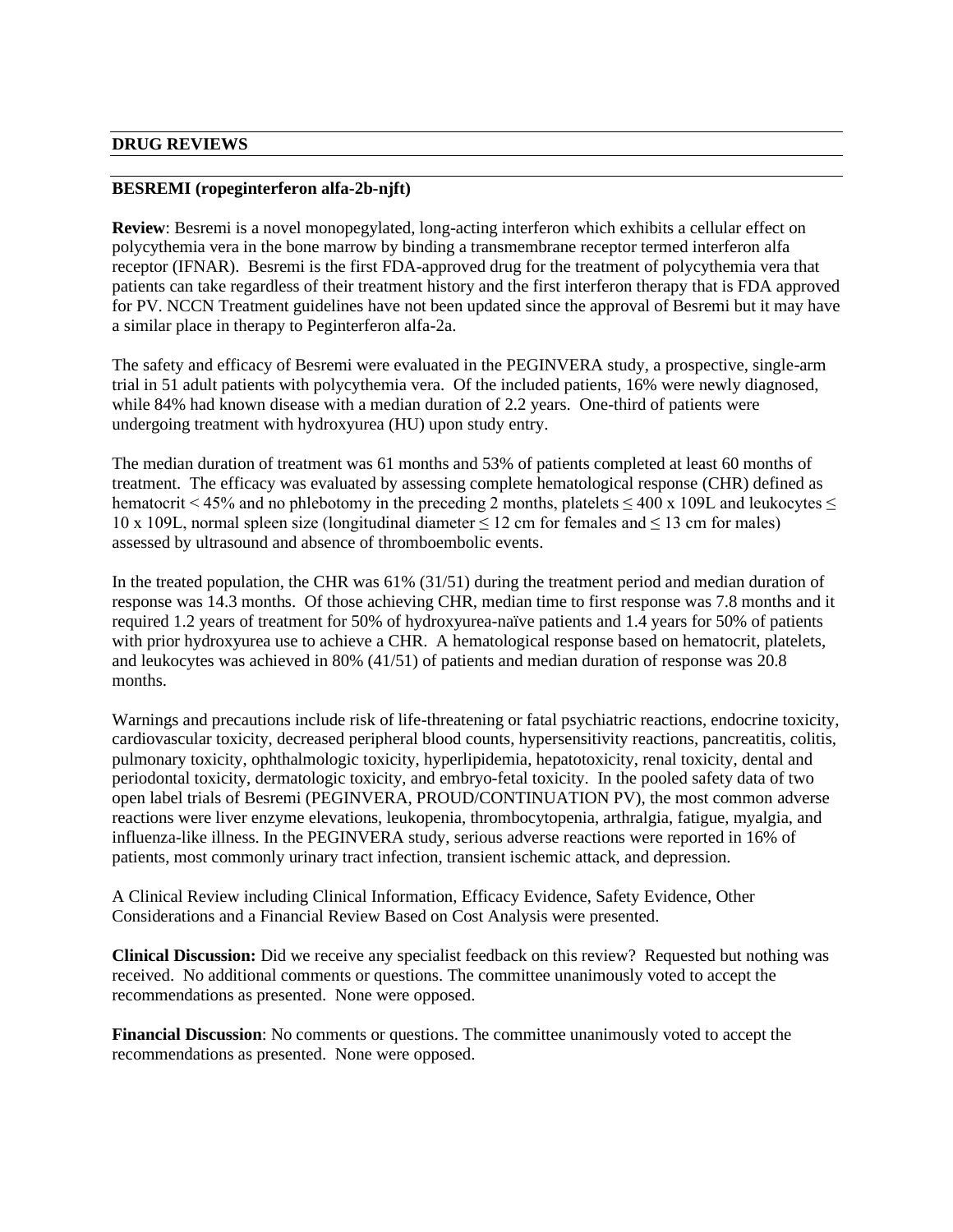**Outcome:** Besremi is a pharmacy benefit and will be added to the Specialty tier or Brand Non-Preferred tier for members with a three-tier benefit. The following prior authorization criteria will apply to new starts only:

- Medical record documentation that Besremi is prescribed by a hematologist/oncologist **AND**
- Medical record documentation of age greater than or equal to 18 years **AND**
- Medical record documentation of a diagnosis of polycythemia vera **AND**
- Medical record documentation of an inadequate response or intolerance to hydroxyurea

**QUANTITY LIMIT:** 2 mL per 28 days, 28 day supply per fill

**RE-AUTHORIZATION CRITERIA (Commercial/Exchange/CHIP):** Besremi will be configured as a prior authorization for new starts only. Besremi will no longer be covered if it is identified that the member is not receiving appropriate follow-up care from the prescribing specialist or if the member has greater than or equal to a 90 day break in therapy.

• Medical record documentation that the member is receiving appropriate follow-up care from the prescribing specialist

Additional evidence of the criteria used to make this decision can be found in the drug review presented to the committee.

### **NEXVIAZYME (avalglucosidase alfa-ngpt)**

**Review:** Nexviazyme is indicated for the treatment of patients 1 year of age and older with late-onset Pompe disease (lysosomal acid alpha-glucosidase [GAA] deficiency). Once Pompe disease is suspected, diagnosis is confirmed by blood and genetic testing. Testing includes GAA enzyme activity in the blood and/or other tissue and genetic sequencing. The presence of two pathogenic variants in the GAA gene is sufficient to diagnose Pompe disease. However, some patients may only have one pathogenic variant. In 2015, the US Secretary of Health and Human Services (HSS) approved the recommendation to include GAA deficiency in the Recommended Uniform Screening Panel for newborns. The only other ERT available for Pompe disease is Lumizyme (alglucosidase alfa). Unlike Lumizyme, Nexviazyme was only approved for the treatment of LOPD.

Prior to Nexviazyme administration, consider pretreating with antihistamines, antipyretics, and/or corticosteroids. Nexviazyme must be reconstituted and diluted prior to use. Nexviazyme is administered as an IV infusion. Nexviazyme is supplied as a one 100 mg vial in a carton. For patients weighing ≥30 kg, the recommended dosage is 20 mg/kg (of actual body weight) every two weeks. For patients weighing < 30 kg, the recommended dosage is 40 mg/kg (of actual body weight) every two weeks.

Nexviazyme was studied in randomized, double-blind, multinational, multicenter trial & an open-label, long-term, follow-up phase for up to 5 years. The trial included 100 treatment-naïve patients with LOPD. To be included in the trial, patients had confirmed GAA enzyme deficiency from any tissue source and/or 2 confirmed GAA gene mutations. Patients were randomized in a 1:1 ratio based on baseline forced vital capacity (FVC), gender, age, and country to receive 20 mg/kg of Nexviazyme (n=51) or alglucosidase alfa (n=49) administered intravenously once every two weeks for 49 weeks. In the open-label, long-term, follow-up trial, patients in the alglucosidase alfa arm were switched to Nexviazyme treatment. The primary endpoint was the change in FVC (% predicted) in the upright position from baseline to Week 49. At Week 49, the least squares (LS) mean change in FVC (% predicted) for patients treated with Nexviazyme and alglucosidase alfa was 2.9% and 0.5%, respectively. The estimated treatment difference was 2.4% (95% CI: -0.1, 5.0) favoring Nexviazyme. The key secondary endpoint of Study 1 was the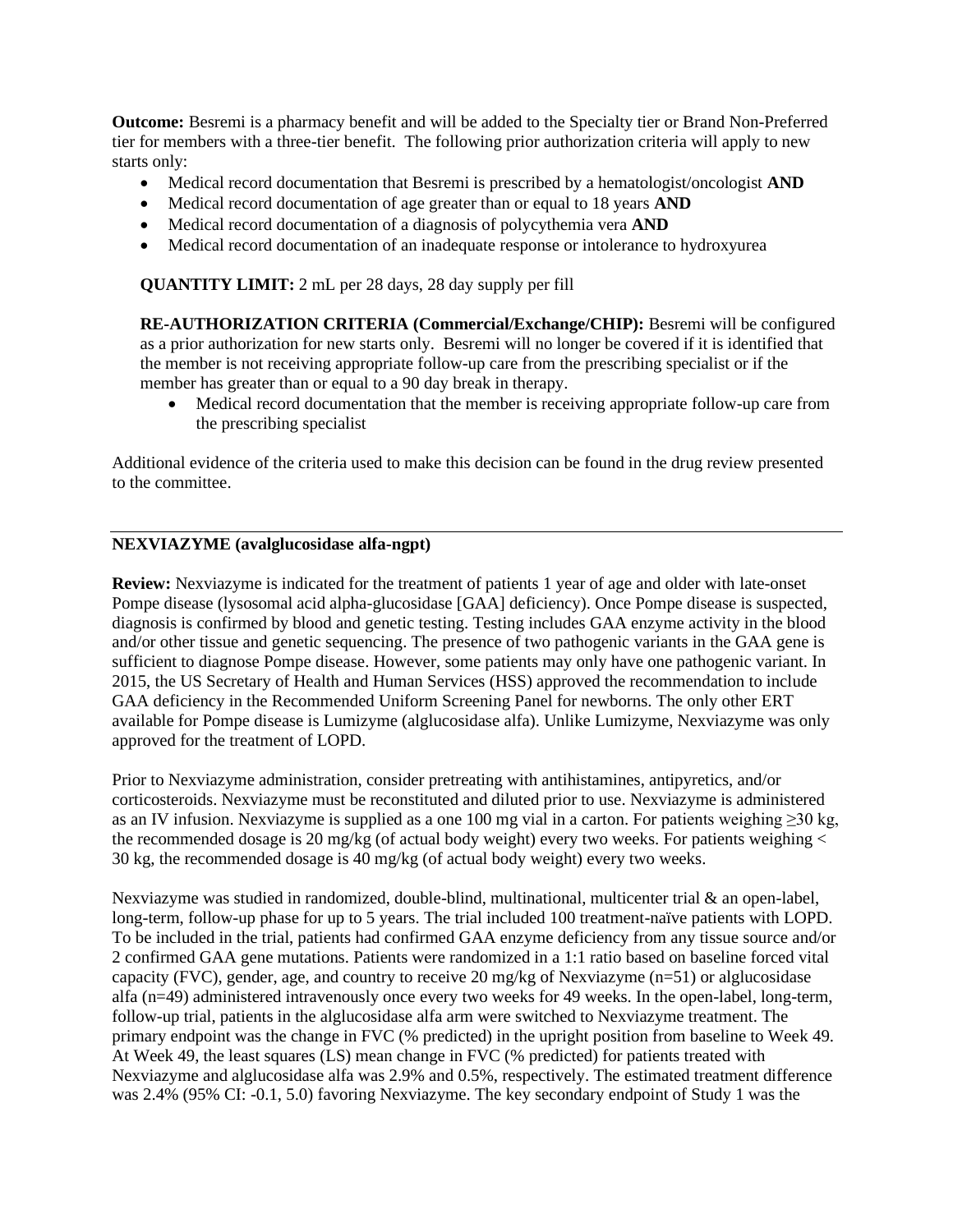change in total distance walked in 6 minutes (6-Minute Walk Test, 6MWT) from baseline to Week 49. At Week 49, the LS mean change from baseline in 6MWT for patients treated with Nexviazyme and alglucosidase alfa was 32.2 meters and 2.2 meters, respectively. The estimated treatment difference was 30 meters (95% CI: 1.3, 58.7) favoring Nexviazyme.

There are warnings for hypersensitivity reactions including anaphylaxis. Nexviazyme also has warnings for infusion-associated reactions. Patients susceptible to fluid overload, or those with acute underlying respiratory illness or compromised cardiac or respiratory function for whom fluid restriction is indicated may be at risk of serious exacerbation of their cardiac or respiratory status during Nexviazyme infusion. The most common adverse reactions ( $\geq$  5%) were headache, fatigue, diarrhea, nausea, arthralgia, dizziness, myalgia, pruritus, vomiting, dyspnea, erythema, paresthesia, and urticaria. The safety and effectiveness have been established in pediatric patients 1 year of age and older.

A Clinical Review including Clinical Information, Efficacy Evidence, Safety Evidence, Other Considerations and a Financial Review Based on Cost Analysis were presented.

**Clinical Discussion:** No comments or questions. The committee unanimously voted to accept the recommendations as presented. None were opposed.

**Financial Discussion**: Propose addition of Nexviazyme to site of care policy due to inclusion of other drugs in the class. Given that the clinical trials showed non-inferiority to Lumizyme in lighter patients, should we consider failure of Lumizyme? Need to confirm that ideal body weight is still appropriate for Lumizyme before recommending changes related to Lumizyme. Discussion with specialist will occur this evening and any changes will be brought back to P&T. No comments or questions. The committee unanimously voted to accept the recommendations as amended. None were opposed.

**Outcome:** Nexviazyme is a medical benefit. Nexviazyme will be added to the medical benefit cost share list when processed on the medical benefit. If processed at a specialty pharmacy, Nexviazyme will process at the Specialty tier or Brand Non-Preferred tier for members with a three tier benefit. Nexviazyme will also be added to the site of care policy. Nexviazyme will require a prior authorization with the following criteria:

- Medical record documentation of a diagnosis of late-onset Pompe disease supported by:
	- o Acid alpha-glucosidase (GAA) assay performed on dried blood spots, skin fibroblasts or muscle biopsy **AND**
	- o Genetic testing showing a mutation in the *GAA* gene **AND**
- Medical record documentation of a consultation with a metabolic specialist and/or biochemical geneticist **AND**
- Medical record documentation of age greater than or equal to 1 year **AND**
- Medical record documentation of baseline percent-predicted forced vital capacity (% FVC) and 6minute walk test (6MWT) **AND**
- Medical record documentation that the member is receiving an appropriate dose\* based on patient's weight **AND**
- Medical record documentation that Nexviazyme will not be used in combination with other enzyme replacement therapy (e.g., Lumizyme)

**AUTHORIZATION DURATION:** Initial approval will be for 12 months or less if the reviewing provider feels it is medically appropriate. Subsequent approvals will be for an additional 12 months or less if the reviewing provider feels it is medically appropriate and will require the following:

• Medical record documentation of improvement or stabilization in percent-predicted FVC and/or 6MWT **AND**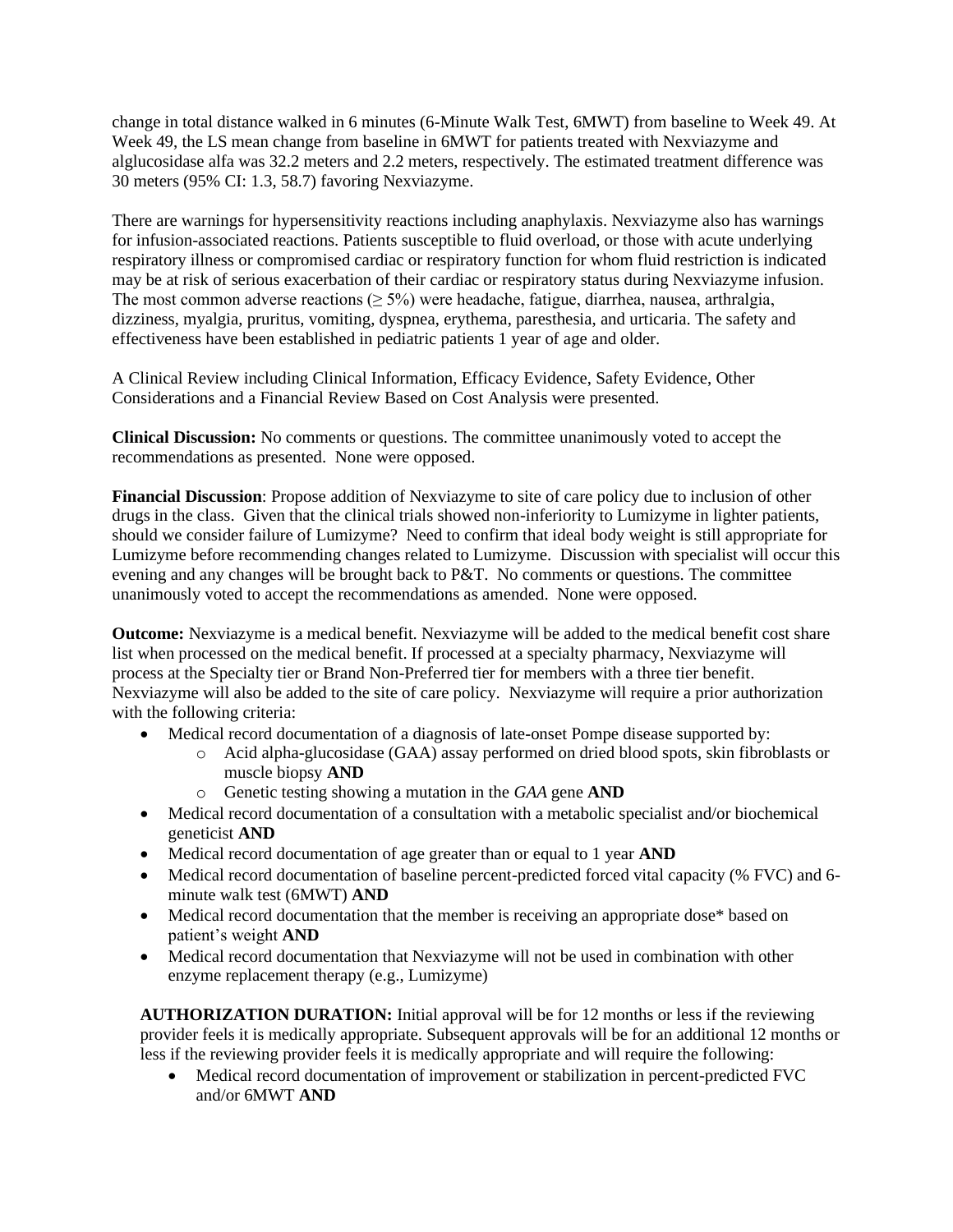- Medical record documentation that the member is receiving an appropriate dose\* based on patient's weight **AND**
- Medical record documentation that Nexviazyme will not be used in combination with other enzyme replacement therapy (e.g., Lumizyme)

**\*NOTE TO REVIEWING PHARMACIST:** For patients weighing ≥30 kg, the recommended dosage is 20 mg/kg (of actual body weight) every two weeks. For patients weighing  $\langle 30 \text{ kg}$ , the recommended dosage is 40 mg/kg (of actual body weight) every two weeks.

Additional evidence of the criteria used to make this decision can be found in the drug review presented to the committee.

#### **REZUROCK (belumosudil)**

**Review:** Rezurock is indicated for treatment of adult and pediatric patients 12 years and older with chronic graft-versus-host disease (chronic GVHD) after failure of at least two prior lines of systemic therapy. First line agents include corticosteroids and ruxolitinib. Patients can remain on supportive care therapies and prophylaxis/standard care systemic chronic GVHD therapies if stabilized for at least 2 weeks prior to initiation of Rezurock. Rezurock should be used in caution with other medications and renal/hepatic disease as it has not been formally studied at this time. Clinical trials have demonstrated reduction in disease activity and symptom severity reported by patients.

Clinical Review including Clinical Information, Efficacy Evidence, Safety Evidence, Other Considerations and a Financial Review Based on Cost Analysis were presented.

**Clinical Discussion:** No comments or questions. The committee unanimously voted to accept the recommendations as presented. None were opposed.

**Financial Discussion**: No comments or questions. The committee unanimously voted to accept the recommendations as presented. None were opposed.

**Outcome:** Rezurock is a pharmacy benefit and will be added to the Specialty tier or Brand Non-Preferred tier for members with a three-tier benefit. The following prior authorization criteria will apply:

- Medical record documentation that Rezurock is prescribed by a hematologist/oncologist or transplant specialist **AND**
- Medical record documentation of age greater than or equal to 12 years **AND**
- Medical record documentation of a diagnosis of steroid refractory graft-versus-host disease (GVHD) **AND**
- Medical record documentation of therapeutic failure of two or more prior lines of systemic therapy **AND**
- If request is for 200mg twice daily dosing, one of the following applies:
	- o Medical record documentation that member is concurrently receiving a strong CYP3A4 inducer **OR**
	- o If concurrently taking with a proton pump inhibitor (PPI), medical record documentation that treatment with a PPI is medically necessary **AND** medical record documentation of therapeutic failure on, intolerance to, or contraindication to a H2 blocker

### **QUANTITY LIMIT:**

• 200mg once daily dosing: 1 tablet per day, 30-day supply per fill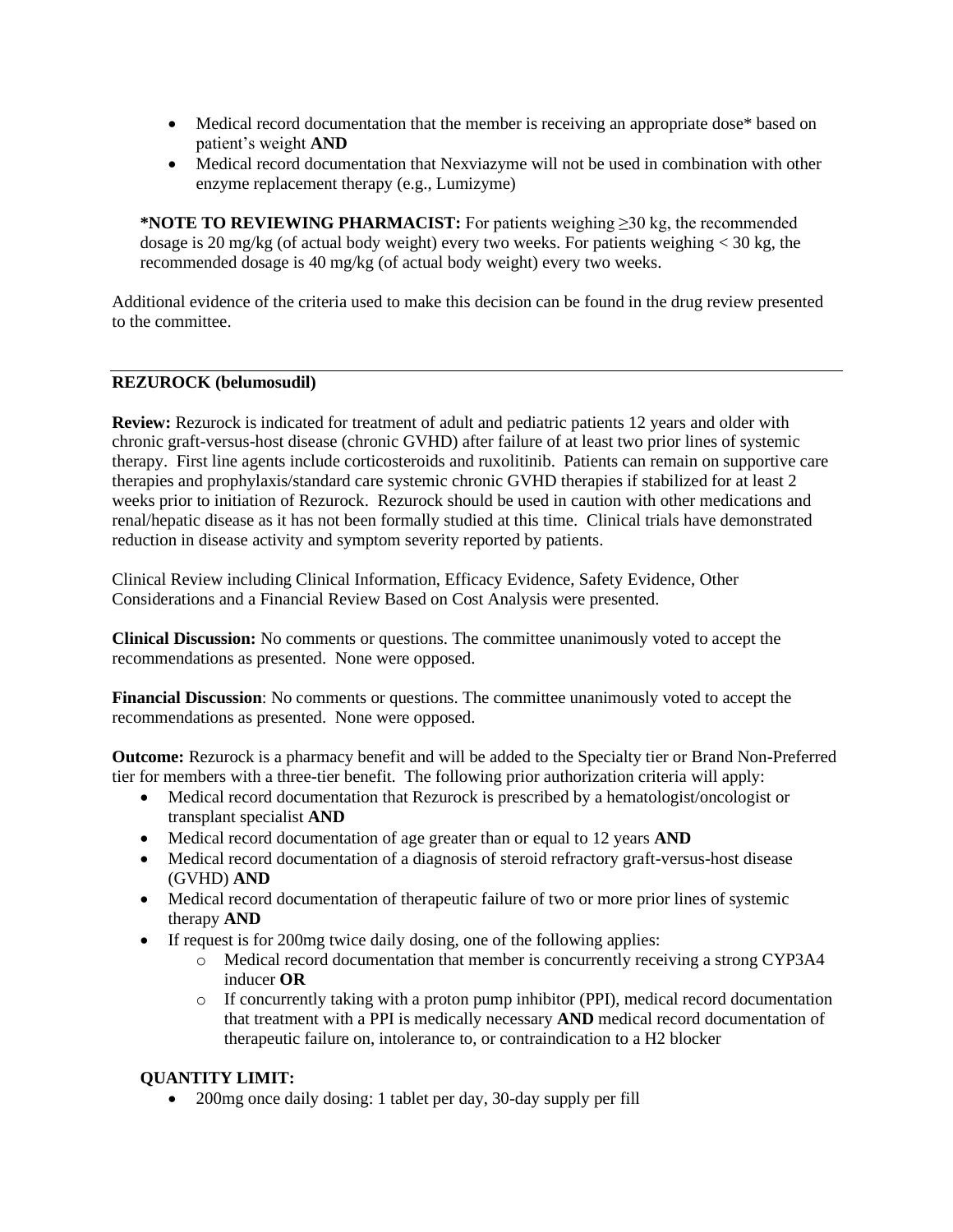• 200mg twice daily dosing: 2 tablets per day, 30-day supply per fill

**AUTHORIZATION DURATION:** Initial approval will be given for 6 months or less if the reviewing provider feels it is appropriate. Subsequent approvals will be for an additional 12 months or less if the reviewing provider feels it is medically appropriate and will require the following:

- Medical record documentation of continued disease improvement or lack of disease progression. The medication will no longer be covered if the member experiences unacceptable toxicity or worsening of disease **AND**
- If request is for 200mg twice daily dosing, one of the following applies:
	- o Medical record documentation that member is concurrently receiving a strong CYP3A4 inducer **OR**
	- o If concurrently taking with a proton pump inhibitor (PPI), medical record documentation that treatment with a PPI is medically necessary AND medical record documentation of therapeutic failure on, intolerance to, or contraindication to a H2 blocker

Additional evidence of the criteria used to make this decision can be found in the drug review presented to the committee.

# **SAPHNELO (anifrolumab-fnia)**

**Review:** Saphnelo IV infusion 300mg over 30 minutes every 4 weeks can be clinically used in adult patients with symptomatic moderate to severe systemic lupus erythematosus (SLE) despite being on standard therapy regimens. Patients with severe active lupus nephritis, patients who had severe active central nervous system lupus, and who use other biological agents and cyclophosphamide (needed at least 5 half-live wash-out period prior to enrollment) should not be prescribed Saphnelo at this time. No other biologics or live/live-attenuated vaccines should be co-administered while prescribed Saphnelo. Saphnelo should be used in caution with other medications and renal/hepatic disease as it has not been formally studied at this time. Clinical trials have demonstrated reduction in disease activity including skin and joint involvement and reduction in OCS use.

Clinical Review including Clinical Information, Efficacy Evidence, Safety Evidence, Other Considerations and a Financial Review Based on Cost Analysis were presented.

**Clinical Discussion**: No comments or questions. The committee unanimously voted to accept the recommendations as presented. None were opposed.

**Financial Discussion**: Propose addition of Saphnelo to site of care policy due to inclusion of other drugs in the class. No comments or questions. The committee unanimously voted to accept the recommendations as amended. None were opposed.

**Outcome:** Saphnelo is a medical benefit. Saphnelo will be added to the medical benefit cost share list when processed on the medical benefit. If processed at a specialty pharmacy, Saphnelo will process at the Specialty tier or Brand Non-Preferred tier for members with a three tier benefit. Saphnelo will also be added to site of care policy. Saphnelo will require a prior authorization with the following criteria:

- Medical record documentation of age greater than or equal to 18 years **AND**
- Medical record documentation of moderate to severe systemic lupus erythematosus (SLE) **AND**
- Medical record documentation that member does not have active lupus nephritis or severe active central nervous system lupus **AND**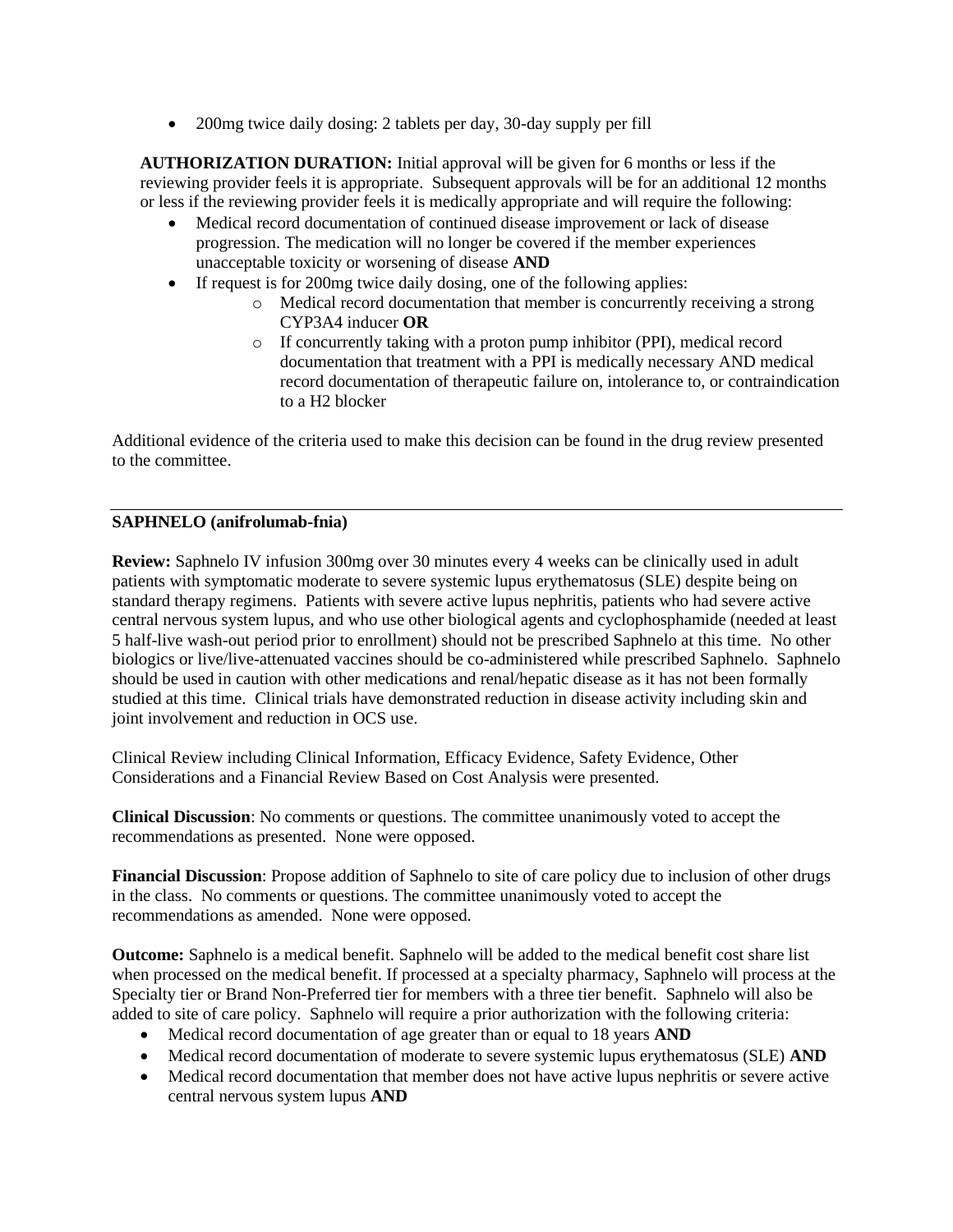- Medical record documentation that Saphnelo is being prescribed by a rheumatologist **AND**
- Medical record documentation that member is concurrently receiving a stable treatment regimen with corticosteroids, antimalarials, or immunosuppressants **AND**
- Medical record documentation that member is not being used concurrently with other biologic agents, including B-cell-targeted therapies

### **QUANTITY LIMIT:** 2 mL every 4 weeks

**AUTHORIZATION DURATION:** 12 months. Subsequent approvals will require the following:

• Medical record documentation showing a clinical benefit of one of the following: improvement in functional impairment, decrease in number of exacerbations since starting Saphnelo, decrease in the daily required dose of oral corticosteroids

Additional evidence of the criteria used to make this decision can be found in the drug review presented to the committee.

#### **SCEMBLIX (oritavancin)**

**Review:** Scemblix is a tyrosine kinase inhibitor indicated for the treatment of adult patients with Philadelphia chromosome-positive chronic myeloid leukemia (Ph+ CML) in chronic phase (CP) who have a T315I mutation or who have been previously treated with two or more tyrosine kinase inhibitors (TKIs). Scemblix offers a unique mechanism of action compared to other tyrosine kinase inhibitors approved in CML and may help patients with CML overcome treatment resistance.

The efficacy of Scemblix in the treatment of Ph+ CML in chronic phase (Ph+ CML-CP) which was previously treated with two or more tyrosine kinase inhibitors was evaluated in ASCEMBL, a randomized, active-controlled, open label study which randomized patients 2:1 to receive Scemblix 40 mg twice daily (n=157) or bosutinib 500 mg once daily (n=76).

Patients treated with Scemblix had a statistically significant higher rate of major molecular response (BCR-ABL1IS  $\leq$  0.1%) compared to bosutinib (25% vs. 13%). Complete cytogenic response (0% of Ph+ metaphases in bone marrow aspirate with at least 20 examined) was also higher for patients treated with Scemblix compared to bosutinib. At 48 weeks, the MMR rate for patients treated with Scemblix was 29% compared to 13% for bosutinib. At median follow-up of 20 months, the median duration of response was not reached for patients with MMR at the time.

The efficacy of Scemblix in patients with Ph+ CMP-CP with the T315I mutation was evaluated in CABL001X2101, an open label study in 45 patients. Patients were tested for the T315I mutation with a qualitative p210 BCR-ABL mutation test using Sanger Sequencing. Patients received Scemblix 200 mg twice daily until unacceptable toxicity or treatment failure. MMR was achieved by 24 weeks in 42% (19/45) of patients. MMR was achieved by 96 weeks in 49% (22/45) of patients. The median duration of treatment was 108 weeks.

There are no black box warnings or contraindications for Scemblix. Warnings and precautions include myelosuppression, pancreatic toxicity, hypertension, hypersensitivity, cardiovascular toxicity, and embryo-fetal toxicity. During the ASCEMBL clinical trial, serious adverse reactions occurred in 15% of patients, including pyrexia, congestive cardiac failure, thrombocytopenia, and urinary tract infection. Two patients had a fatal adverse reaction, one with mesenteric artery thrombosis and one with ischemic stroke. The most common adverse reactions were upper respiratory infection and musculoskeletal pain.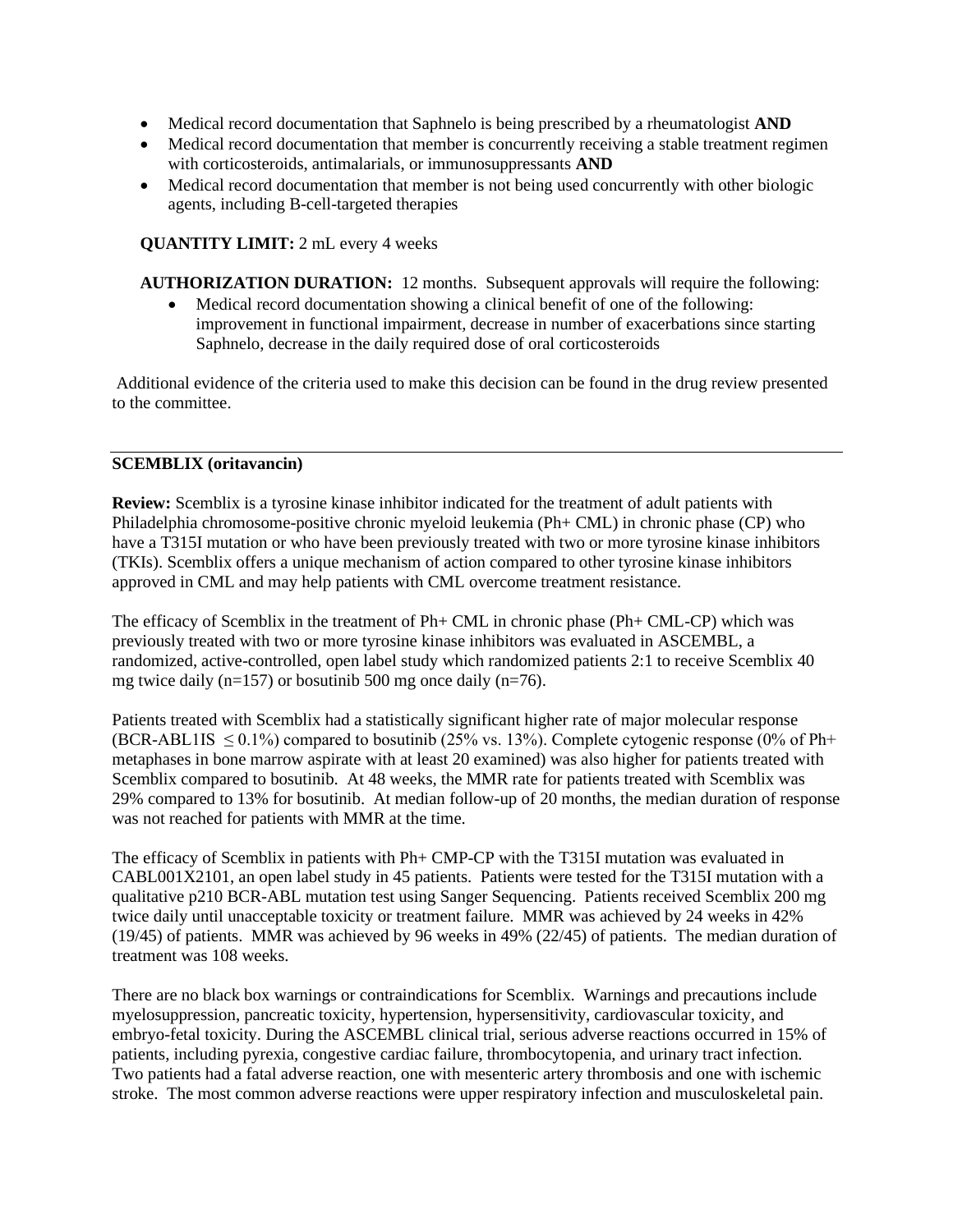The most common laboratory abnormalities that worsened from baseline were decreased platelets, neutrophils, and hemoglobin and increased triglycerides, creatine kinase, and alanine aminotransferase (ALT). Clinically relevant adverse reactions which occurred in < 10% of patients included cough, dyspnea, pleural effusion, dizziness, peripheral neuropathy, edema, pyrexia, vomiting, constipation, dyslipidemia, decreased appetite, pruritus, urticaria, lower respiratory tract infection, influenza, urinary tract infection, pneumonia, hemorrhage, arrhythmia (including electrocardiogram QT prolonged), palpitations, cardiac failure congestive, vision blurred, dry eye, hypothyroidism, and febrile neutropenia During CABL001X2101, serious adverse reactions occurred in 23% of patients, including abdominal pain, vomiting, pneumonia, musculoskeletal pain, headache, hemorrhage, constipation, arrythmia, and pleural effusion. The most common reactions included musculoskeletal pain, fatigue, nausea, rash, and diarrhea. Laboratory abnormalities were comparable to those observed during the ASCEMBL trial but also included increased lipase, amylase, bilirubin, and aspartate aminotransferase (AST). Clinically relevant adverse reactions were consistent with those in the ASCEMBL trial.

Clinical Review including Clinical Information, Efficacy Evidence, Safety Evidence, Other Considerations and a Financial Review Based on Cost Analysis were presented.

**Clinical Discussion:** No comments or questions. The committee unanimously voted to accept the recommendations as presented. None were opposed.

**Financial Discussion**: Concern about configuring this drug as a prior authorization for new starts only given the high cost with the T315I mutation dosing. Consider configuring the cost override to only allow the standard dosing. Consider adding something to criteria that dosing is appropriate? Final recommendation is to update 40 mg tablet quantity limit to 2 tablets per day. Will also add quantity limit exception criteria for members who appropriately need up to 10 tablets per day. No comments or questions. The committee unanimously voted to accept the recommendations as amended. None were opposed.

**Outcome:** Scemblix is a pharmacy benefit and will be added to the Oral Oncology Brand Non-preferred tier (\$0 copay). The following prior authorization criteria will apply for new starts only:

- Medical record documentation that Scemblix is prescribed by a hematologist or oncologist **AND**
- Medical record documentation of age greater than or equal to 18 years **AND**
- Medical record documentation of a diagnosis of Philadelphia chromosome-positive chronic myeloid leukemia (Ph+ CML) in chronic phase (CP) **AND** one of the following:
	- o Medical record documentation of previous treatment with two or more tyrosine kinase inhibitors (TKIs) **OR**
	- o Medical record documentation of a T315I cell mutation

### **QUANTITY LIMIT:**

- 20 mg tablets: 2 tablets per day, 30 day supply per fill
- 40 mg tablets: 10 tablets per day, 30 day supply per fill

**RE-AUTHORIZATION CRITERIA:** Scemblix will be configured as a prior authorization for new starts only. Scemblix will no longer be covered if it is identified that the member is not receiving appropriate follow-up care from the prescribing specialist or if the member has greater than or equal to a 90 day break in therapy.

• Medical record documentation that the member is receiving appropriate follow-up care from the prescribing specialist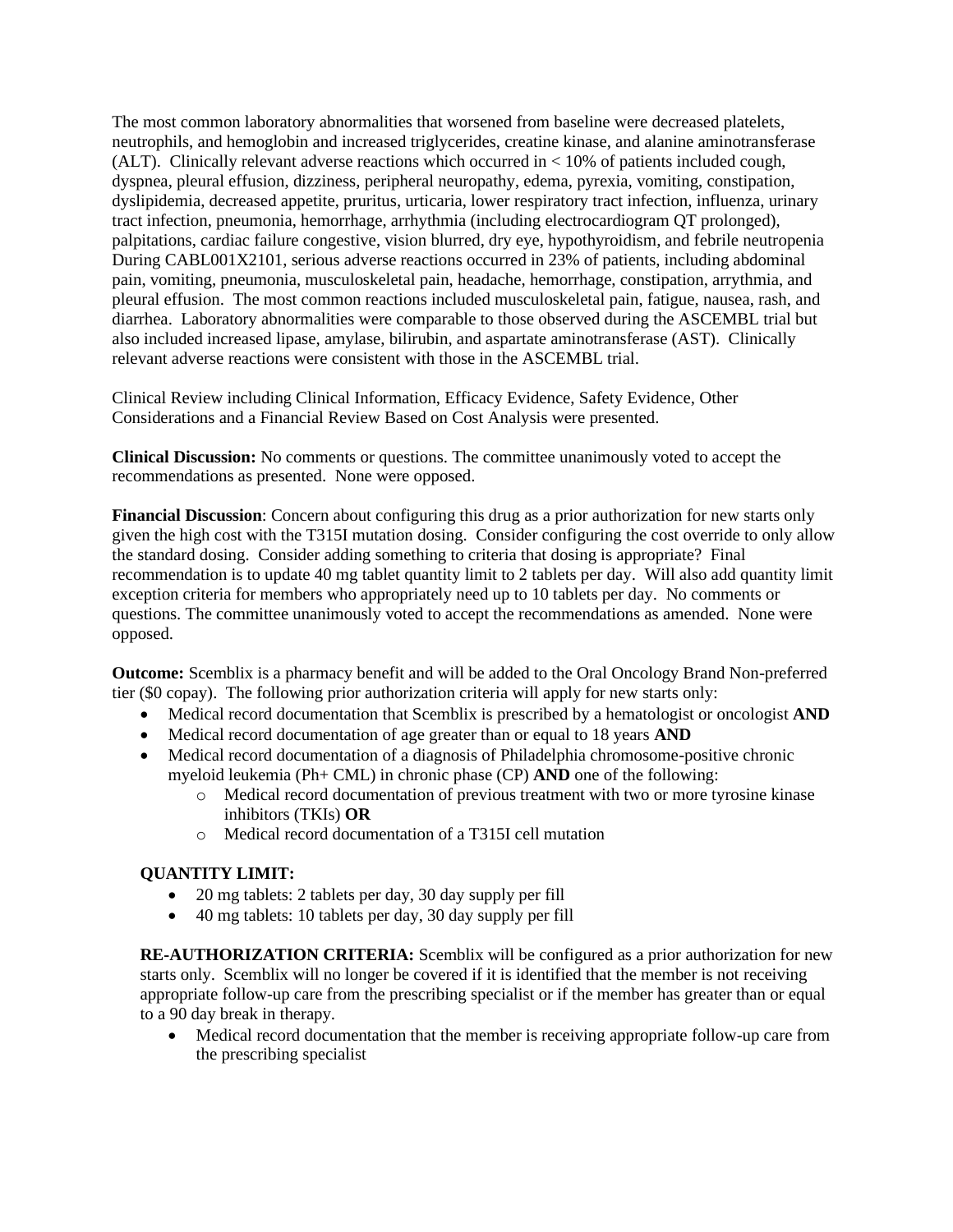Additional evidence of the criteria used to make this decision can be found in the drug review presented to the committee.

#### **EPRONTIA (topiramate oral solution)**

**Review:** Eprontia is indicated for initial monotherapy for the treatment of partial-onset or primary generalized tonic-clonic seizures in patients 2 years of age and older AND as adjunctive therapy for the treatment of partial-onset seizures, primary generalized tonic clonic seizures and seizures associated with Lennox Gastaut syndrome in patients 2 years of age and older AND as preventative treatment of migraine in patients 12 years and older.

The safety and efficacy of EPRONTIA are based on the relative bioavailability of EPRONTIA compared to topiramate sprinkle capsules in healthy subjects. Topiramate sprinkle capsules have comparable bioavailability to topiramate tablets. The studies described in the following subsections were conducted using topiramate tablets or sprinkle capsules. Topiramate was shown to be effective in adult and pediatric patients 2 years of age and older as monotherapy treatment of partial-onset or primary generalized tonicclonic seizures and as adjunctive therapy for the treatment of partial-onset seizures, primary generalized tonic clonic seizures and seizures associated with Lennox Gastaut syndrome. Topiramate also demonstrated efficacy as migraine prophylaxis in patients 12 years of age and older.

The warnings and precautions with Eprontia are similar to that of other topiramate products and include acute myopia & secondary angle closure glaucoma syndrome, risk of visual field defects, oligohidrosis & hyperthermia, metabolic Acidosis, suicidal behavior/ideation, cognitive/neuropsychiatric adverse reactions, fetal toxicity, withdrawal risk, serious skin reactions (including SJS & TEN), hyperammonemia & encephalopathy, kidney stones and hypothermia with concomitant valproic acid use.

In clinical trials, the most common adverse reactions observed with topiramate in the adult population were paresthesia, weight loss, anorexia, dizziness, speed disorders/related speech problems, somnolence, nervousness, psychomotor slowing, abnormal vision, taste perversion, diarrhea, difficulty with memory, hypoesthesia, and nausea. In pediatric patients, the most common adverse reactions were fever, weight loss, fatigue and somnolence, paresthesia, upper respiratory tract infection, anorexia and abdominal pain. It was noted that the incidence some reactions was dose-related and greater at higher than recommended topiramate dosing. Laboratory test abnormalities were observed in both adult and pediatric patients, indicating a need for monitoring of lab values while patient is receiving topiramate therapy.

In trials using topiramate as monotherapy for epilepsy, 21% of the adult population and 14% of the pediatric population discontinued therapy due to adverse reactions. In trials for migraine prophylaxis, 25% of the patients in the adult population discontinued therapy due to adverse reactions

Antiepileptic drugs, carbonic anhydrase inhibitors, CNS depressants, oral contraceptives, HCTZ, pioglitazone, lithium, amitriptyline

**Clinical Discussion:** It was recommended that a quantity limit be added to allow up to 400 mg/day. No additional comments or questions. The committee unanimously voted to accept the recommendations as presented. None were opposed.

**Financial Discussion**: Consider putting a note in the policy regarding the ability to open and dose sprinkle capsules. No comments or questions. The committee unanimously voted to accept the recommendations as presented. None were opposed.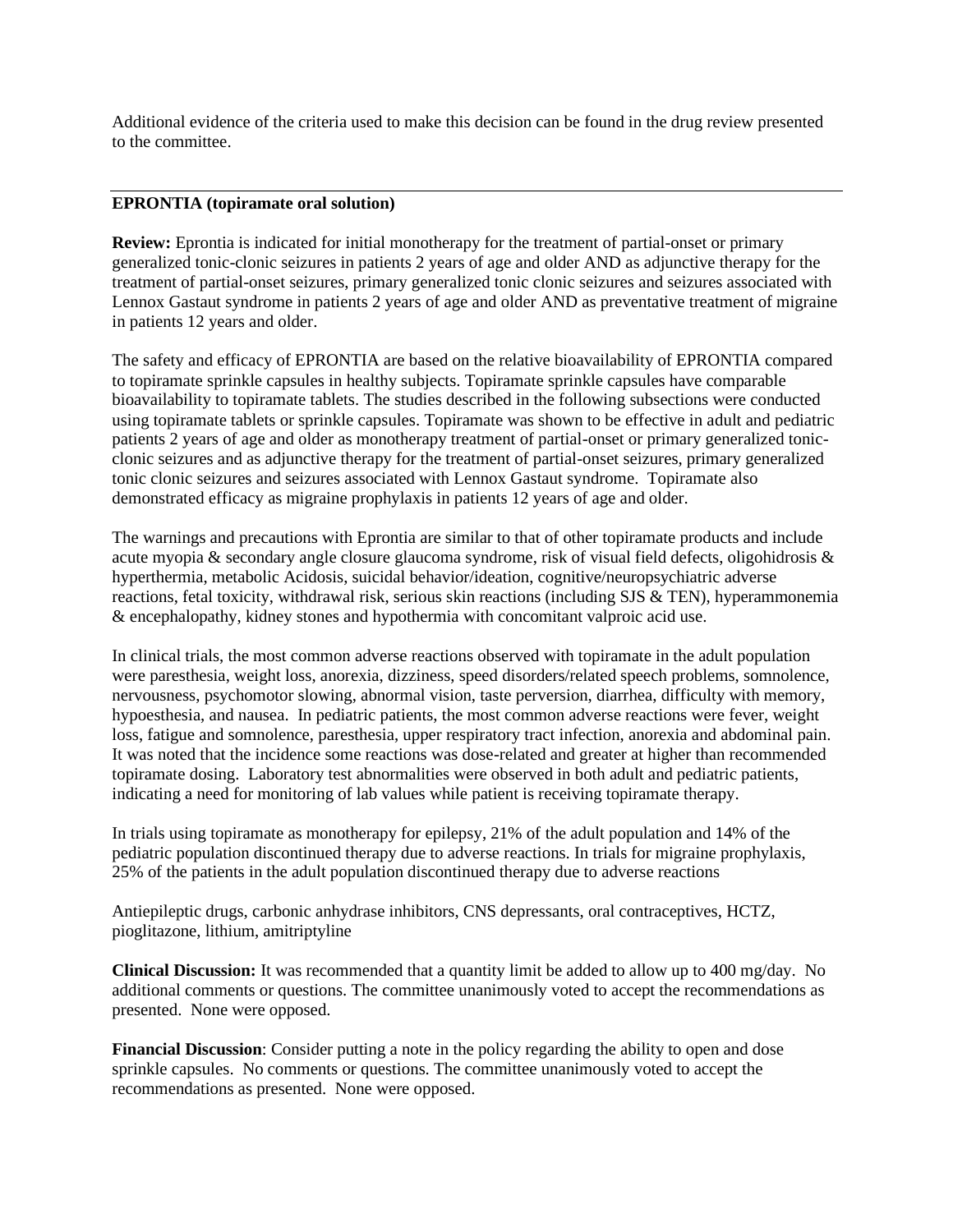**Outcome:** Eprontia is a pharmacy benefit and will be added to the Brand Non-Preferred tier. The following prior authorization criteria will apply:

For Seizures:

- Medical record documentation of a diagnosis of partial onset seizures, primary generalized tonic-clonic seizures, or Lennox Gastaut syndrome **AND**
- Medical record documentation that members is  $\geq 2$  years of age **AND**
- Medical record documentation of one of the following:
	- o Therapeutic failure on, intolerance to, or contraindication to three formulary alternatives, one of which must be topiramate IR tablets or topiramate IR sprinkle capsule **OR**
	- o Medical record documentation of difficulty swallowing tablets AND therapeutic failure on, intolerance to, or contraindication to three formulary alternatives, one of which must be topiramate IR sprinkle capsules

For Migraine prophylaxis:

- Medical record documentation of a diagnosis of use for migraine prophylaxis **AND**
- Medical record documentation that members is  $\geq 12$  years of age **AND**
- Medical record documentation of one of the following:
	- o Therapeutic failure on, intolerance to, or contraindication to three formulary alternatives, one of which must be topiramate IR tablets or topiramate IR sprinkle capsule **OR**
	- o Medical record documentation of difficulty swallowing tablets AND therapeutic failure on, intolerance to, or contraindication to three formulary alternatives, one of which must be topiramate IR sprinkle capsules

### **QUANTITY LIMIT:** 16 mL per day

**NOTE:** Topiramate IR sprinkle capsules may be opened and sprinkled over one teaspoon of soft food for immediate administration without chewing.

Additional evidence of the criteria used to make this decision can be found in the drug review presented to the committee.

### **Prevnar 20 (Pneumococcal 20-valent Conjugate Vaccine) and Vaxneuvance (Pneumococcal 15 valent Conjugate Vaccine)**

### **Review:**

### Prevnar 20

Prevnar 20 is a vaccine indicated for active immunization for the prevention of pneumonia and invasive disease caused by Streptococcus pneumoniae serotypes 1, 3, 4, 5, 6A, 6B, 7F, 8, 9V, 10A, 11A, 12F, 14, 15B, 18C, 19A, 19F, 22F, 23F, and 33F in adults 18 years of age and older. Prevnar 20 protects against 7 additional serotypes compared to Prevnar 13 (8, 10A, 11A, 12F, 15B, 22F, 33F). In October 2021, the Advisory Committee on Immunization Practices (ACIP) approved recommendations for Prevnar 20 and Vaxneuvance for adults 19 to 64 years with certain underlying medical conditions or risk factors and in all adults 65 years and older who have not received a pneumococcal conjugate vaccine or whose previous history is unknown.

Efficacy of Prevnar 20 is based in part on the efficacy of Prevnar 13 since the vaccines are manufactured similarly and contain 13 of the same polysaccharide conjugates. Study 1 was a randomized, active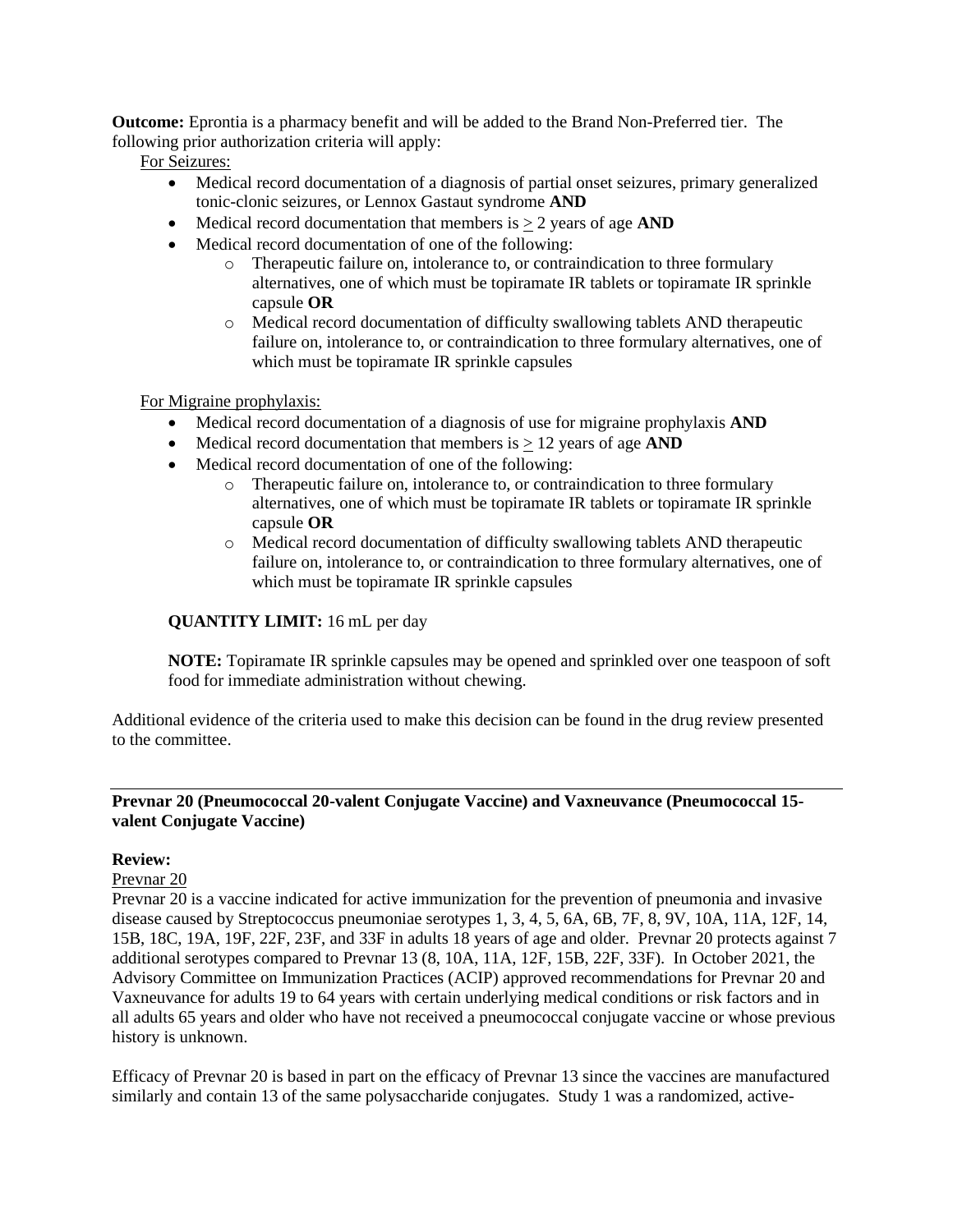controlled, double blind non-inferiority study evaluating the immunologic non-inferiority of Prevnar 20 to Prevnar 13 and PPSV23 in pneumococcal vaccine naïve adults 18 years or older. Patients were enrolled in 1 of 3 cohorts based on the age of enrollment and were randomized to receive Prevnar 20 or control. Patients 60 years and older were randomly assigned (1:1) to receive Prevnar 20 followed 1 month later with saline placebo or Prevnar 13 followed 1 month later with PPSV23.

In adults 60 years and older, immune responses to all 13 matched serotypes elicited by Prevnar 20 were non inferior to Prevnar 13 one month after vaccination. Immune response to 6 out of 7 additional serotypes induced by Prevnar 20 were noninferior to the immune responses induced by PPSV23 one month after vaccination. The effectiveness of Prevnar in adult patients age 50 to 59 years and 18 to 49 years was inferred following comparison of the immune response to each of the 20 vaccine serotypes in each of the age groups to those in patients over 60 years of age

The efficacy of Prevnar 20 in adult patients who were previously vaccinated with a pneumococcal vaccine was evaluated in Study 6, an open label clinical trial in adults 65 years and older who were previously vaccinated with PPSV23 ( $\geq$  1 to  $\leq$  5 years prior to enrollment), previously vaccinated with Prevnar 13 (≥6 months prior to enrollment), or previously vaccinated with Prevnar 13 followed by PPSV23 (with PPSV23 vaccination ≥1 year prior to enrollment). Results showed that OPA GMTs in participants who received PPSV23 1 to 5 years prior to Prevnar 20 were diminished compared to OPA GMTs in participants who received Prevnar 13 at least 6 months previously and compared to OPA GMTs in participants who received Prevnar 13 followed by PPSV23, with the last PPSV23 dose given at least 1 year prior to Prevnar 20.

There are no black box warnings for Prevnar 20. Warnings include the risk of acute allergic reactions and a contraindication in patients with a severe allergic reaction to a component of Prevnar 20 or diphtheria toxoid and the risk of reduced immune response in patients with altered immunocompetence. The most common adverse reactions reported with Prevnar 20 include pain at injection site, muscle pain, fatigue, headache, and arthralgia and injection site swelling.

### Vaxneuvance

Vaxneuvance is a vaccine indicated for active immunization for the prevention of invasive disease caused by Streptococcus pneumoniae serotypes 1, 3, 4, 5, 6A, 6B, 7F, 9V, 14, 18C, 19A, 19F, 22F, 23F and 33F in adults 18 years of age and older. Vaxneuvance protects against 2 additional serotypes compared to Prevnar 13 (22F, 33F). In October 2021, the Advisory Committee on Immunization Practices (ACIP) approved recommendations for Prevnar 20 and Vaxneuvance for adults 19 to 64 years with certain underlying medical conditions or risk factors and in all adults 65 years and older who have not received a pneumococcal conjugate vaccine or whose previous history is unknown. When Vaxneuvance is used, ACIP recommends it be followed with a dose of PPSV23.

The efficacy of Vaxneuvance was evaluated in Study 1, a double-blind, active comparator-controlled study in pneumococcal vaccine-naïve patients 50 years of age and older. Patients were randomized 1:1 to receive Vaxneuvance (n=604) or Prevnar 13 (n=601). The study demonstrated noninferiority for Vaxneuvance to Prevnar 13 for the 13 shared serotypes and statistically significant greater OPA GMTs compared to Prevnar 13 for the shared serotype 3 and the 2 unique serotypes (22F, 33F).

Study 3 was a double-blind, active comparator-controlled, descriptive study in pneumococcal vaccinenaïve adults 50 years of age and older. Patients were randomized to receive Vaxneuvance (n=327) or Prevnar 13 (n=325), followed by Pneumovax 23 one year later. Following Pneumovax 23 vaccination, OPA GMTs were numerically similar between the two vaccination groups for the 15 serotypes in Vaxneuvance.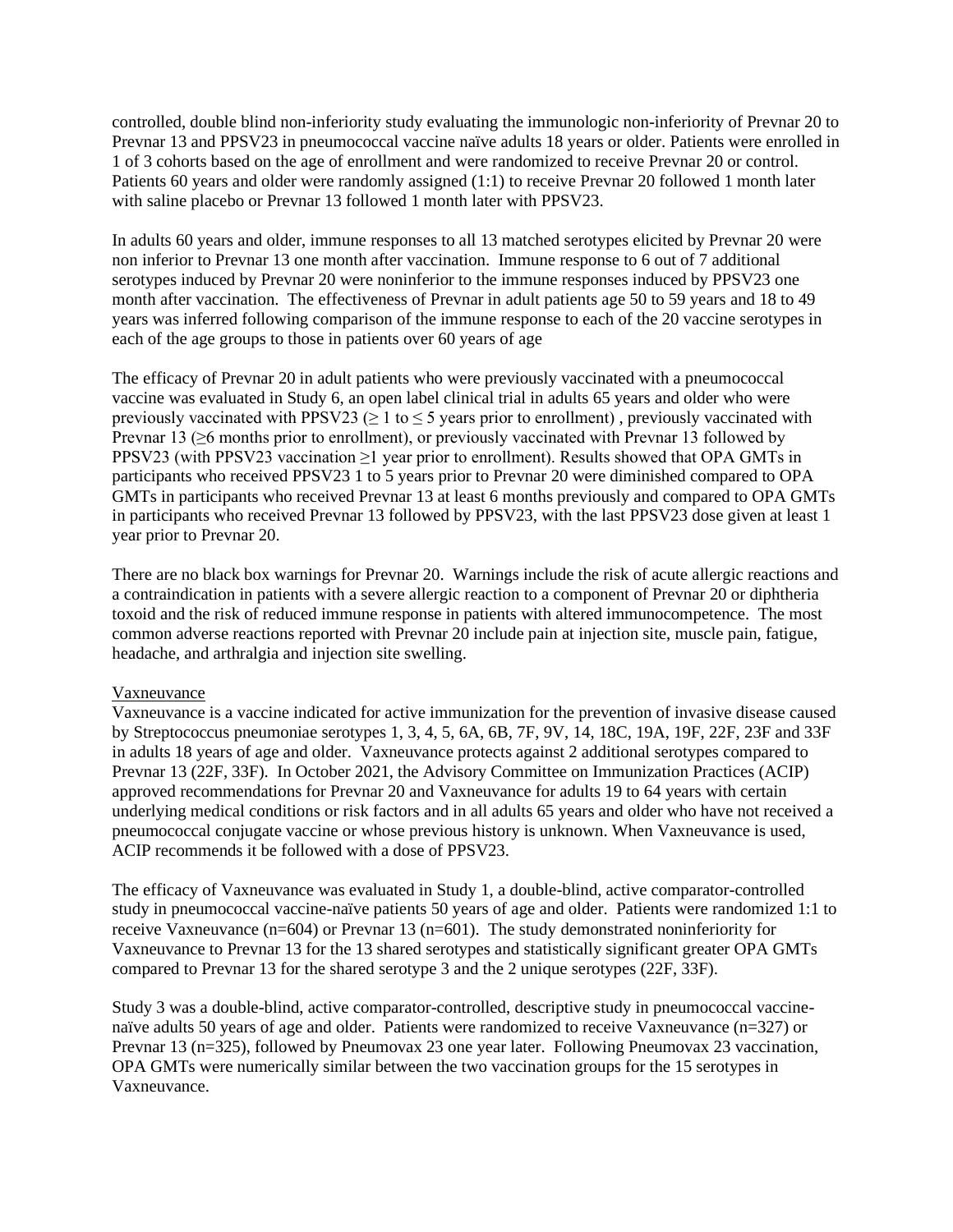Study 4 was a double-blind descriptive study in adult patients aged 18 to 49 years, including those at increased risk of developing pneumococcal disease. Patients were randomized to receive Vaxneuvance (n=1,135) or Prevnar 13 (n=380), followed by Pneumovax 23 six months later. Among those who received Vaxneuvance, 620 participants had one risk factor and 228 participants had two or more risk factors for pneumococcal disease. Following Pneumovax 23 vaccination, OPA GMTs were numerically similar between the two vaccination groups for the 15 serotypes in Vaxneuvance

Study 6 was a double-blind, randomized study in adult patients 50 years of age and older who were randomized to receive Vaxneuvance concomitantly with a seasonal inactivated quadrivalent influenza vaccine (n=600) or Vaxneuvance 30 days after receiving QIV (n=600). GMTs were evaluated 30 days after administration of QIV. Noninferiority was met for the comparison of GMTS for the 15 pneumococcal serotypes in VAXNEUVANCE and for the 4 influenza vaccine strains tested.

There are no black box warnings for Vaxneuvance. Warnings are consistent with other conjugated pneumococcal vaccines and include a contraindication in patients with a severe allergic reaction to a component of Vaxneuvance or diphtheria toxoid and the risk of reduced immune response in patients with altered immunocompetence. The safety profile of Vaxneuvance was similar when administered with or without inactivated quadrivalent influenza vaccine.

Clinical Review including Clinical Information, Efficacy Evidence, Safety Evidence, Other Considerations and a Financial Review Based on Cost Analysis were presented.

**Clinical Discussion:** No comments or questions. The committee unanimously voted to accept the recommendations as presented. None were opposed.

**Financial Discussion**: No comments or questions. The committee unanimously voted to accept the recommendations as presented. None were opposed.

**Outcome:** Prevnar 20 and Vaxneuvance will be covered as medical or pharmacy benefits and will not require a prior authorization. They will be covered as a preventive vaccine for a \$0 copay. The following quantity and age limits should apply:

**QUANTITY LIMIT:** 0.5 mL per 999 days

**AGE LIMIT:** 19 years and older

Additional evidence of the criteria used to make this decision can be found in the drug review presented to the committee.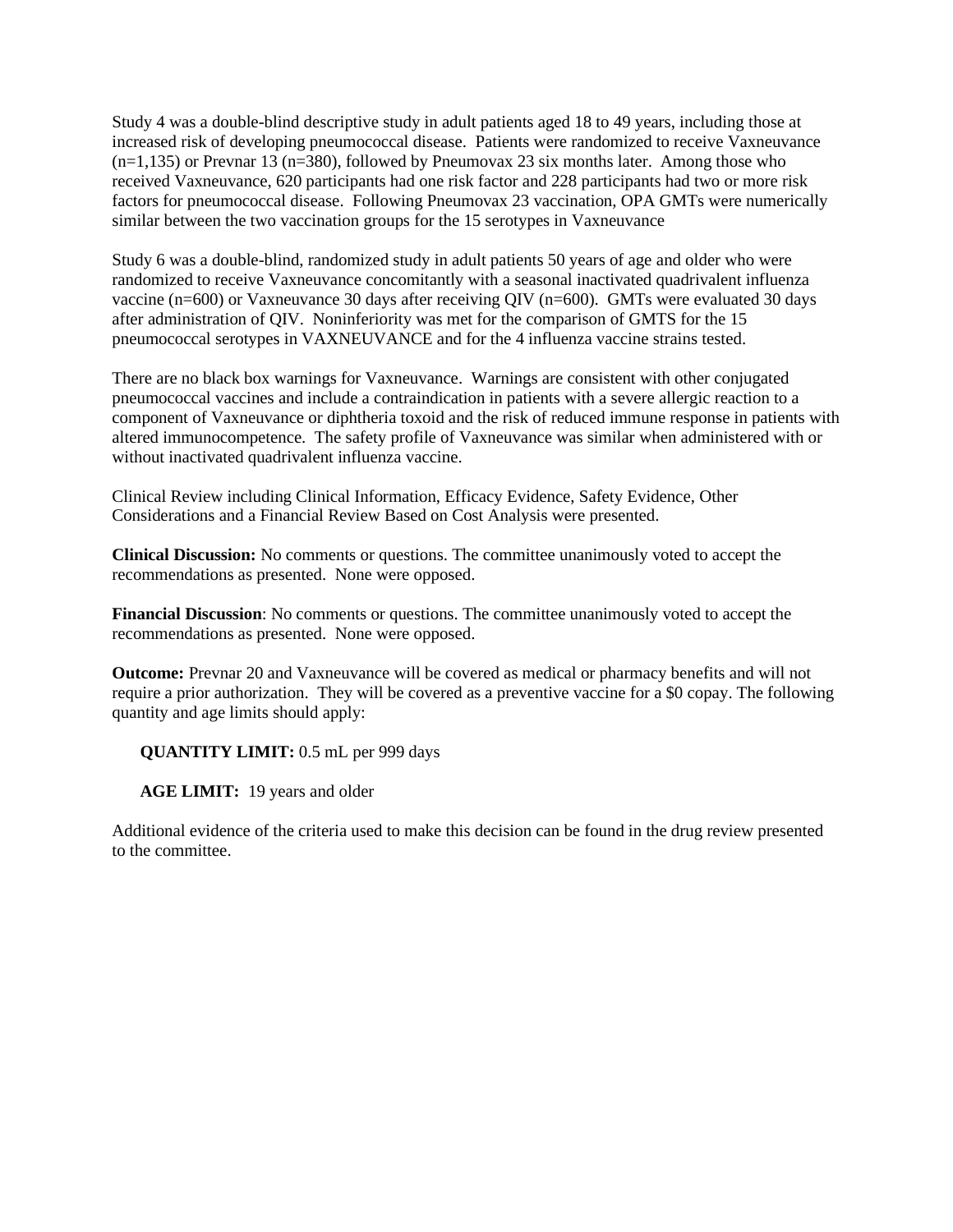### **CLASS REVIEWS**

### **RITUXIMAB CLASS REVIEW**

#### **Rituxan:**

**Updated Indication (for Rituxan)<sup>1</sup> :** Rituxan is now indicated for the treatment of pediatric patients aged 6 months and older with previously untreated, advanced stage, CD20-positive diffuse large B-cell lymphoma (DLBCL), Burkitt lymphoma (BL), Burkitt-like lymphoma (BLL) or mature B-cell acute leukemia (B-AL) in combination with chemotherapy.

Rituxan was previously indicated for adult patients with Non-Hodgkin's Lymphoma (NHL), adult patients with Chronic Lymphocytic Leukemia (CLL), Rheumatoid Arthritis (RA) in combination with methotrexate in adult patients with moderately-to severely-active RA who have inadequate response to one or more TNF antagonist therapies, Granulomatosis with Polyangiitis (GPA) (Wegener's Granulomatosis) and Microscopic Polyangiitis (MPA) in adult and pediatric patients 2 years of age and older in combination with glucocorticoids, and moderate to severe Pemphigus Vulgaris (PV) in adult patients.

#### **Ruxience and Riabni:**

**Review:** Ruxience and Riabni are biosimilar CD20-directed antibodies that are highly similar to the USlicensed reference product Rituxan, indicated for Non-Hodgkin's Lymphoma (NHL), Chronic Lymphocytic Leukemia (CLL), Rheumatoid Arthritis (RA), Granulomatosis with Polyangiitis (GPA) (Wegener's Granulomatosis) and Microscopic Polyangiitis (MPA) and Pemphigus Vulgaris (PV). Ruxience is the third and Riabni is the fourth FDA approved rituximab biosimilar, the first being Truxima (rituximab-abbs). None of the rituximab biosimilars are interchangeable with Rituxan.

REFLECTIONS B328-01 was a Phase 1 randomized, double-blind pharmacokinetic and pharmacodynamic study to assess the safety of Ruxience compared to rituximab-US/-EU in subjects with active RA on a background of methotrexate who had an inadequate response to one or more TNF antagonist therapies. This study demonstrated Ruxience, rituximab-EU and rituximab-US were similar in terms of PK and pharmacodynamics (PD). This study also concluded that the overall safety and immunogenicity profile of Ruxience was similar to rituximab-US and rituximab-EU.

REFLECTIONS B328-04 was a Phase 1 randomized, double-blind extension study of PF-05280586 to assess the safety of Ruxience compared to rituximab-US/-EU in subjects with active RA on a background of methotrexate and who had an inadequate response to one or more TNF antagonist therapies. This study demonstrated Ruxience, rituximab-US and rituximab-EU were similar in terms of PD and efficacy (measured by Disease Activity Score (DAS) and remission rates). This study also concluded that the overall safety and immunogenicity profile of Ruxience was similar to rituximab-US and rituximab-EU.

REFLECTIONS B328-06 was a Phase 3 randomized, double-blind study to assess Ruxience compared to rituximab-EU as first line treatment in subjects with CD20-positive, low tumor burden, Follicular Lymphoma. This study demonstrated Ruxience and rituximab-EU were similar in terms of efficacy (response rates) and PK. This study also concluded that the overall safety and immunogenicity profile of Ruxience was similar to rituximab-EU.

Study 20130108 was a randomized, double-blind, active-controlled, 3-arm similarity study to assess the PK and PD of Riabni compared to rituximab-US/-EU in subjects with moderate to severe RA. This study demonstrated that Riabni is clinically equivalent to the rituximab-US/-EU with no clinically meaningful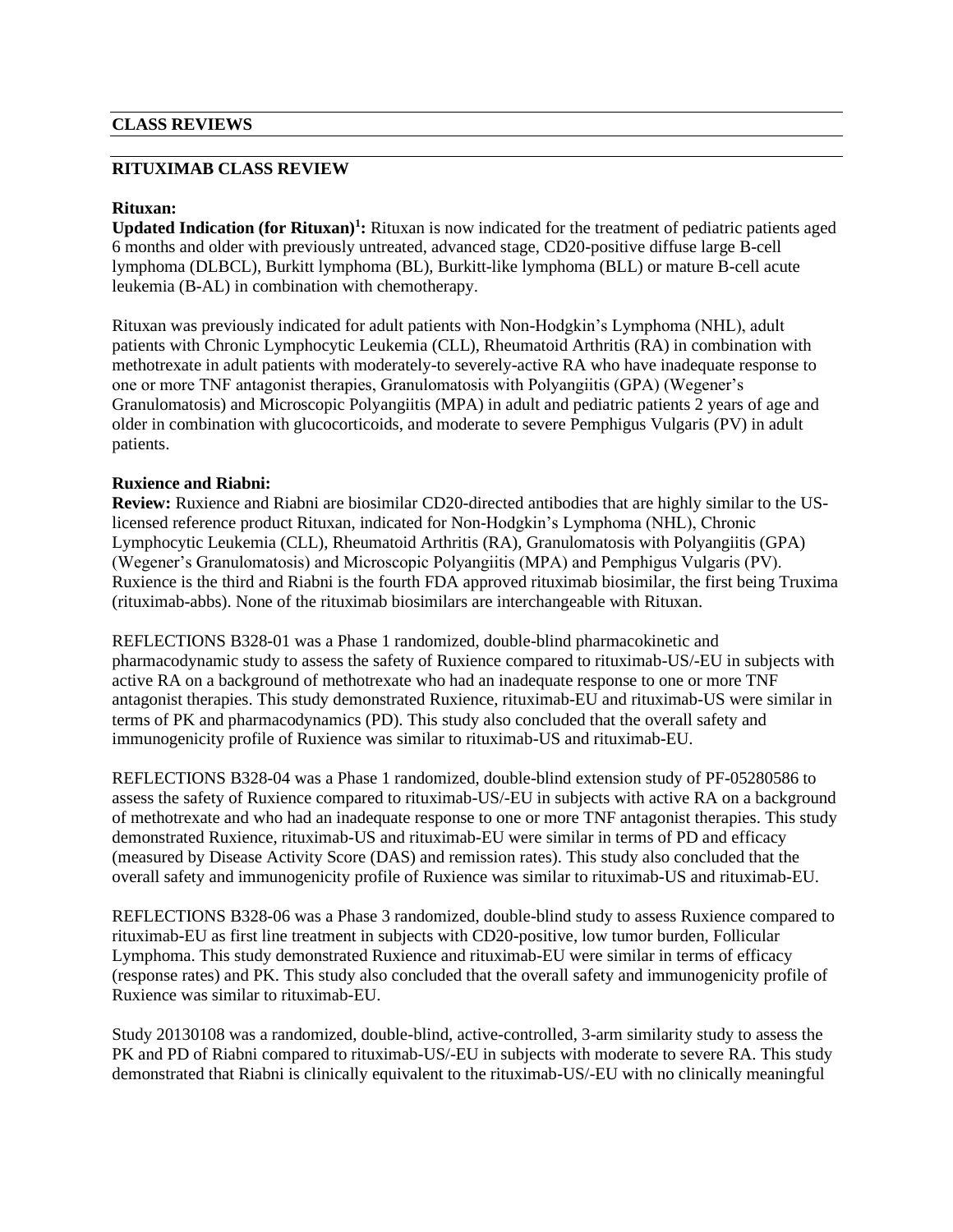differences between the products in terms of PK and PD. This study also concluded that the overall safety and immunogenicity profile of Riabni was similar to the rituximab-US/-EU.

Study 20130109 was a randomized, controlled study to assess clinical equivalence of Riabni compared to rituximab-US in adult subjects with grade 1, 2, or 3a follicular CD20+ B cell NHL with low tumor burden. This study demonstrated Riabni is clinically equivalent to rituximab-US with no clinically meaningful differences between the products in terms of efficacy. This study also concluded that the overall safety and immunogenicity profile of Riabni was similar to rituximab-US.

The safety considerations of Ruxience and Riabni are consistent with those of the other rituximab reference and biosimilar products. Ruxience and Riabni carry the black box warnings of Rituxan and Truxima, including Infusion-related reactions, severe mucocutaneous reactions, Hepatitis B virus (HBV) reactivation and progressive multifocal leukoencephalopathy (PML). In clinical trials, there were no meaningful differences in safety between Ruxience and Rituxan as well as Riabni and Rituxan.

**Clinical Discussion:** No comments or questions. The committee unanimously voted to accept the recommendations as presented. None were opposed.

**Financial Discussion**: No comments or questions. The committee unanimously voted to accept the recommendations as presented. None were opposed.

**Outcome:** Ruxience and Riabni will be medical benefits. Ruxience and Riabni will be added to the medical benefit cost share list when processed on the medical benefit. If processed at a specialty pharmacy, Ruxience and Riabni will be processed on the Specialty tier or the Brand Non-preferred tier for members with a three-tier benefit. Because all rituximab biosimilar products offer clinically similar safety and efficacy while also offering significant cost savings, it is recommended that a biosimilar parity position be adopted as outlined below. Note: MBP 48.0 will require medical PA for Rituxan for diagnoses of CLL, NHL, or MS. The following prior authorization criteria will apply:

Rituxan (rituximab), and Truxima (rituximab-abbs), Ruxience (rituximab-pvvr) and Riabni (rituximabarrx) will be considered medically necessary when all of the following criteria are met:

### 1. **For Rheumatoid Arthritis:**

# **All of the following criteria must be met:**

- Physician documentation of a diagnosis of moderate to severe rheumatoid arthritis in accordance with the American College of Rheumatology Criteria for the Classification and Diagnosis of Rheumatoid Arthritis; **AND**
- At least 18 years of age or older; **AND**
- Prescription written by a rheumatologist; **AND**
- Medical record documentation that an effective dose of methotrexate will be continued during rituximab therapy; **AND**
- Medical record documentation that Rituxan is not being used concurrently with a TNF blocker **AND**
- Physician documentation of an inadequate response to 12 weeks of therapy with Humira\*, Rinvoq\*, OR Xeljanz\*
- **AND**

• For rituximab reference product requests (i.e. Rituxan), medical record documentation of a therapeutic failure on, intolerance to, or contraindication to rituximab-pvvr (Ruxience) AND rituximab-arrx (Riabni) AND rituximab-abbs (Truxima).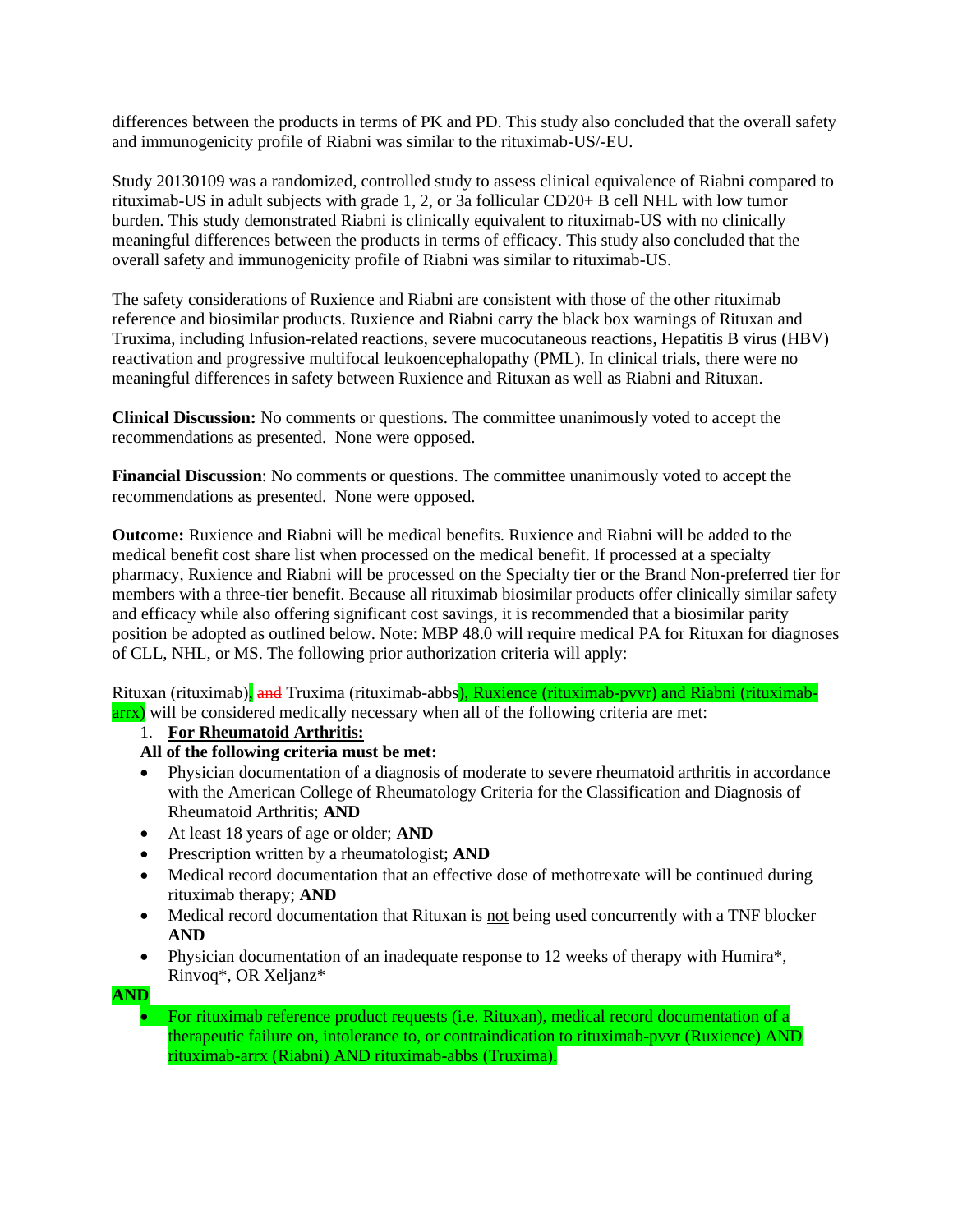# **LIMITATIONS:**

If criteria are met, approval will be limited to one course of therapy defined as two infusions, one given on day 1 and another on day 15.

Additional courses may be considered medically necessary if the following criteria are met:

- At least 6 months has elapsed since the previous treatment course; **AND**
- Physician documentation of improvement or lack or progression in the signs and symptoms of rheumatoid arthritis; **AND**
- Physician documentation showing previous treatment course did not result in active infection.

### 2. **For Chronic Immunothrombocytopenia (ITP):**

# **All of the following criteria must be met:**

- Diagnosis of primary chronic ITP **AND**
- Platelet count of  $\langle 30,000 \rangle$ mm<sup>3</sup> with active bleeding<mark>; or platelet count  $\langle 30,000 \rangle$ mm<sup>3</sup> and a</mark> documented history of significant bleeding**;** or platelet count < 20,000/mm<sup>3</sup> with increased risk of bleeding **AND**
- Medical record documentation of therapeutic failure on, intolerance to, or contraindication to corticosteroids AND IVIg\* AND splenectomy (\*prior authorization required)

#### **AND**

• For rituximab reference product requests (i.e. Rituxan), medical record documentation of a therapeutic failure on, intolerance to, or contraindication to rituximab-pvvr (Ruxience) AND rituximab-arrx (Riabni) AND rituximab-abbs (Truxima).

**Authorization Duration\*:** If patient meets criteria for coverage, authorization will be given for one month of treatment with rituximab.

### 3. **For Chronic Lymphoid Leukemia:**

*Note: Prior authorization is not required for Ruxience, Riabni or Truxima for diagnosis codes C91.10, C91.11 and C91.12. In the event of a request for the rituximab reference product (i.e. Rituxan), OR in the event a requestor would like a medical necessity review completed, the following* 

*criteria would apply:*

• Medical record documentation of a diagnosis of Chronic Lymphocytic Leukemia (CLL)

# **AND**

• For rituximab reference product requests (i.e. Rituxan), medical record documentation of a therapeutic failure on, intolerance to, or contraindication to rituximab-pvvr (Ruxience) AND rituximab-arrx (Riabni) AND rituximab-abbs (Truxima).

### 4. **For Microscopic Polyarteritis Nodosa (PAN)**

• Medical record documentation of a diagnosis of microscopic polyarteritis nodosa used in combination with glucocorticoids

# **AND**

• For rituximab reference product requests (i.e. Rituxan), medical record documentation of a therapeutic failure on, intolerance to, or contraindication to rituximab-pvvr (Ruxience) AND rituximab-arrx (Riabni) AND rituximab-abbs (Truxima).

- 5. **For Granulomatosis with Polyangiitis (GPA)** *(Wegener's Granulomatosis)* **and Microscopic Polyangiitis (MPA)**
- Medical record documentation of a diagnosis of Granulomatosis with Polyangiitis (GPA) (Wegener's granulomatosis) or Microscopic Polyangiitis (MPA) used in combination with glucocorticoids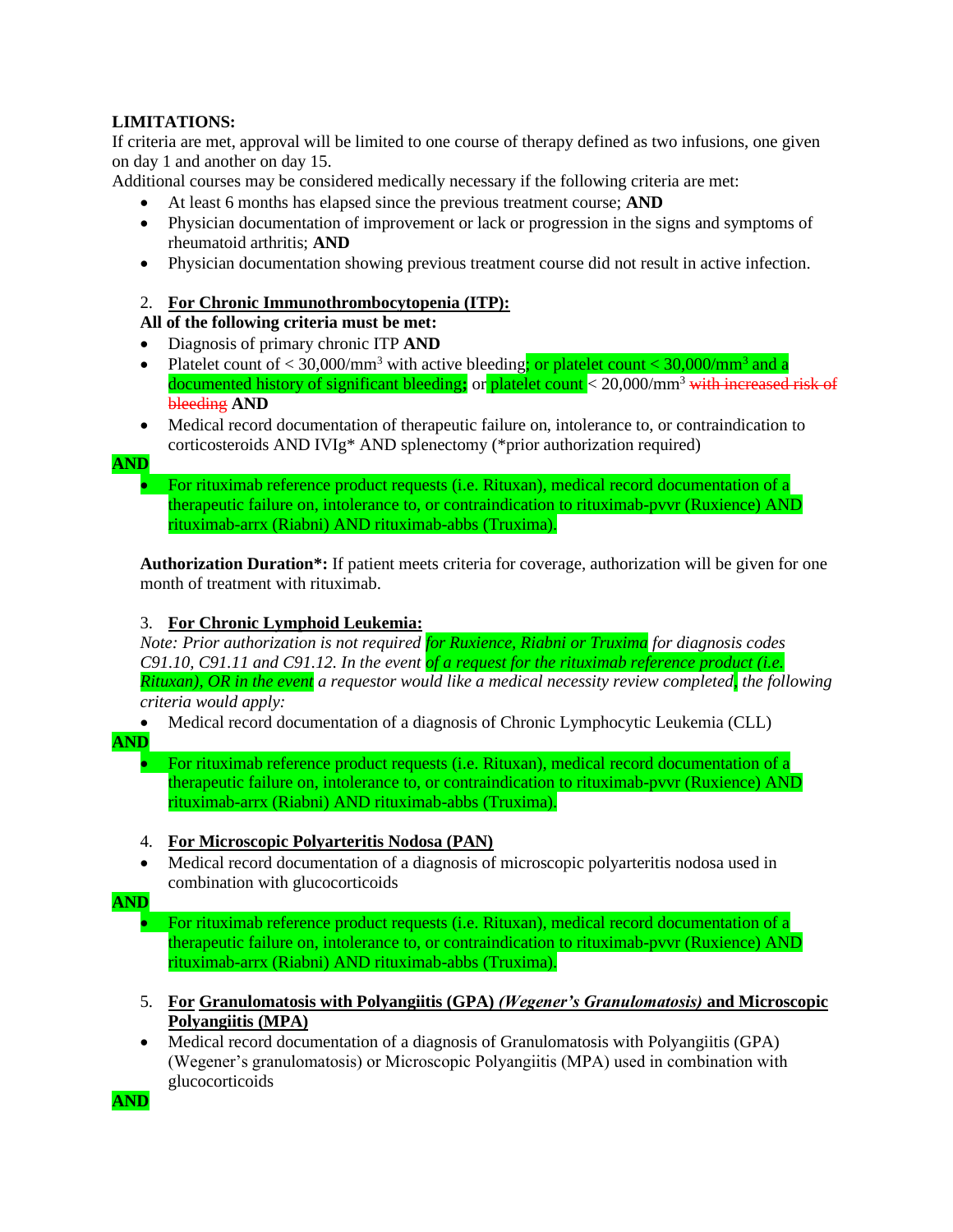• For rituximab reference product requests (i.e. Rituxan), medical record documentation of a therapeutic failure on, intolerance to, or contraindication to rituximab-pvvr (Ruxience) AND rituximab-arrx (Riabni) AND rituximab-abbs (Truxima).

### 6. **For Non-Hodgkin Lymphoma**

*Note: Prior authorization is not required for Ruxience, Riabni or Truxima for diagnosis codes C82.00 through C85.99 and C86.0 through C88.9. In the event of a request for the rituximab reference product (i.e. Rituxan),OR in the event a requestor would like a medical necessity review completed, the following criteria would apply:*

• Medical record documentation of a diagnosis of Non-Hodgkin Lymphoma

**AND**

• For rituximab reference product requests (i.e. Rituxan), medical record documentation of a therapeutic failure on, intolerance to, or contraindication to rituximab-pvvr (Ruxience) AND rituximab-arrx (Riabni) AND rituximab-abbs (Truxima).

### 7. **For Multiple Sclerosis (MS)**

*Note: Prior authorization is not required for Ruxience, Riabni or Truxima for diagnosis code G35. In the event of a request for the rituximab reference product (i.e. Rituxan), OR in the event a requestor would like a medical necessity review completed, the following criteria would apply*:

• Medical record documentation of a diagnosis of Multiple Sclerosis

**AND**

• For rituximab reference product requests (i.e. Rituxan), medical record documentation of a therapeutic failure on, intolerance to, or contraindication to rituximab-pvvr (Ruxience) AND rituximab-arrx (Riabni) AND rituximab-abbs (Truxima).

# 8. **For Refractory Chronic Debilitating Myasthenia Gravis**

- Medical record documentation of refractory Chronic Debilitating Myasthenia Gravis **AND**
- Prescribed by or in consultation with a neuromuscular specialist **AND**
- Medical record documentation of therapeutic failure on, intolerance to, or contraindication to at least one corticosteroid **AND**
- Medical record documentation of therapeutic failure on, intolerance to, or contraindication to at least one cholinesterase inhibitor **AND**
- Medical record documentation of therapeutic failure on, intolerance to, or contraindication to at least one non-steroidal immunosuppressive therapy

**AND**

• For rituximab reference product requests (i.e. Rituxan), medical record documentation of a therapeutic failure on, intolerance to, or contraindication to rituximab-pvvr (Ruxience) AND rituximab-arrx (Riabni) AND rituximab-abbs (Truxima).

*Note: Corticosteroids: betamethasone, dexamethasone, methylprednisolone, prednisone Cholinesterase inhibitors: pyridostigmine, neostigmine Immunosuppressants: azathioprine, mycophenolate, cyclosporine, Rituxan*

# 9. **For Pemphigus Vulgaris (PV)**

- Prescription written by a dermatologist **AND**
- Member is 18 years of age or older **AND**
- Medical record documentation of a diagnosis of moderate to severe pemphigus vulgaris **AND**
- Medical record documentation of a contraindication to, intolerance to, or therapeutic failure on corticosteroids AND a 12-week trial of at least one (1) nonsteroidal immunomodulatory medication (e.g. azathioprine, cyclophosphamide, or mycophenolate).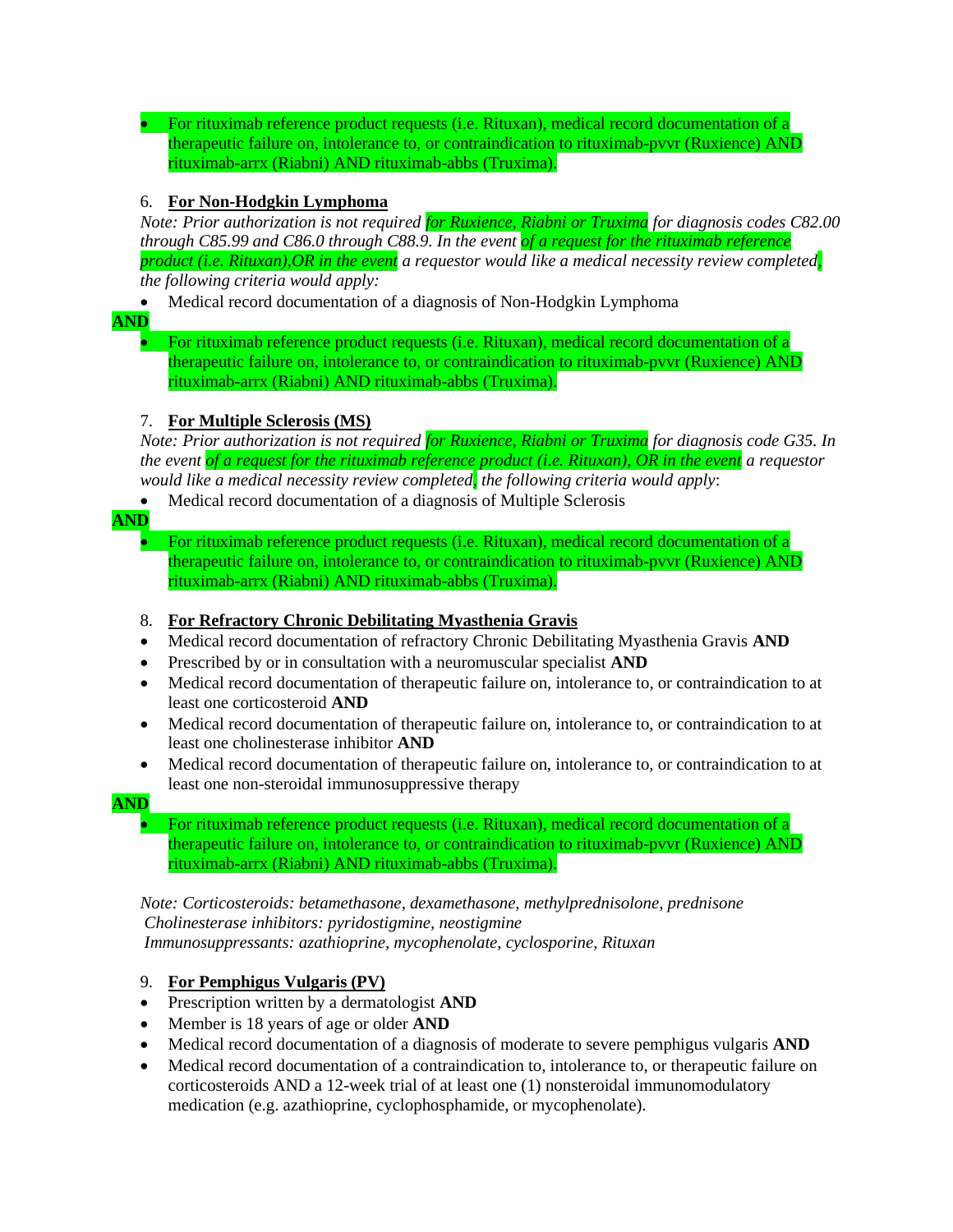# **AND**

• For rituximab reference product requests (i.e. Rituxan), medical record documentation of a therapeutic failure on, intolerance to, or contraindication to rituximab-pvvr (Ruxience) AND rituximab-arrx (Riabni) AND rituximab-abbs (Truxima).

### **AUTHORIZATION DURATION:**

For Multiple Sclerosis: Initial approval will be for 12 months or less if the reviewing provider feels it is medically appropriate. Subsequent approvals will be for an additional 12 months or less if the reviewing provider feels it is medically appropriate and will require medical record documentation of continued disease improvement or lack of disease progression. The medication will no longer be covered if patient experiences toxicity or worsening of disease.

For all other indications: Initial approval will be for 6 months or less if the reviewing provider feels it is medically appropriate (\*except for the diagnosis for ITP). Subsequent approvals will be for an additional 6 months 12 months or less if the reviewing provider feels it is medically appropriate and will require medical record documentation of continued disease improvement or lack of disease progression. The medication will no longer be covered if patient experiences toxicity or worsening of disease.

Additional evidence of the criteria used to make this decision can be found in the drug review presented to the committee.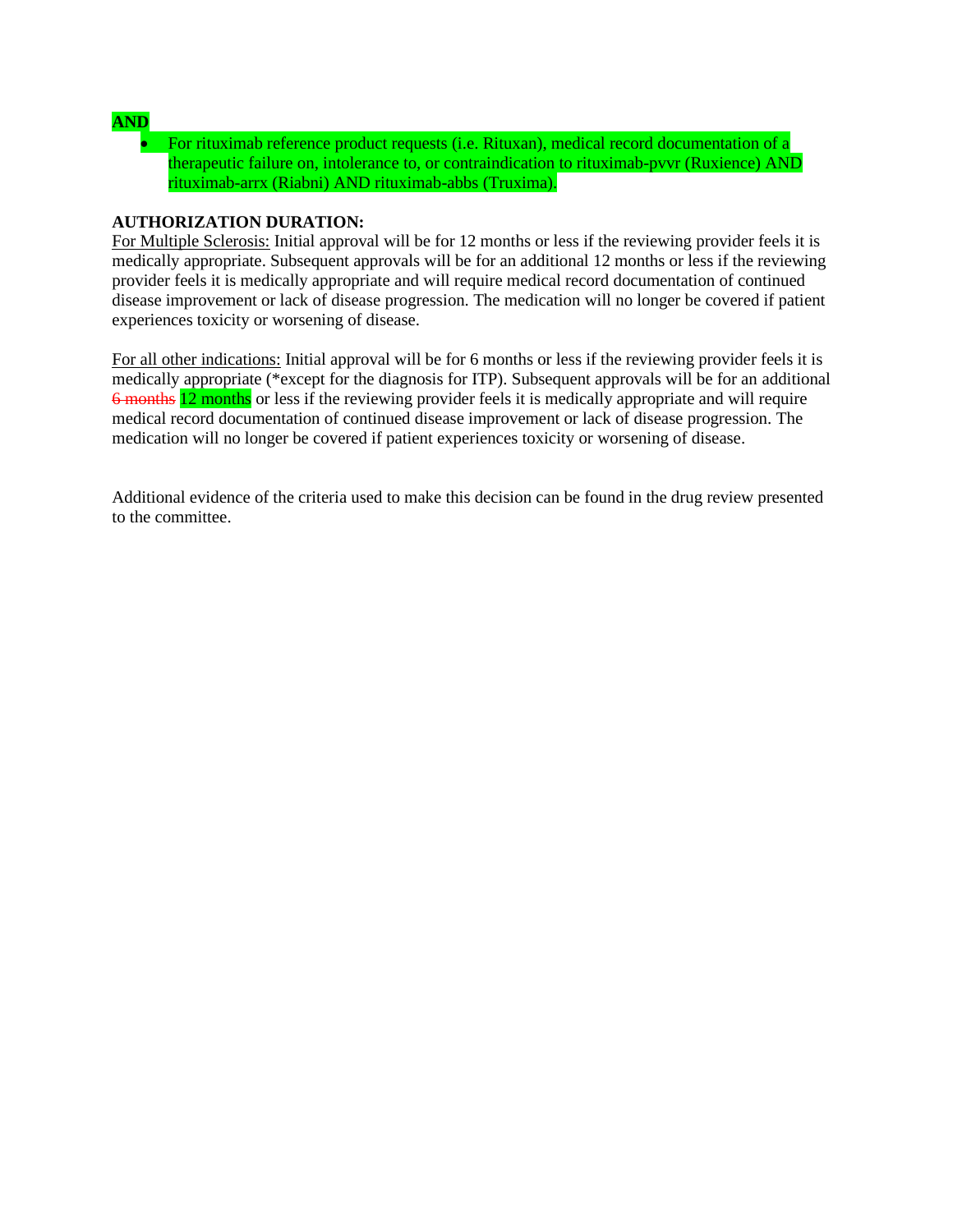### **FAST FACTS**

#### **BYDUREON BCise (exenatide extended-release)**

**Updated Indication:** Bydureon BCise is now indicated as an adjunct to diet and exercise to improve glycemic control in adults and pediatric patients aged 10 years and older with Type 2 diabetes mellitus.

Previously, Bydureon BCise was only indicated as an adjunct to diet and exercise to improve glycemic control in adults with Type 2 diabetes mellitus.

**Current formulary status:** Non-preferred Brand, requiring step therapy, quantity limits apply

**Recommendation:** There are no changes recommended to the formulary placement or quantity limits of Bydureon BCISE. It is recommended to make the following changes to Commercial Policy 350.0 to incorporate the new patient population:

- Electronic step therapy of on-line prescription drug claims history showing 15 days use of Victoza **AND** Ozempic or Rybelsus, within the previous 180 days. If this electronic step is met, the claim will automatically adjudicate **OR**
- If electronic step therapy criteria are not met, prescribing provider should request an exception for coverage indication one of the following:
	- $\overline{\circ}$  For members 18 years of age and older: Medical record documentation of a therapeutic failure on, intolerance to, or contraindication to Victoza **AND** either Ozempic or Rybelsus **OR**
	- $\circ$  For members between 10 and 18 years of age: Medical record documentation of a therapeutic failure on, intolerance to, or contraindication to Victoza

**Discussion:** If step edit by age is not configurable, Bydureon BCise should be moved to non-formulary with the above criteria. Leslie confirmed that the quantity limits are still appropriate. No comments or questions.

**Outcome:** The committee unanimously voted to accept the recommendations as presented. None were opposed.

Additional evidence of the criteria used to make this decision can be found in the drug review presented to the committee.

### **XYWAV (calcium/magnesium/potassium/sodium oxybates)**

**Updated Indication:** Xywav is now indicated for the treatment of idiopathic hypersomnia (IH) in adult patients. Previously, Xywav was indicated for cataplexy or excessive daytime sleepiness (EDS) in patients 7 years of age and older with narcolepsy.

**Current formulary status:** Specialty tier or brand non-preferred tier for members with a three-tier benefit, PA required, QL

**Xywav Recommendation:** There are no changes to formulary status, quantity limits, or authorization duration at this time. However, it is recommended to update the prior authorization criteria to the following: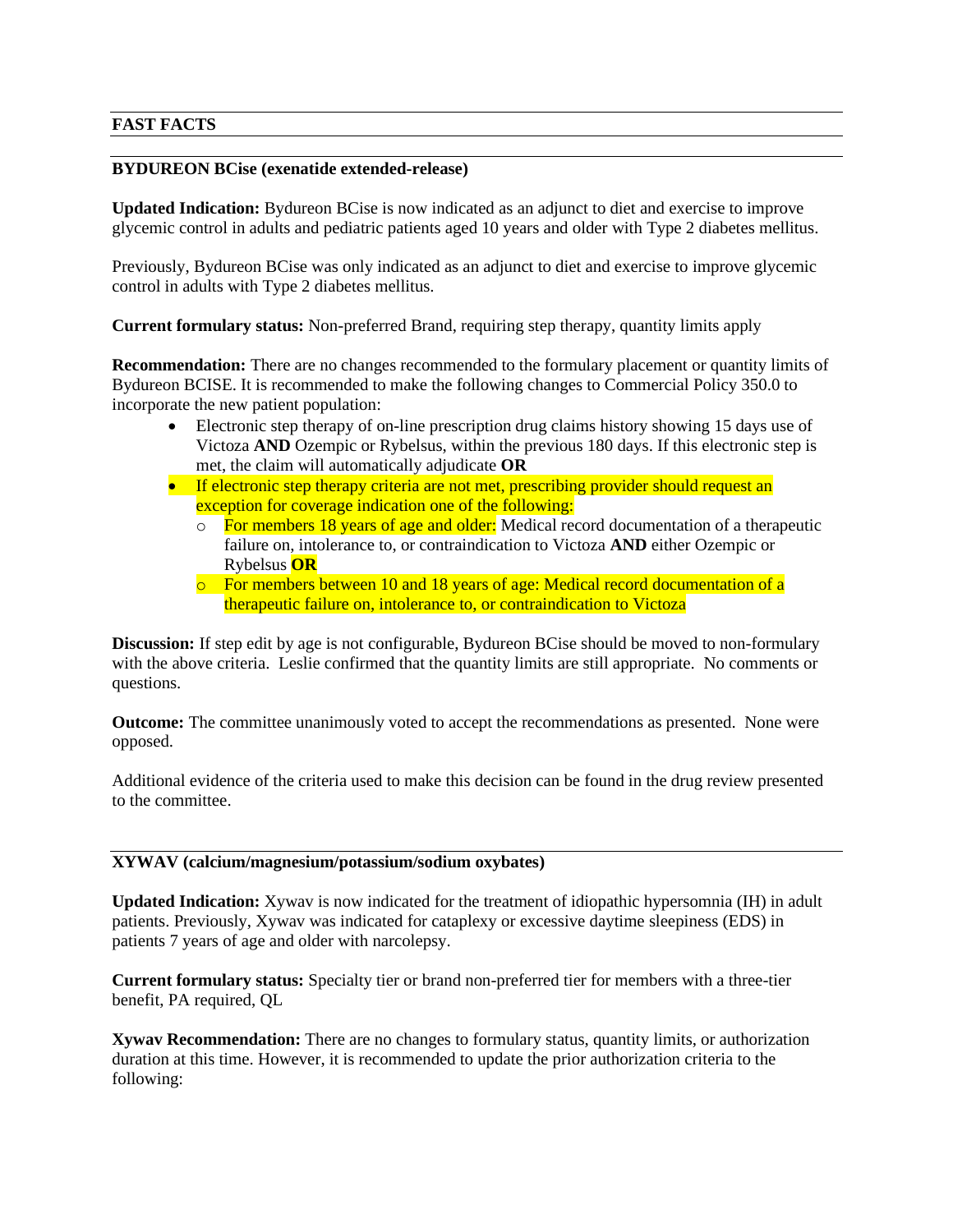- Medical record documentation of excessive daytime sleepiness in a patient with narcolepsy or cataplexy with narcolepsy AND
- Medical record documentation of therapeutic failure on modafinil AND methylphenidate immediate release or amphetamine/dextroamphetamine immediate release AND
- Medical record documentation of one of the following:
	- o Medical record documentation of therapeutic failure on, intolerance to, or contraindication to Xyrem OR
	- o Medical record documentation the patient requires a low sodium diet due to a concomitant diagnosis of heart failure, hypertension, or renal impairment

# OR

- Medical record documentation of a diagnosis of idiopathic hypersomnia AND
- Medical record documentation of an age greater than or equal to 18 AND
- Medical record documentation that member was evaluated and treated for other etiologies of excessive daytime sleepiness AND
- Medical record documentation of therapeutic failure on, intolerance to, or contraindication to modafinil

**Discussion:** No comments or questions.

**Modafinil Recommendation:** There are no changes to formulary status, quantity limits, or uthorization duration at this time. However, it is recommended to update the prior authorization criteria to the following:

- Medical record documentation of a diagnosis of obstructive sleep apnea/hypopnea syndrome requiring treatment with nasal CPAP OR
- Medical record documentation of a diagnosis of narcolepsy OR
- Medical record documentation of a diagnosis of shift-work disorder OR
- Medical record documentation of fatigue associated with a diagnosis of multiple Sclerosis OR
- Medical record documentation of a diagnosis of idiopathic hypersomnia

**Outcome:** The committee unanimously voted to accept the recommendations as presented. None were opposed.

Additional evidence of the criteria used to make this decision can be found in the drug review presented to the committee.

### **MVASI (bevacizumab-awwb)**

**Updated Indication:** Mvasi is a biosimilar for Avastin and recently received the following indications:

- Epithelial ovarian, fallopian tube, or primary peritoneal cancer:
	- o in combination with carboplatin and paclitaxel, followed by MVASI as a single agent, for stage III or IV disease following initial surgical resection
	- o in combination with paclitaxel, pegylated liposomal doxorubicin, or topotecan for platinum-resistant recurrent disease who received no more than 2 prior chemotherapy regimens
	- o in combination with carboplatin and paclitaxel or carboplatin and gemcitabine, followed by MVASI as a single agent, for platinum-sensitive recurrent disease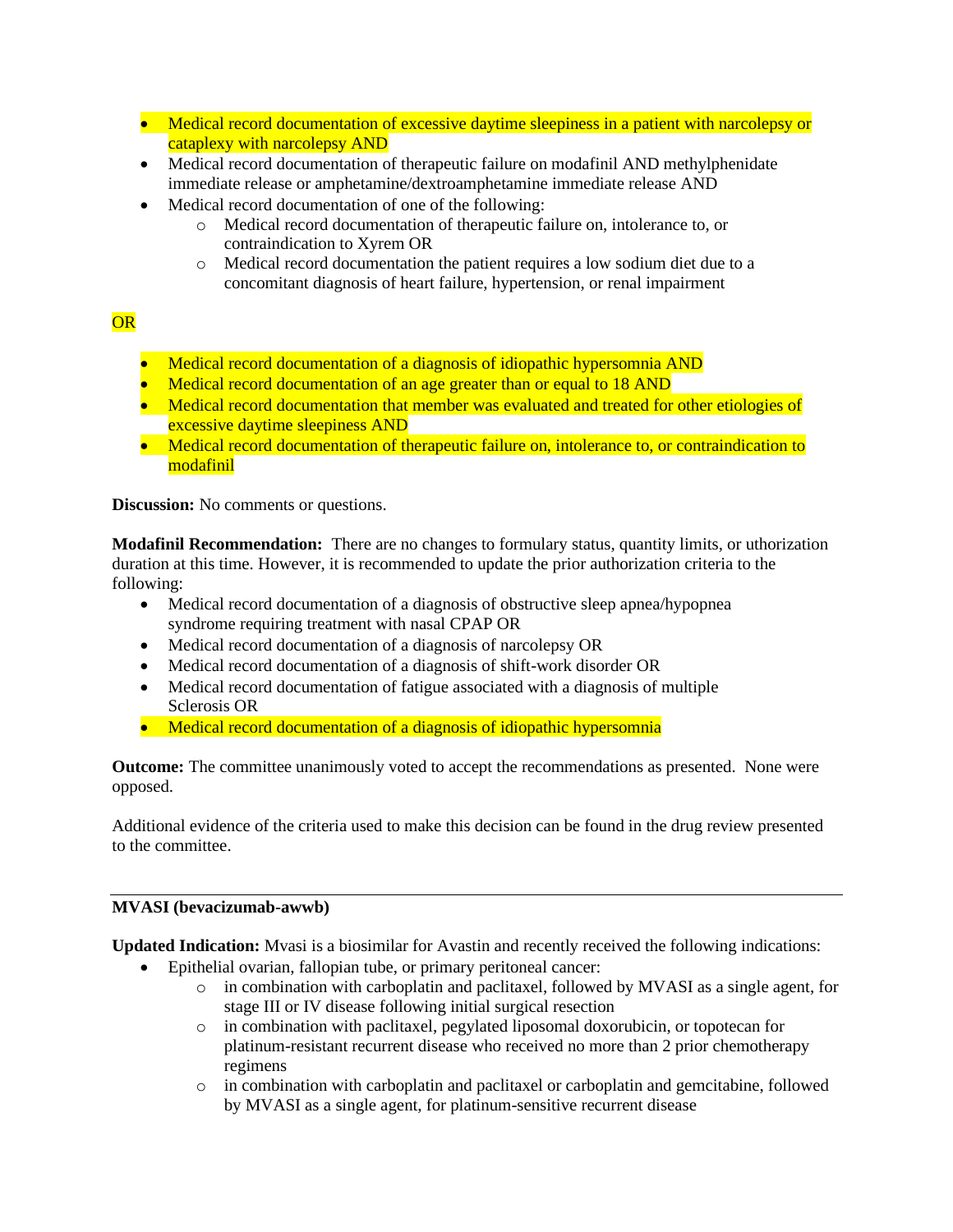**Current formulary status:** Tier 5 not requiring PA (Marketplace), Tier 3 not requiring PA (Commercial/CHIP) or medical benefit

**Recommendation:** No changes are recommended.

**Discussion:** No comments or questions.

**Outcome:** The committee unanimously voted to accept the recommendations as presented. None were opposed.

Additional evidence of the criteria used to make this decision can be found in the drug review presented to the committee.

### **JARDIANCE (empagliflozin)**

**Updated Indication:** Jardiance is now indicated to reduce the risk of cardiovascular mortality plus hospitalization for heart failure in adults with heart failure and reduced ejection fraction.

Previously, Jardiance was only indicated as an adjunct to diet and exercise to improve glycemic control in adults with type 2 diabetes and to reduce the risk of hospitalization for heart failure in adults with type 2 diabetes mellitus and established cardiovascular disease or multiple cardiovascular risk factors.

**Current formulary status:** Brand preferred, QL

**Jardiance Recommendation:** No changes are recommended for the formulary placement or quantity limits for Jardiance.

**Farxiga Recommendation:** Since Farxiga also has the approved indication for use in heart failure, recommend the following update to the commercial Farxiga policy, policy 328.0:

### **Heart Failure**

- Medical record documentation of a diagnosis of New York Heart Association (NYHA) class II-IV heart failure **AND**
- Medical record documentation of age greater than or equal to 18 years **AND**
- Medical record documentation of reduced ejection fraction (left ventricular ejection fraction (LVEF) of less than or equal to 40%) **AND**
- Medical record documentation that the member is on optimized pharmacological therapy (e.g. combination of renin-angiotensin system inhibitor (ACEi/ARB/angiotensin receptor-neprilysin inhibitor), evidence based beta-blocker (metoprolol succinate/carvedilol/bisoprolol), and a mineralocorticoid receptor antagonist, diuretic) unless contraindication or not tolerated A**ND**
- Medical record documentation of therapeutic failure on, intolerance to, or contraindication to Jardiance

**Discussion:** No comments or questions.

**Outcome:** The committee unanimously voted to accept the recommendations as presented. None were opposed.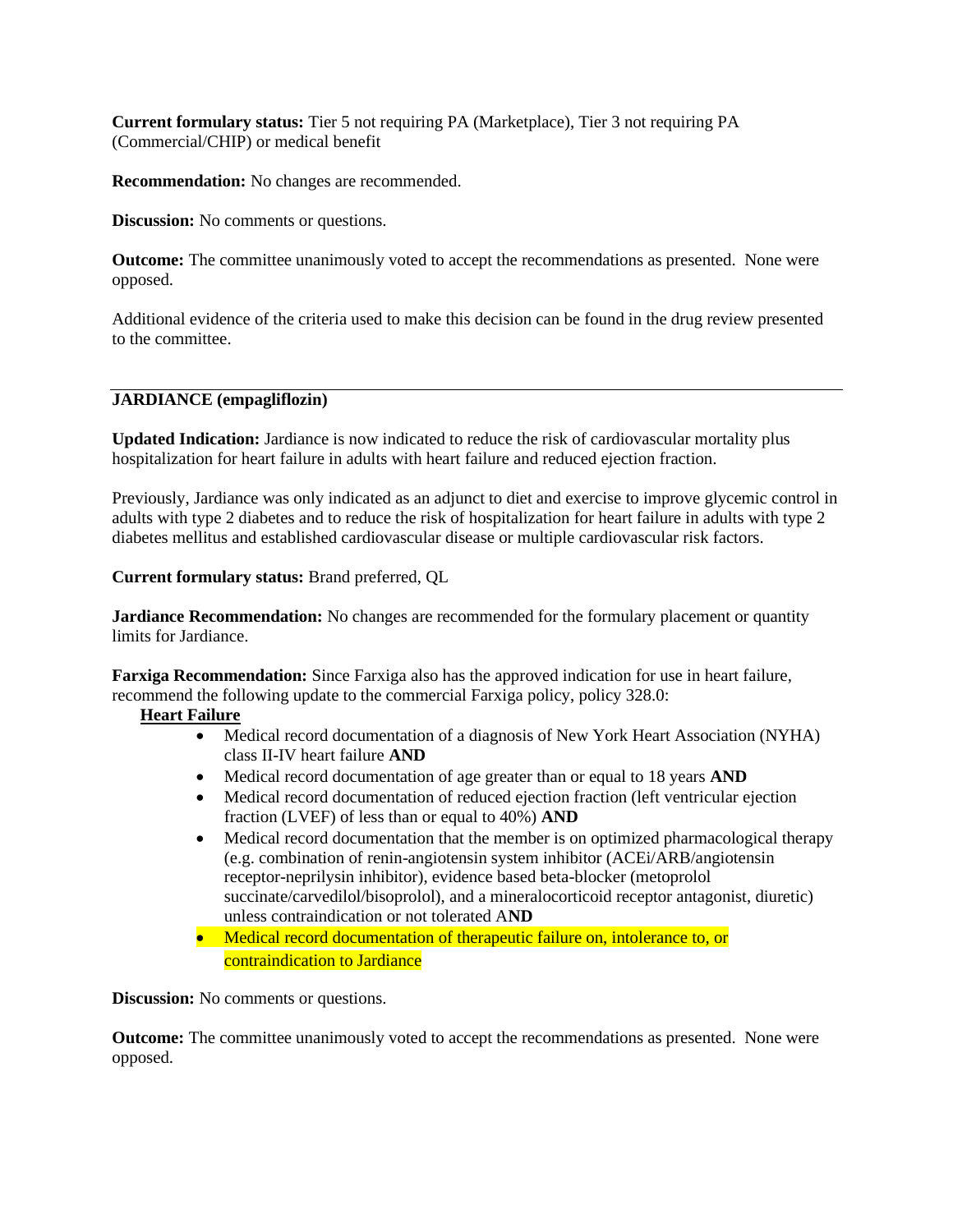Additional evidence of the criteria used to make this decision can be found in the drug review presented to the committee.

### **LEXETTE (halobetasol propionate topical foam)**

**Updated Indication:** Lexette is a corticosteroid indicated for the topical treatment of plaque psoriasis in patients twelve (12) years of age and older.

Previously Lexette was indicated in patients eighteen years of age and older.

### **Current formulary status:** Non-formulary

**Recommendation:** No changes are recommended.

**Discussion:** No comments or questions.

**Outcome:** The committee unanimously voted to accept the recommendations as presented. None were opposed.

Additional evidence of the criteria used to make this decision can be found in the drug review presented to the committee.

#### **KEYTRUDA (pembrolizumab)**

#### **Updated Indication:** Keytruda is now indicated:

- For the adjuvant treatment of adult and pediatric (12 years and older) patients with Stage IIB, IIC, or III melanoma following complete resection. (Previously this was indicated for adult patients with melanoma with lymph node involvement following complete resection).
- For the adjuvant treatment of patients with RCC at intermediate-high or high risk of recurrence following nephrectomy or following nephrectomy and resection of metastatic lesions.

**Current formulary status:** Medical Benefit, requiring a prior authorization; When processed at a specialty pharmacy: Specialty tier or Brand NP tier

**Recommendation:** There are no changes to the formulary placement of Keytruda. The following changes are recommended to the prior authorization criteria and authorization duration in the Medical Benefit Policy 119.0 for Keytruda to incorporate the new indications:

- **1. Melanoma**
- Prescription written by a hematologist/oncologist **AND**
- Medical record documentation of one of the following:

### **Unresectable or metastatic melanoma:**

- o Medical record documentation that patient is ≥ 18 years of age **AND**
- o A diagnosis of unresectable or metastatic melanoma **AND**
- o Keytruda is not being used in combination with any other agents for the treatment of unresectable or metastatic melanoma.

**OR**

#### **Adjuvant treatment of completely resected metastatic melanoma**

o Medical record documentation that patient is ≥ 12 years of age **AND**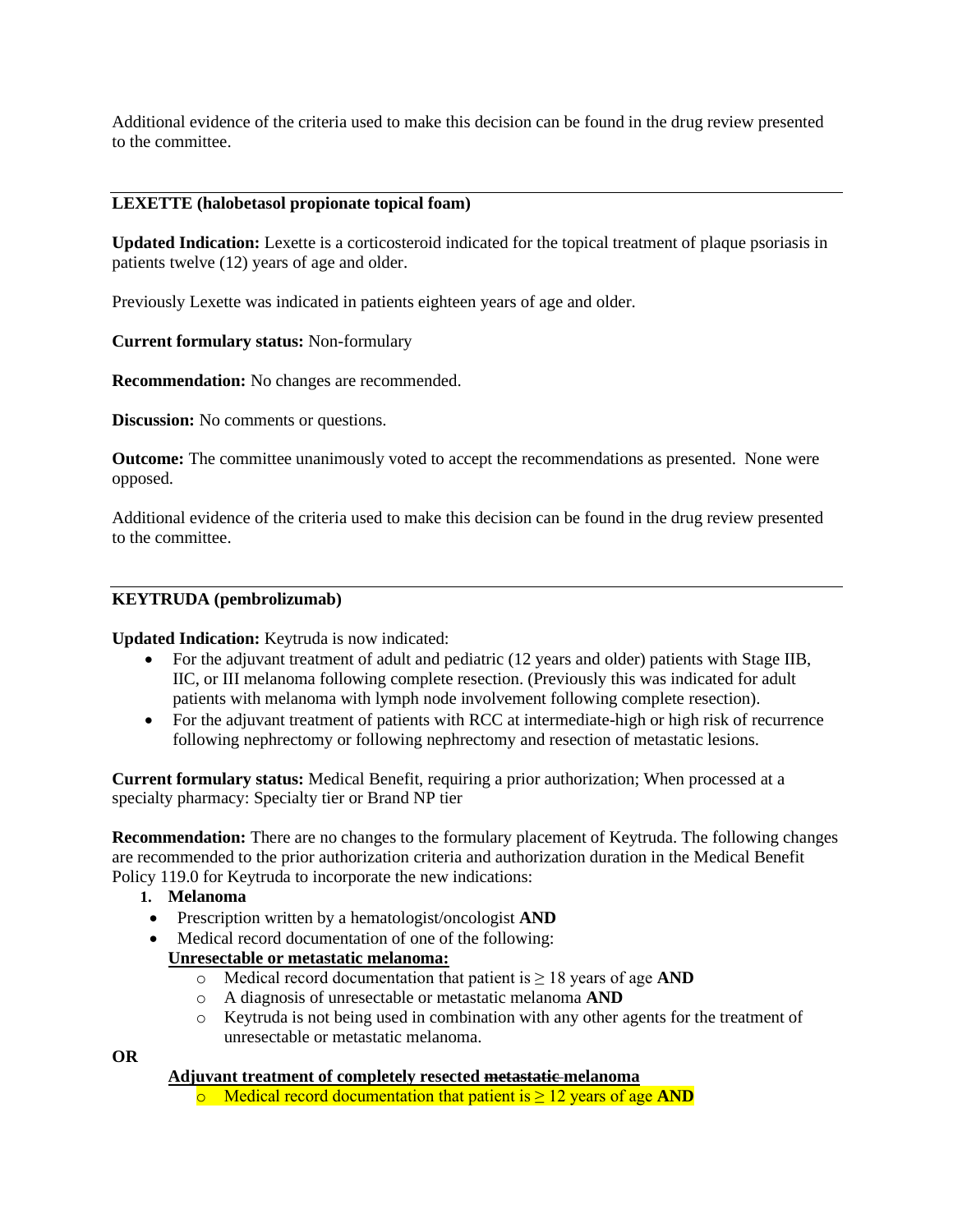- $\circ$  A diagnosis of metastatic Stage IIB, IIC, or III melanoma with lymph node involvement, which has been completely resected **AND**
- o Keytruda is being used in the adjuvant setting (following lymph node resection) **AND**
- o Keytruda is being used as a single agent.

# **12. Renal Cell Carcinoma (RCC)**

- Prescription written by a hematologist/oncologist **AND**
- Medical record documentation that patient is  $\geq 18$  years of age **AND**
- Medical record documentation of one of the following:

# **Advanced Renal Cell Carcinoma:**

- Medical record documentation of a diagnosis of advanced renal cell carcinoma **AND**
- Medical record documentation that Keytruda is being used in combination with axitinib (Inlyta) OR lenvatinib (Lenvima) **AND**
- Medical record documentation that Keytruda in combination with axitinib (Inlyta) OR lenvatinib (Lenvima) is being used as first-line treatment for advanced disease

Note: In clinical trials, advanced disease included newly diagnosed or recurrent Stage IV renal cell carcinoma.

# **Adjuvant treatment of renal cell carcinoma**

- A diagnosis of renal cell carcinoma AND
- Documentation of intermediate-high or high risk of recurrence following nephrectomy, or following nephrectomy and resection of metastatic lesions AND
- Keytruda is being used in the adjuvant setting AND
- Keytruda is being used as a single agent.

Note: In clinical trials, intermediate-high risk category included: pT2 with Grade 4 or sarcomatoid features; pT3, any Grade without nodal involvement (N0) or distant metastases (M0); and high risk included: pT4, any Grade N0 and M0; any pT, any Grade with nodal involvement and M0. The M1 no evidence of disease (NED) category includes patients with metastatic disease who had undergone complete resection of primary and metastatic lesions.

# **AUTHORIZATION DURATION:**

For adjuvant treatment of metastatic melanoma (completely resected melanoma), neoadjuvant/adjuvant treatment of early-stage triple negative breast cancer, and adjuvant treatment of renal cell carcinoma: Initial approval will be for 6 months. One subsequent approval will be for an additional 6 months and will require medical record documentation of continued disease improvement or lack of disease progression. The medication will no longer be covered if patient experiences toxicity or worsening of disease.

Authorization of Keytruda for the adjuvant treatment of metastatic melanoma and renal cell carcinoma should not exceed the FDA-approved treatment duration of 1 year (12 months). Authorization of Keytruda for the treatment of early-stage triple negative breast cancer should not exceed the approved treatment duration of 24 weeks for neoadjuvant therapy and 27 weeks for adjuvant therapy. For requests exceeding the above limit, medical record documentation of the following is required:

• Peer-reviewed literature citing well-designed clinical trials to indicate that the member's healthcare outcome will be improved by dosing beyond the FDA-approved treatment duration

**Discussion:** No comments or questions.

**Outcome:** The committee unanimously voted to accept the recommendations as presented. None were opposed.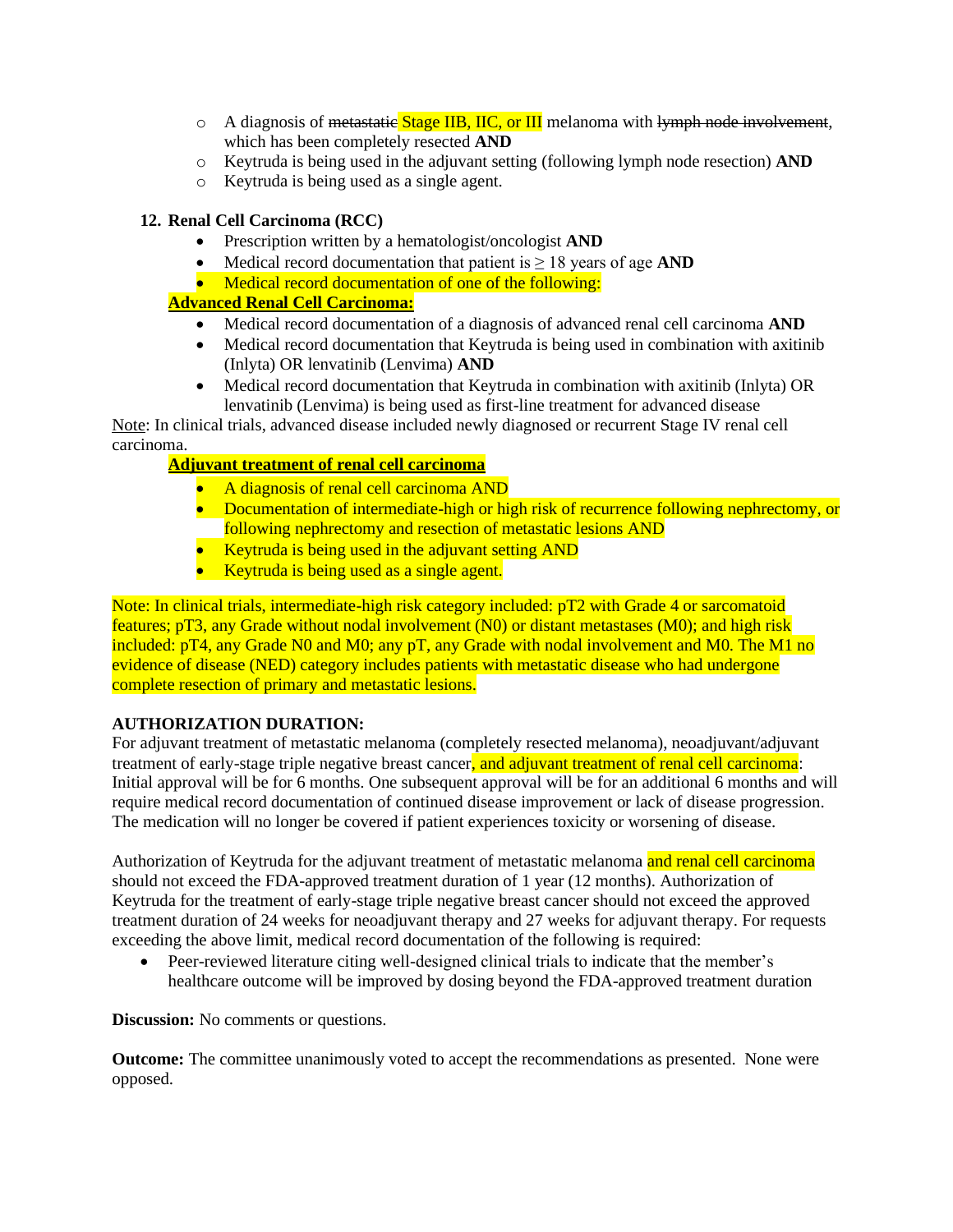Additional evidence of the criteria used to make this decision can be found in the drug review presented to the committee.

### **KYPROLIS (carfilzomib)**

**Updated Indication:** Kyprolis is also indicated for the treatment of adult patients with relapsed or refractory multiple myeloma who have received one to three lines of therapy in combination with daratumumab and hyaluronidase-fihj and dexamethasone. Previously, it was only indicated in combination with lenalidomide and dexamethasone; or dexamethasone; or daratumumab and dexamethasone. Also, Kyprolis is indicated as a single agent for the treatment of patients with relapsed or refractory multiple myeloma who have received one or more lines of therapy.

**Current formulary status:** Kyprolis is a medical benefit and requires a prior authorization. If Kyprolis processes through a specialty pharmacy, it will process at the Specialty tier or the Brand Non-Preferred tier for members with a three tier benefit.

**Recommendation:** There are no changes to formulary status or authorization duration at this time. However, it is recommended to update the criteria to included the updated FDA-indication: Multiple Myeloma:

- Must be prescribed by hematologist or oncologist **AND**
- Medical record documentation of relapsed or refractory multiple myeloma **AND**
- Medical record documentation of **prior treatment with at least one therapy AND**
- Medical record documentation that Kyprolis will be used:
	- o As monotherapy **OR**
	- o In combination with dexamethasone **OR**
	- o In combination with dexamethasone and lenalidomide **OR**
	- o In combination with daratumumab (Darzalex) and dexamethasone **OR**
	- o In combination with daratumumab and hyaluronidase-fihj (Darzalex Faspro) and dexamethasone

**Discussion:** Is the requirement of prior therapy in the relapsed or refractory setting or can the failure be the first line? FDA indications statements patients should have failed one to three prior therapies. Agreement from committee that it is failure of only one required. No additional comments or questions.

**Outcome:** The committee unanimously voted to accept the recommendations as presented. None were opposed.

Additional evidence of the criteria used to make this decision can be found in the drug review presented to the committee.

### **DARZALEX FASPRO (daratumumab and hyaluronidase-fihj)**

**Updated Indication:** Darzalex Faspro is now indicated for multiple myeloma in combination with carfilzomib and dexamethasone in patients with relapsed or refractory multiple myeloma who have received one to three prior lines of therapy.

Darzalex Faspro was previously indicated for the treatment of adult patients with multiple myeloma: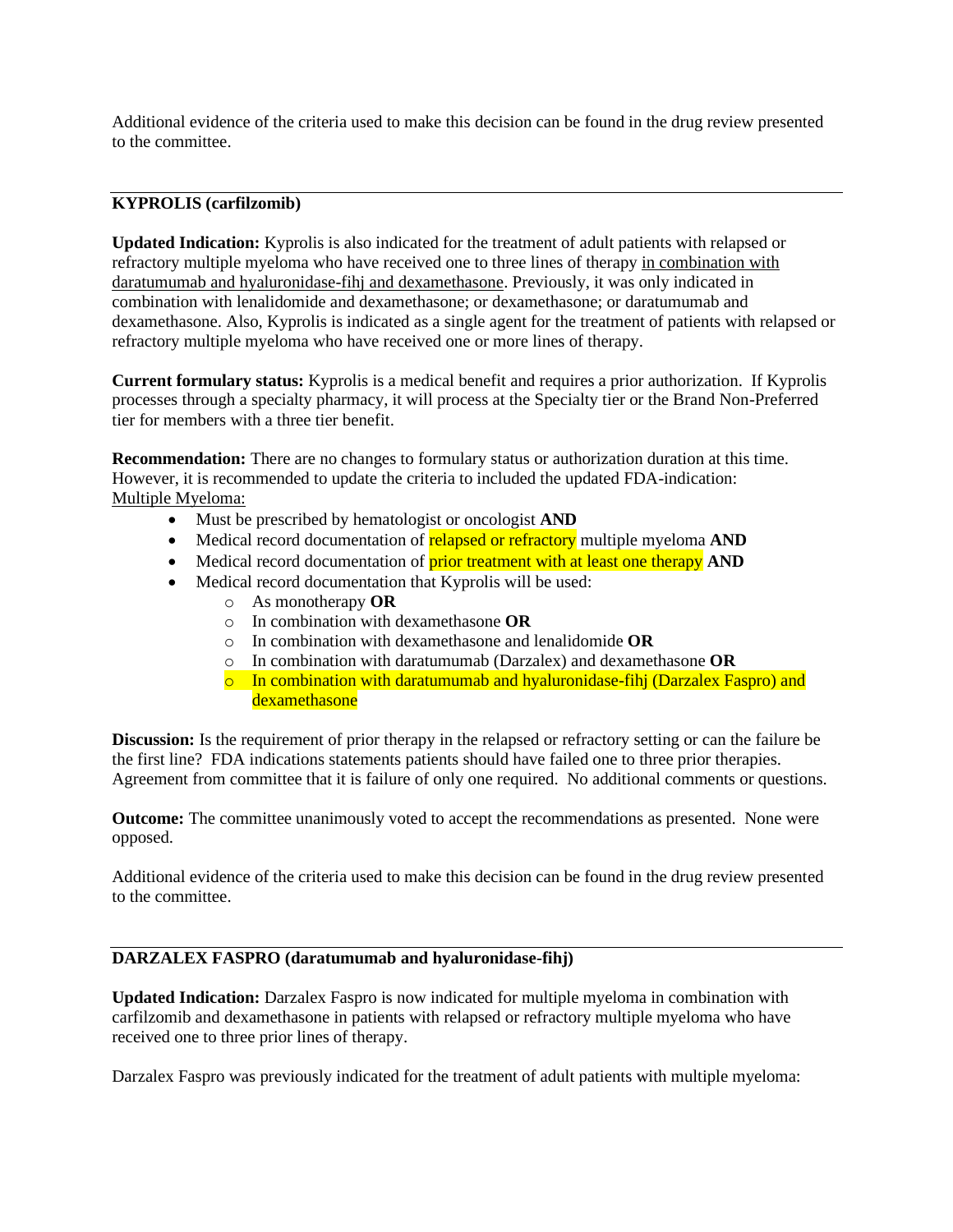- in combination with bortezomib, melphalan and prednisone in newly diagnosed patients who are ineligible for autologous stem cell transplant (ASCT)
- in combination with lenalidomide and dexamethasone in newly diagnosed patients who are ineligible for autologous stem cell transplant and in patients with relapsed or refractory multiple myeloma who have received at least one prior therapy
- in combination with bortezomib, thalidomide, and dexamethasone in newly diagnosed patients who are eligible for autologous stem cell transplant
- in combination with bortezomib and dexamethasone in patients who have received at least one prior therapy
- in combination with pomalidomide and dexamethasone in patients who received at least one prior line of therapy including lenalidomide and proteasome inhibitor
- as monotherapy, in patients who have received at least three prior lines of therapy including a proteasome inhibitor (PI) and an immunomodulatory agent or who are double-refractory to a PI and an immunomodulatory agent

Darzalex Faspro was also previously indicated in combination with bortezomib, cyclophosphamide and dexamethasone for the treatment of adult patients with newly diagnosed light chain (AL) amyloidosis.

**Current formulary status:** Medical Benefit, requires prior authorization; When processed at a specialty pharmacy: Specialty tier or Brand NP tier.

**Recommendation:** There will be no changes to formulary status, authorization duration, or quantity limits at this time. However, it is recommended to make the following updates to the current criteria:

- Prescription written by a hematologist/oncologist **AND**
- Medical record documentation a diagnosis of multiple myeloma **AND**

# **If newly diagnosed multiple myeloma (transplant ineligible):**

- Medical record documentation that the member is not eligible for stem-cell transplantation (e.g. coexisting conditions, age greater than 65, etc.) **AND**
- Medical record documentation that Darzalex Faspro will be given in combination with one of the following options:
	- o Bortezomib (Velcade), melphalan, AND prednisone [VMP] **OR**
	- o Lenalidomide (Revlimid) **AND** dexamethasone

# **OR**

# **If newly diagnosed multiple myeloma (transplant eligible):**

- Medical record documentation that the member is eligible for stem-cell transplantation **AND**
- Medical record documentation that Darzalex Faspro will be given in combination with bortezomib (Velcade), thalidomide, and dexamethasone (DVTd) **OR**

# If **relapsed/refractory multiple myeloma:**

- One of the following:
	- o Medical record documentation of therapeutic failure on, intolerance to, or contraindication to at least three prior lines of therapy including a proteasome inhibitor (including but not limited to Velcade\*, Kyprolis\*, or Ninlaro\*) and an immunomodulatory agent (including but not limited to Pomalyst\*, Revlimid\*, Thalomid\*) **OR**
	- o Medical record documentation that the patient is double-refractory to a proteasome inhibitor (including but not limited to Velcade\*, Kyprolis\*, or Ninlaro\*) and an immunomodulatory agent (including but not limited to Pomalyst\*, Revlimid\*, Thalomid\*) **OR**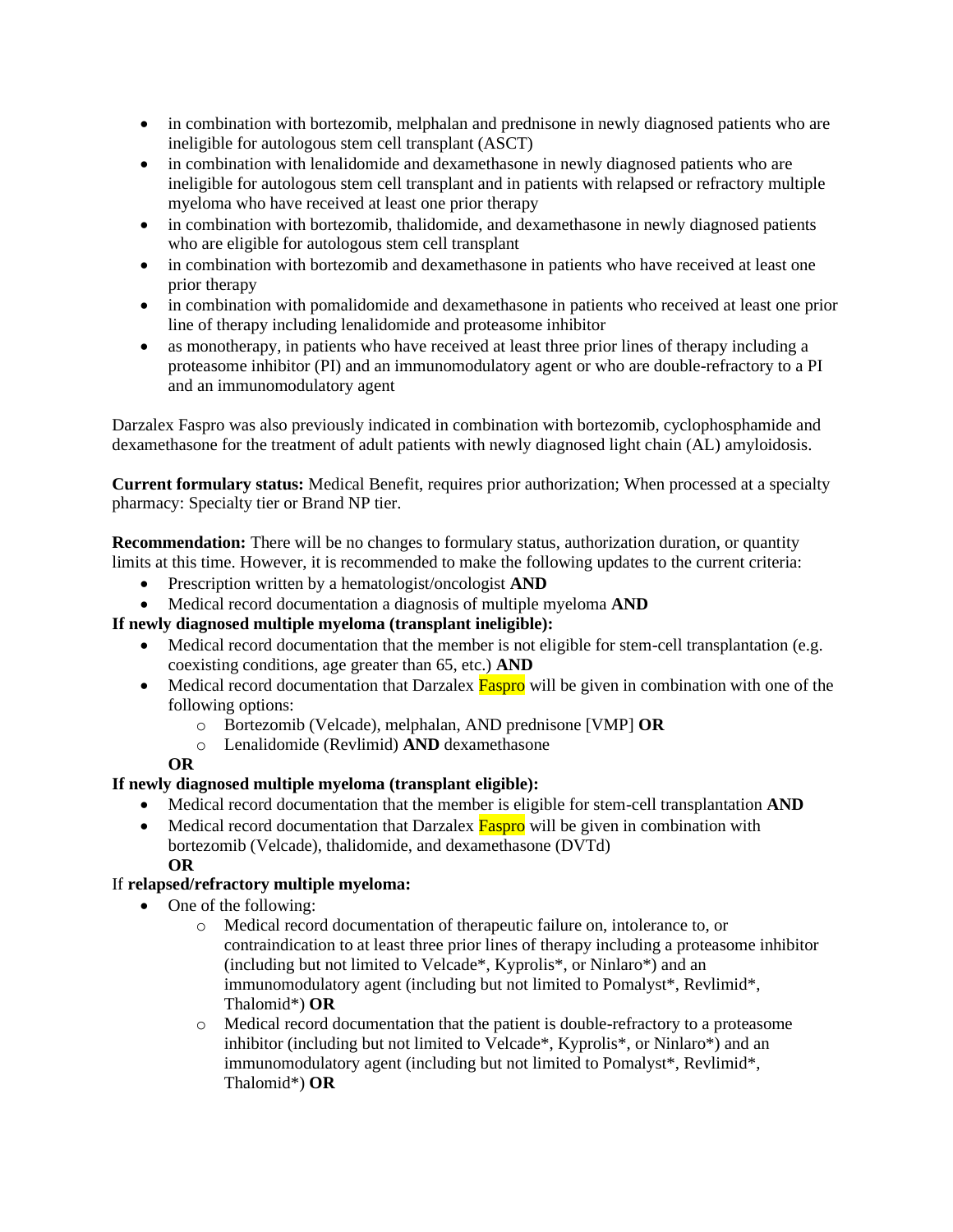- o Medical record documentation of therpaeutic failure on, intolerance to, or contraindication to at least one prior line of therapy including lenalidomide and a proteasome inhibitor (including but not limited to Velcade\*, Kyprolis\*, or Ninlaro\*) **AND** Darzalex **Faspro** will be prescribed in combination with pomalidomide and dexamethasone **OR**
- o Medical record documentation of therapeutic failure on, intolerance to, or contraindication to at least 1 prior therapy including a proteasome inhibitor (including but not limited to Velcade\*, Kyprolis\*, or Ninlaro\*) or an immunomodulatory agent (including but not limited to Pomalyst\*, Revlimid\*, Thalomid\*) **AND** one of the following:
	- Medical record documentation that Darzalex Faspro will be prescribed in combination with lenalidomide and dexamethasone **OR**
	- Medical record documentation that Darzalex **Faspro** will be prescribed in combination with bortezomib and dexamethasone **OR**
	- **E** Medical record documentation that Darzalex Faspro will be prescribed in combination with carfilzomib (Kyprolis) and dexamethasone

# **OR**

If light-chain (AL) amyloidosis:

- Prescription written by or in consultation with and hematologist/oncologist **AND**
- Medical record documentation of a diagnosis of light-chain (AL) amyloidosis **AND**
- Medical Record documentation that the patient does NOT have New York Heart Association (NYHA) Class IIIB (as defined by slight limitation during daily living activity and comfortable at rest) or Class IV heart failure, or mayo cardiac stage IIIB\* **AND**
- Medical record documentation that Darzalex Faspro will be used in combination with bortezomib, cyclophosphamide and dexamethasone

**Discussion:** No comments or questions.

**Outcome:** The committee unanimously voted to accept the recommendations as presented. None were opposed.

Additional evidence of the criteria used to make this decision can be found in the drug review presented to the committee.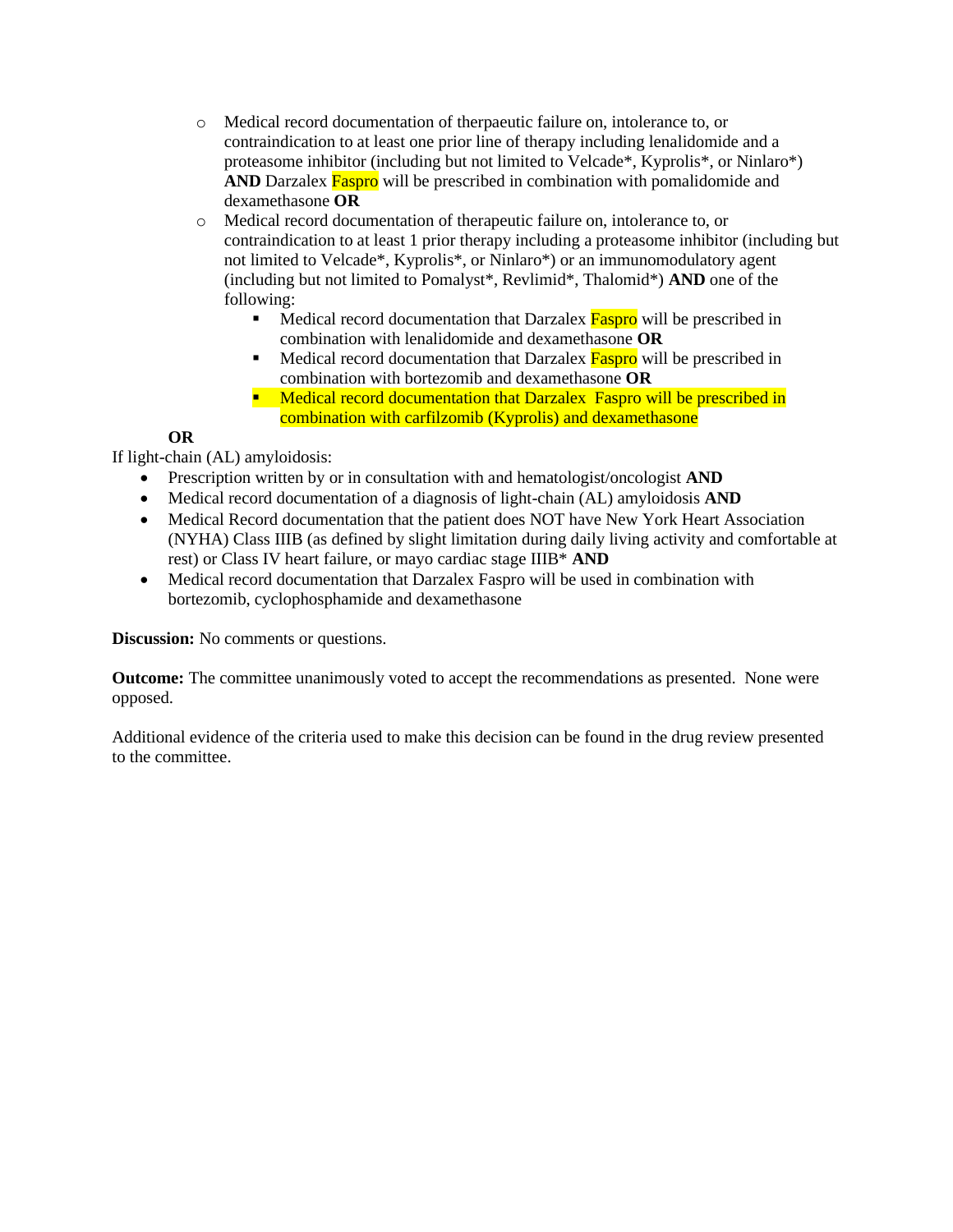#### **UPDATES**

### **DUPIXENT**

**Discussion:** It is recommended to update the quantity limits for all of the Dupixent indications to make sure all dosing options are accounted for. The labeling includes the following dosing:<br>
Atopic Dermatitis

Dosage in Adults

• Recommended dosage is an initial dose of 600 mg (two 300 mg injections), followed by 300 mg given every other week (Q2W). (2.3)

Dosage in Pediatric Patients (6 to 17 Years of Age)

| <b>Body Weight</b>              | <b>Initial Loading Dose</b>              | <b>Subsequent</b><br><b>Doses<sup>a</sup></b> |
|---------------------------------|------------------------------------------|-----------------------------------------------|
| 15 to less than 30 kg           | $600 \text{ mg}$ (two 300 mg injections) | 300 mg Q4W                                    |
| 30 to less than $60 \text{ kg}$ | 400 mg (two 200 mg injections)           | $200$ mg $Q2W$                                |
| 60 kg or more                   | $600 \text{ mg}$ (two 300 mg injections) | $300 \text{ mg } Q2W$                         |

 $\sqrt[3]{2W}$  – every other week; Q4W – every 4 weeks

Asthma

Dosage in Adult and Pediatric Patients 12 Years and Older

| <b>Initial Loading Dose</b>                                                                                                                | <b>Subsequent Dose</b>     |  |  |  |
|--------------------------------------------------------------------------------------------------------------------------------------------|----------------------------|--|--|--|
| 400 mg (two 200 mg injections)                                                                                                             | 200 mg every 2 weeks (Q2W) |  |  |  |
|                                                                                                                                            | or                         |  |  |  |
| 600 mg (two 300 mg injections)                                                                                                             | 300 mg every 2 weeks (Q2W) |  |  |  |
| Dosage for patients with oral corticosteroid-dependent asthma or with<br>co-morbid moderate-to-severe atopic dermatitis or adults with co- |                            |  |  |  |
| morbid chronic rhinosinusitis with nasal polyposis<br>600 mg (two 300 mg injections)<br>300 mg every 2 weeks (Q2W)                         |                            |  |  |  |
|                                                                                                                                            |                            |  |  |  |

Dosage in Pediatric Patients 6 to 11 Years of Age

| <b>Body Weight</b>                                     | <b>Initial Dose and Subsequent Doses</b> |  |
|--------------------------------------------------------|------------------------------------------|--|
| 15 to less than 30 kg<br>100 mg every other week (O2W) |                                          |  |
|                                                        |                                          |  |
|                                                        | 300 mg every four weeks (O4W)            |  |
| $>30$ kg                                               | 200 mg every other week (Q2W)            |  |

**Recommendation:** It is recommended to update the quantity limits for all indications. Also, it is recommended to add the following criteria for all indications to the initial and re-authorization criteria in the Dupixent policy:

…. "Medical record documentation that the member is receiving an appropriate dose\* based on patient's age and weight"

\*Note to the reviewing pharmacists: See the chart below for the Dupixent dose recommendations.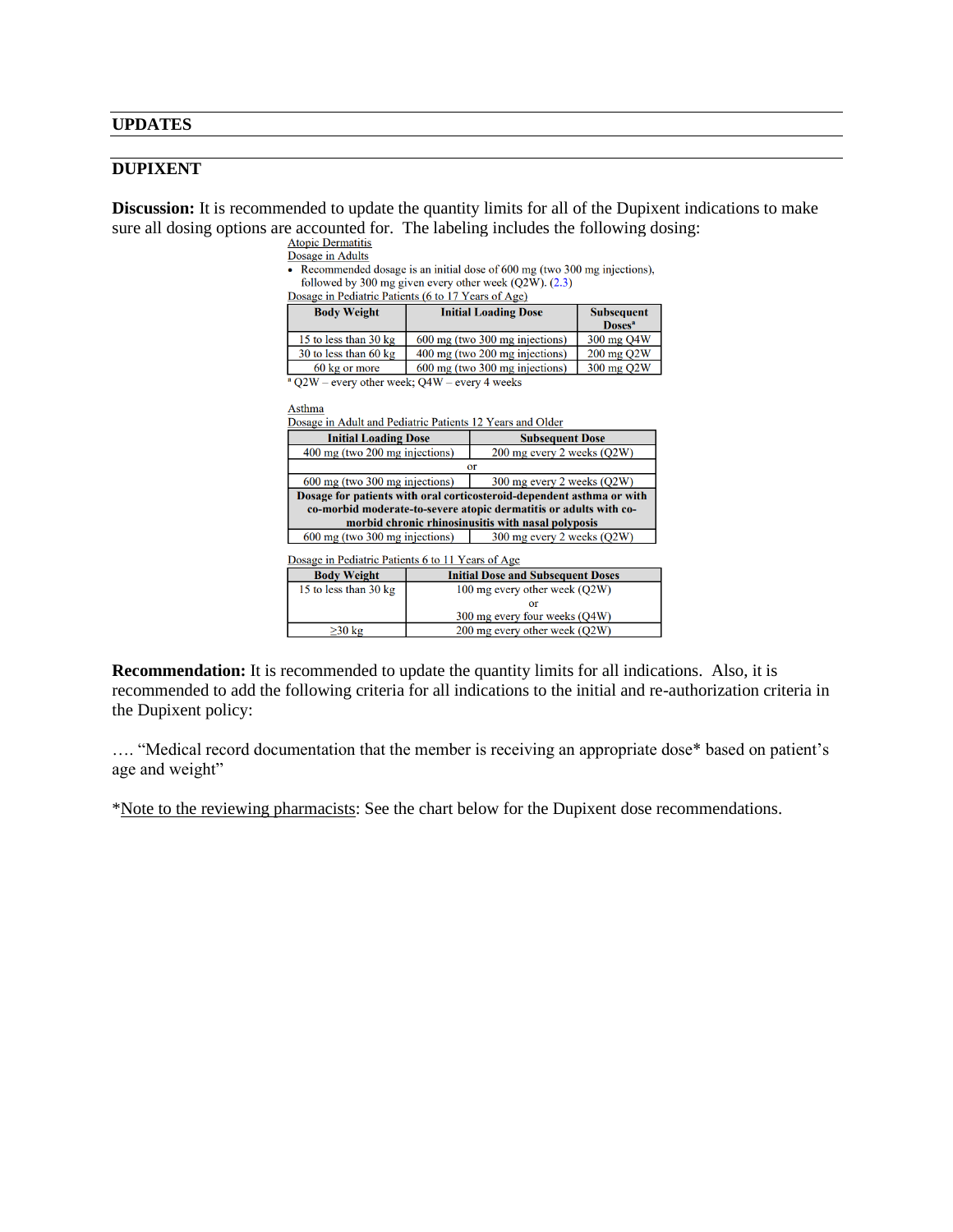**Atopic Dermatitis** Dosage in Adults

• Recommended dosage is an initial dose of 600 mg (two 300 mg injections), followed by 300 mg given every other week  $(Q2W)$ .  $(2.3)$ 

Dosage in Pediatric Patients (6 to 17 Years of Age)

| <b>Body Weight</b>                                 | <b>Initial Loading Dose</b>    | <b>Subsequent</b><br>Doses <sup>a</sup> |
|----------------------------------------------------|--------------------------------|-----------------------------------------|
| 15 to less than $30 \text{ kg}$                    | 600 mg (two 300 mg injections) | 300 mg Q4W                              |
| 30 to less than $60 \text{ kg}$                    | 400 mg (two 200 mg injections) | 200 mg Q2W                              |
| 60 kg or more                                      | 600 mg (two 300 mg injections) | 300 mg Q2W                              |
| $^{8}$ $O2W$ every other week: $O4W$ every A weeks |                                |                                         |

 $Q2W$  – every other week;  $Q4W$  – every 4 weeks

Asthma

Dosage in Adult and Pediatric Patients 12 Years and Older

| <b>Initial Loading Dose</b>                                           | <b>Subsequent Dose</b>     |  |  |  |
|-----------------------------------------------------------------------|----------------------------|--|--|--|
| 400 mg (two 200 mg injections)                                        | 200 mg every 2 weeks (Q2W) |  |  |  |
|                                                                       | or                         |  |  |  |
| 600 mg (two 300 mg injections)<br>300 mg every 2 weeks (Q2W)          |                            |  |  |  |
| Dosage for patients with oral corticosteroid-dependent asthma or with |                            |  |  |  |
| co-morbid moderate-to-severe atopic dermatitis or adults with co-     |                            |  |  |  |
| morbid chronic rhinosinusitis with nasal polyposis                    |                            |  |  |  |
| $600 \text{ mo}$ (two $300 \text{ mo}$ injections)                    | 300 mg every 2 weeks (O2W) |  |  |  |

|  |  |  | Dosage in Pediatric Patients 6 to 11 Years of Age |  |
|--|--|--|---------------------------------------------------|--|
|  |  |  |                                                   |  |

| <b>Initial Dose and Subsequent Doses</b> |  |  |
|------------------------------------------|--|--|
| 100 mg every other week (Q2W)            |  |  |
|                                          |  |  |
| 300 mg every four weeks (O4W)            |  |  |
| 200 mg every other week (Q2W)            |  |  |
|                                          |  |  |

The following changes are recommended to the Dupixent quantity limits:

### **All authorizations will be entered by GPI-10.**

### **Atopic Dermatitis:**

- Adults: 600 mg followed by 300 mg given every other week (Q2W)
	- Loading Dose Quantity Limit: 8 mL per 42 days (max quantity 8, min/max day supply 42) with a duration of two-week. (Enter Min day supply manually in Darwin after adding DS override); QL for letter: Loading dose: 8 mL per 42 days
	- Maintenance Quantity Limit: 4 mL per 28 day (max qty of 4, min/max day supply of 28) (Enter Min day supply manually in Darwin after adding DS override); QL for the letter: 4 mL per 28 days
- Pediatric Patients 6 to 17 years:
	- $\circ$  15 to less than 30 kg: 600 mg (two 300 mg injections) and 300 mg given every 4 weeks (Q4W)
		- Loading Dose Quantity Limit: 8 mL per 42 days (max quantity 8, min/max day supply 42) with a duration of two-week. (Enter Min day supply manually in Darwin after adding DS override); QL for letter: Loading dose: 8 mL per 42 days
		- Maintenance Quantity Limit: 2 mL per 28 days (max gty of 2, min/max day supply of 28) (Enter Min day supply manually in Darwin after adding DS override); QL for the letter: 2 per 28 days
	- $\circ$  30 kg to less than 60 kg: 400 mg (two 200 mg injections) and 200 mg every 2 weeks (Q2W)
		- Loading Dose Quantity Limit: 4.56 mL per 42 days (max quantity 4.56, min/max day supply 42) with a duration of two-week. (Enter Min day supply manually in Darwin after adding DS override); QL for letter: Loading dose: 4.56 mL per 42 days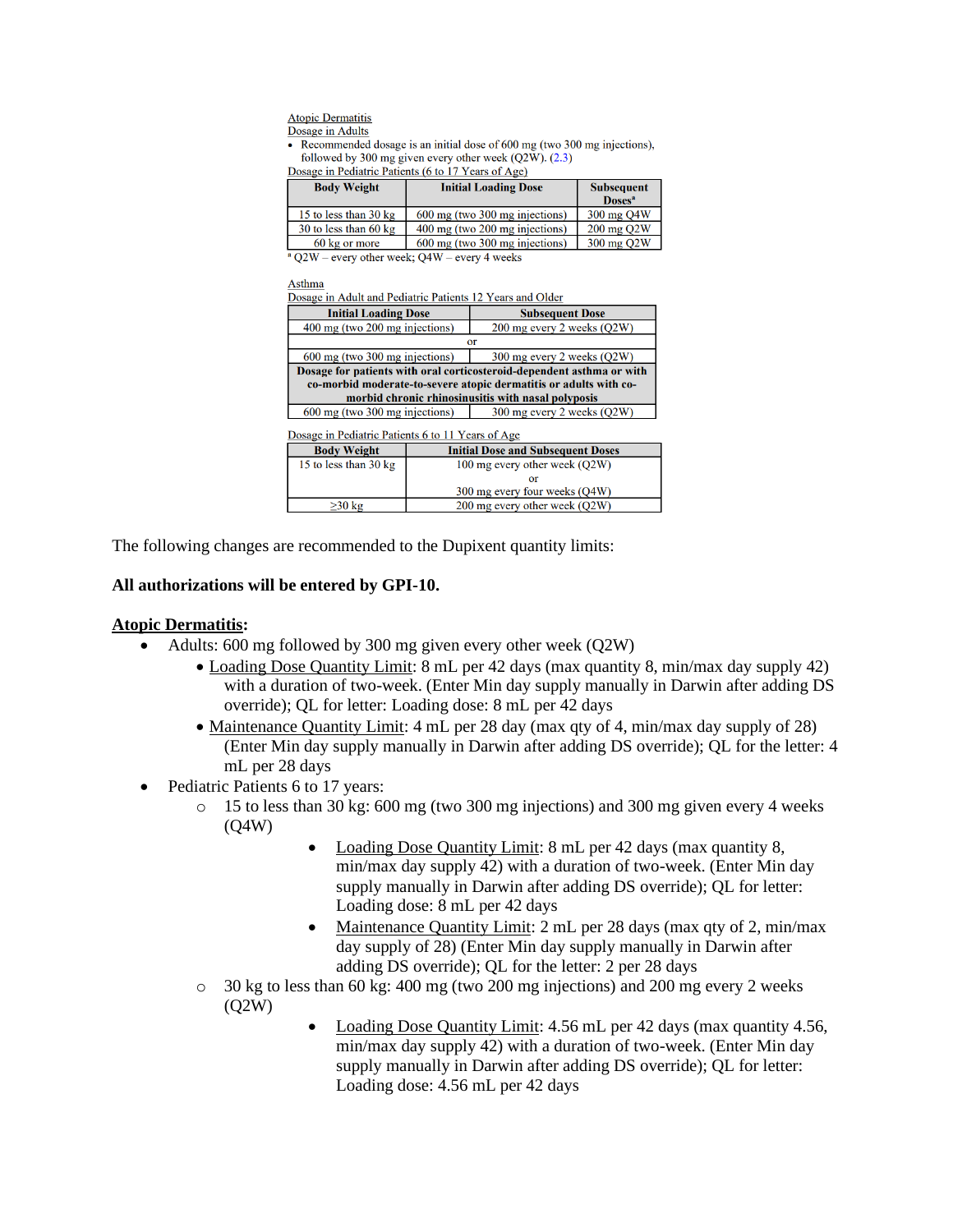- Maintenance Quantity Limit: 2.28 mL per 28 days (max qty of 2.28, min/max day supply 28) (Enter Min day supply manually in Darwin after adding DS override); QL for the letter: 2.28 mL per 28 days
- $\circ$  60 kg or more: 600 mg (two 300 mg injections) and 300 mg every 2 weeks (O2W):
	- Loading Dose Quantity Limit: 8 mL per 42 days (max quantity 8, min/max day supply 42) with a duration of two-week. (Enter Min day supply manually in Darwin after adding DS override); QL for letter: Loading dose: 8 mL per 42 days
	- Maintenance Quantity Limit: 4 mL per 28 day (max qty of 4, min/max day supply of 28) (Enter Min day supply manually in Darwin after adding DS override); QL for the letter: 4 mL per 28 days

# **Asthma:**

- Adults and Pediatric 12 years and older:
	- o 400 mg (two 200 mg injections) and 200 mg every 2 weeks (Q2W)
		- Loading Dose Quantity Limit: 4.56 mL per 42 days (max quantity 4.56, min/max day supply 42) with a duration of two-week. (Enter Min day supply manually in Darwin after adding DS override); QL for letter: Loading dose: 4.56 mL per 42 days
		- Maintenance Quantity Limit: 2.28 mL per 28 days (max qty of 2.28, min/max day supply 28) (Enter Min day supply manually in Darwin after adding DS override); QL for the letter: 2.28 mL per 28 days
	- o 600 mg (two 300 mg injections) and 300 mg every 2 weeks (Q2W)
		- Loading Dose Quantity Limit: 8 mL per 42 days (max quantity 8, min/max day supply 42) with a duration of two-week. (Enter Min day supply manually in Darwin after adding DS override); QL for letter: Loading dose: 8 mL per 42 days
		- Maintenance Quantity Limit: 4 mL per 28 day (max qty of 4, min/max day supply of 28) (Enter Min day supply manually in Darwin after adding DS override); QL for the letter: 4 mL per 28 days
- Pediatric patients 6 to 11 years of age:
	- $\circ$  15 to less than 30 kg:
		- 100 mg every other week (Q2W)
			- Quantity Limit:1.34 mL per 28 days (max qty of 1.34, min/max day supply 28) (Enter Min day supply manually in Darwin after adding DS override); QL for the letter; 1.34 mL per 28 days
		- $300$  mg every 4 weeks  $(O4W)$ 
			- Quantity Limit: 2 mL per 28 days (max qty of 2, min/max day supply of 28) (Enter Min day supply manually in Darwin after adding DS override); QL for the letter: 2 per 28 days
	- o Greater than or equal to 30 kg:
		- 200 mg every other week (Q2W)
			- Quantity Limit: 2.28 mL per 28 days (max qty of 2.28, min/max day supply 28) (Enter Min day supply manually in Darwin after adding DS override); QL for the letter: 2.28 mL per 28 days

**Outcome:** The committee unanimously voted to accept the recommendations as presented. None were opposed.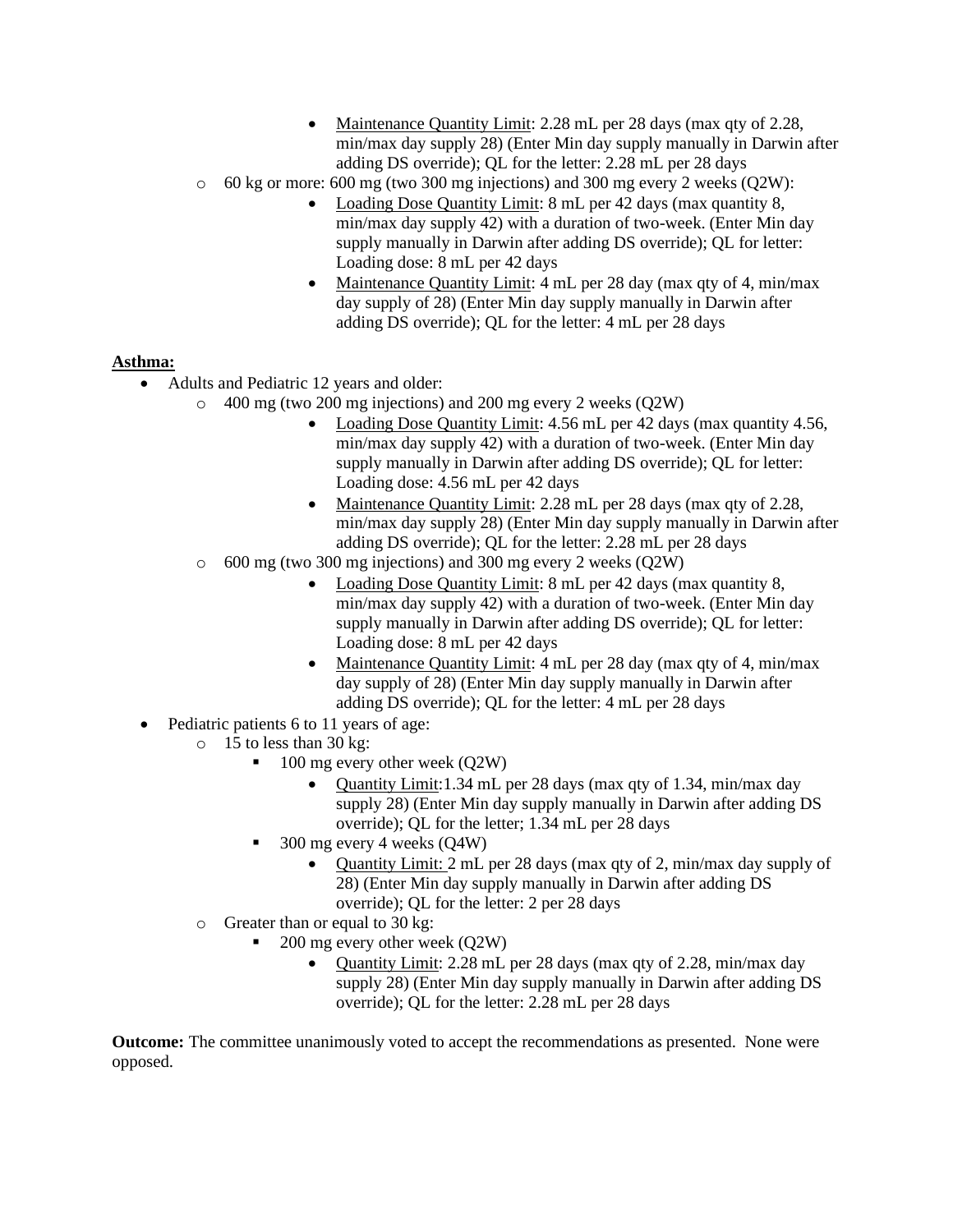Additional evidence of the criteria used to make this decision can be found in the drug review presented to the committee.

### **COSENTYX**

**Background:** In order to be eligible for a rebate, we needed to remove the NDC requirement in our Cosentyx commercial policies. Also, the quantity limit for 75 mg syringe for Plaque Psoriasis in pediatric patients needs to be updated since it is billed per mL and not per syringe.

**Recommendation:** There are no changes to the current prior authorization criteria. However, it is recommended to update the MediSpan authorization level for all indications to GPI-10. Also, it is recommended to update the QL for the 75 mg syringe for Plaque Psoriasis to the following:

- 75 mg every 4 weeks
	- 1. In PA Hub: Add PA, OQL, number of claims authorized 1, max quantity dispensed 2 with a duration of one-month.
		- o QL FOR LETTER: Loading dose: 2 mL per 28 days;
		- o Maintenance dose: 0.5 mL per 28 days

**Discussion:** No comments or questions.

**Outcome:** The committee unanimously voted to accept the recommendations as presented. None were opposed.

Additional evidence of the criteria used to make this decision can be found in the drug review presented to the committee.

### **LYNPARZA**

**Background:** The following correction is recommended for Lynparza Commercial Policy 362.0 to be consistent with the FDA approved indications for Lynparza.

### **Recommendation:**

### **Ovarian Cancer**

- Medical record documentation that Lynparza is prescribed by an oncologist or hematologist **AND**
- Medical record documentation of age greater than or equal to 18 years **AND**

**If the member is in complete/partial response to first-line platinum based chemotherapy:**

- Medical record documentation of advanced epithelial ovarian, fallopian tube or primary peritoneal cancer **AND**
- Medical record documentation member has had a complete or partial response to firstline platinum based chemotherapy **AND**
- Medical record documentation that Lynparza will be used as maintenance treatment **AND**
- Medical record documentation of one of the following:
	- o Medical record documentation of deleterious or suspected deleterious germline or somatic BRCA-mutation (*gBRCA*m or *sBRCAm*) **OR**
	- o Medical record documentation of both of the following:
		- Documentation of homologous recombination deficiency (HRD)-positive status with a deleterious or suspected deleterious *BRCA* mutation **AND**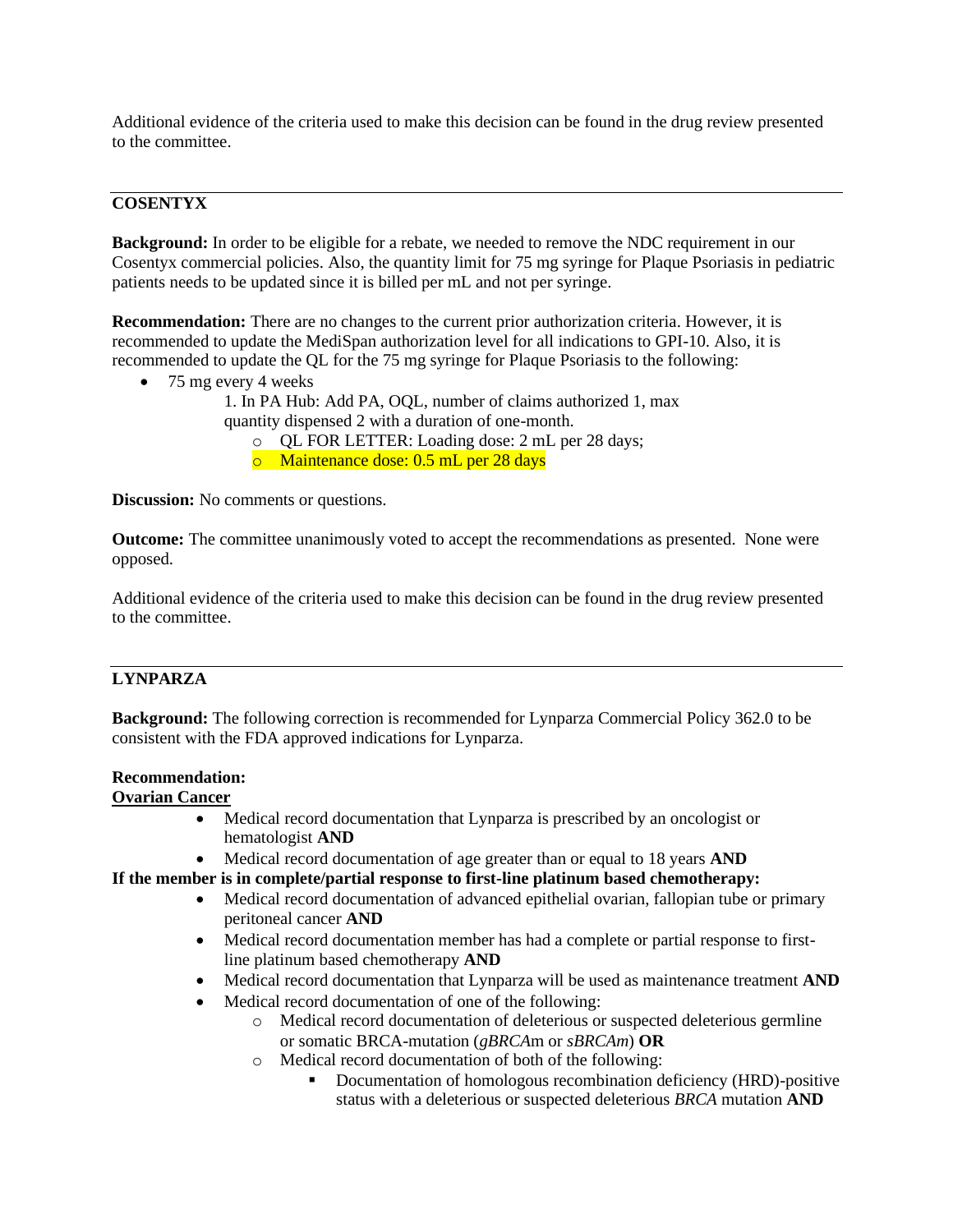■ Documentation that Lynparza will be prescribed in combination with bevacizumab

### **OR**

### **If the member has failed three or more prior lines of chemotherapy:**

- Medical record documentation of advanced epithelial ovarian. fallopian tube or primary peritoneal cancer **AND**
- Medical record documentation of deleterious or suspected deleterious germline *BRCA*mutated advanced ovarian cancer as verified by a Food and Drug Administration (FDA) approved test **AND**
- Medical record documentation of therapeutic failure on, intolerance to, or contraindication to three or more prior lines of chemotherapy

### **OR**

**If the member has platinum-sensitive recurrent disease and has completed two or more lines of platinum-based chemotherapy:**

- Medical record documentation of recurrent epithelial ovarian, primary peritoneal, or fallopian tube cancer **AND**
- Medical record documentation of Lynparza being used as maintenance therapy after a complete or partial response to platinum-based chemotherapy **AND**
- Medical record documentation that Lynparza will be used as maintenance therapy

**Discussion:** No comments or questions.

**Outcome:** The committee unanimously voted to accept the recommendations as presented. None were opposed.

Additional evidence of the criteria used to make this decision can be found in the drug review presented to the committee.

# **RETIRED MBP UPDATE**

### **Background:**

### **MBP 147.0 Lartruvo (olaratumab),** *Eli Lilly and Company* **(All LOBs):**

Upon annual review of MBP 147.0, it was discovered that Lartruvo was withdrawn from the market and the BLA was revoked as of 2/25/20 per the 7/17/20 federal register. Because Lartruvo was withdrawn from the market, MBP 147.0 was retired effective 8/26/21.

### **MBP 131.0 Cosentyx (secukinumab) Vials,** *Novartis Pharmaceuticals Corporation***, (All LOBs except GHP Family):**

Upon annual review of MBP 131.0 it was noted that Cosentyx vials are not currently being marketed. After further review it was discovered that the vials for provider administration, while listed within the prescribing information, have never been marketed by the manufacturer. The manufacturer was contacted and questioned to the plans (or lack of plans) for marketing Cosentyx vials. The manufacturer stated that there are no current or future plans at this time for bringing Cosentyx vials to market. As such, MBP 131.0 was retired effective 12/23/21.

**Discussion:** No comments or questions.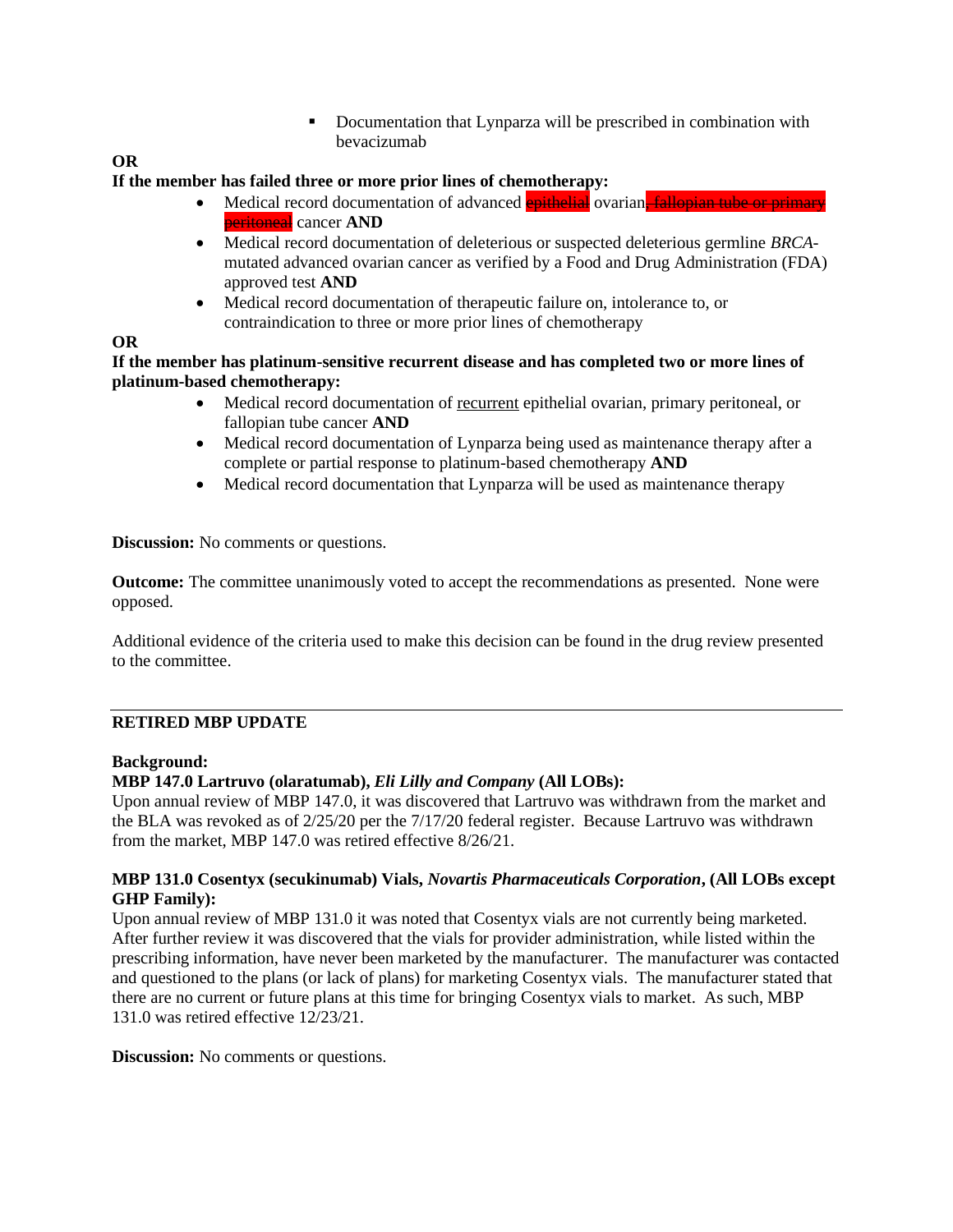**Outcome:** The committee unanimously voted to accept the recommendations as presented. None were opposed.

Additional evidence of the criteria used to make this decision can be found in the drug review presented to the committee.

### **COSENTYX**

**Background:** FreeStyle Libre via the pharmacy benefit and Continuous Glucose Monitors in general via the medical benefit have been identified as products with a high approval percentage:

| Libre (12/2020-12/2021)<br>FreeStyle L        | 79%   |
|-----------------------------------------------|-------|
| Continuous Glucose Monitors (12/2020-11/2021) | 99.8% |

### **Current Formulary Status:**

|                               | <b>Commercial/Marketplace/GHP Kids</b> | <b>Medicaid</b>                     |
|-------------------------------|----------------------------------------|-------------------------------------|
| FreeStyle Libre 14 Day        | Brand Preferred Tier, PA, QL 1/730     | Brand Preferred Tier, PA            |
| Reader                        | days                                   |                                     |
| FreeStyle Libre 14 Day Sensor | Brand Preferred Tier, PA, QL 2/28 days | Brand Preferred Tier, PA, QL 4.5/30 |
|                               |                                        | days                                |
| FreeStyle Libre 2 Reader      | Brand Preferred Tier, PA, QL 1/730     | Brand Preferred Tier, PA            |
|                               | days                                   |                                     |
| FreeStyle Libre 2 Sensor      | Brand Preferred Tier, PA, QL 2/28 days | Brand Preferred Tier, PA, QL 4.5/30 |
|                               |                                        | days                                |
| FreeStyle Libre Reader        | Brand Preferred Tier, PA, QL 1/730     | Brand Preferred Tier, PA            |
|                               | days                                   |                                     |
| FreeStyle Libre Sensor        | Brand Preferred Tier, PA, QL 3/30 days | Brand Preferred Tier, PA, QL 4.5/30 |
|                               |                                        | days                                |
| Dexcom G6                     | Medical benefit, PA                    | Medical benefit, PA                 |
| Sensor/Transmitter/Receiver   |                                        |                                     |

**Recommendation:** Due to the high approval percentage and a recently identified rebate which would make it advisable to cover Dexcom continuous glucose monitors via the pharmacy benefit, the following changes are recommended when claims are processed at an in network pharmacy:

- FreeStyle Libre 14 Day Reader/FreeStyle Libre 2 Reader/FreeStyle Libre Reader o Recommend removal of PA, add QL by time to GHP Family of 1 Reader per 730 days
- FreeStyle Libre 14 Day Sensor/FreeStyle Libre 2 Sensor
	- o Recommend removal of PA, add QL by ratio to GHP Family of 2 Sensors per 28 days
- FreeStyle Libre Sensor
	- o Recommend removal of PA, add QL by ratio to GHP Family of 3 Sensors per 30 days
- Dexcom G6 Transmitter Miscellaneous (GPI 97202012066300, DDID 202418, NDC 08627001601)
	- o A single Dexcom G6 transmitter lasts for three months (90 days), starting from the first time you snap it into a sensor--provided that it is used within five months of its shipping date.
	- o Recommended addition to brand preferred tier with no PA, add QL by time of 1 transmitter per 90 days
- Dexcom G6 Sensor Miscellaneous (GPI 97202012046300, DDID 202419, NDC 08627005303)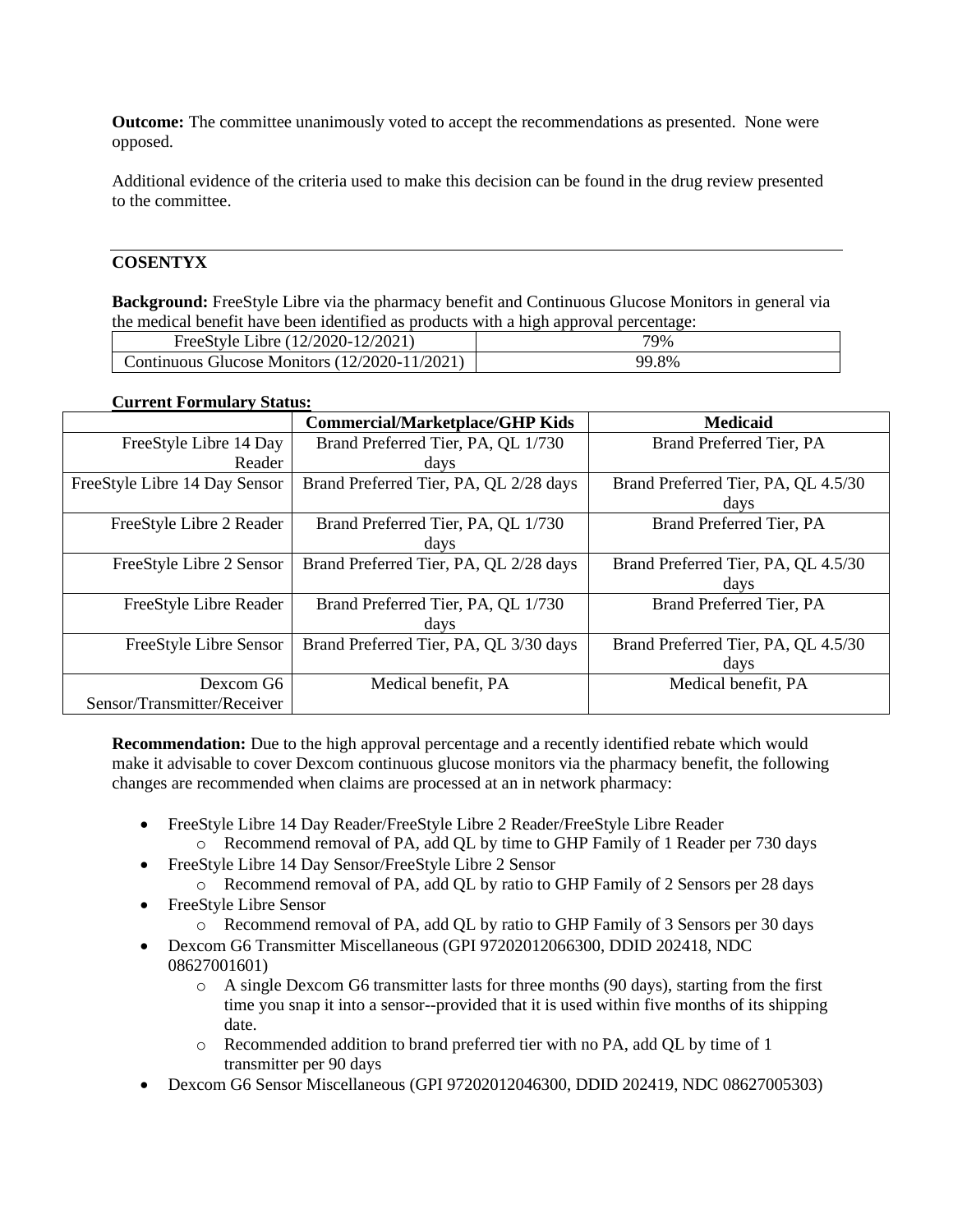- o Dexcom G6 sensors are designed to last for a maximum of 10 days, after which time the Dexcom G6 will require the insertion of a new sensor.
- o Recommended addition to brand preferred tier with no PA, add QL by time of 1 sensor per 10 days
- Dexcom G6 Receiver Device (GPI 97202012026200, DDID 202420, NDC 08627009111)
	- o Recommended addition to brand preferred tier with no PA, add QL by time of 1 receiver per 730 days

**Discussion:** No comments or questions.

**Outcome:** The committee unanimously voted to accept the recommendations as presented. None were opposed.

Additional evidence of the criteria used to make this decision can be found in the drug review presented to the committee.

### **SITE OF CARE POLICY UPDATE**

**Background:** On October 1st, 2019 Geisinger Health Plan (GHP) implemented a new site of care program for infliximab products and intravenous/subcutaneous immune globulin products, which direct members to the most cost-effective, yet clinically appropriate location to receive drug infusions under the medical benefit. The site of care program is administered as part of the existing prior authorization program which requires clinical approval of the medication as well as approval at hospital based outpatient facilities via the following prior authorization criteria. Since that time, additional drugs have been added to the site of care program in phases.

On December 15, 2021 GHP will implement Phase 9 drugs (Amondys 45, Radicava, Exondys 51, Vyondys 53, Viltepso) to the site of care program, The current Site of Care Policy (MBP 181.0) will apply in addition to the drugs' respective existing clinical prior authorization program.

**Recommendation:** It is recommended that the following changes (highlighted in green) be made to MBP 181.0 so that this policy may apply to the Phase 10 drugs (Soliris, Ultomiris, Uplizna, Onpattro). No changes are recommended to the criteria for self-injected drugs.

To provide a policy of coverage regarding the use of hospital based outpatient facilities as a site of care for drugs that require administration via intravenous infusion or injection. This policy applies to these medications:

- 1. Abatacept (Orencia IV)
- 2. Agalsidase Beta (Fabrazyme)
- 3. Alglucosidase Alfa (Lumizyme)
- 4. Alpha<sub>1</sub>-Proteinase Inhibitor [Human] products
- 5. Belimumab (Benlysta IV)
- 6. Benralizumab (Fasenra)
- 7. C1 esterase Inhibitor [Human] (Cinryze)
- 8. Casimersen (Amondys 45)
- 9. Canakinumab (Ilaris)
- 10. Certolizumab (Cimzia)
- 11. Denosumab (Prolia, Xgeva)
- 12. Eculizumab (Soliris)
- 13. Edaravone (Radicava)
- 14. Eptinezumab (Vyepti)
- 15. Eteplirsen (Exondys 51)
- 16. Galsulfase (Naglazyme)
- 17. Golodirsen (Vyondys 53)
- 18. Golimumab (Simponi Aria)
- 19. Immune Globulin (IVIG)
- 20. Imiglucerase (Cerezyme)
- 21. Inebilizumab (Uplizna)
- 22. Infliximab & infliximab biosimilar products
- 23. Laronidase (Aldurazyme)
- 24. Mepolizumab (Nucala)
- 25. Omalizumab (Xolair)
- 26. Patisiran (Onpattro)
- 27. Ravulizumab (Ultomiris)
- 28. Tildrakizumab (Ilumya)
- 29. Tocilizumab (Actemra IV)
- 30. Ustekinumab (Stelara) 31. Vedolizumab (Entyvio)
- 32. Viltolarsen (Viltepso)
-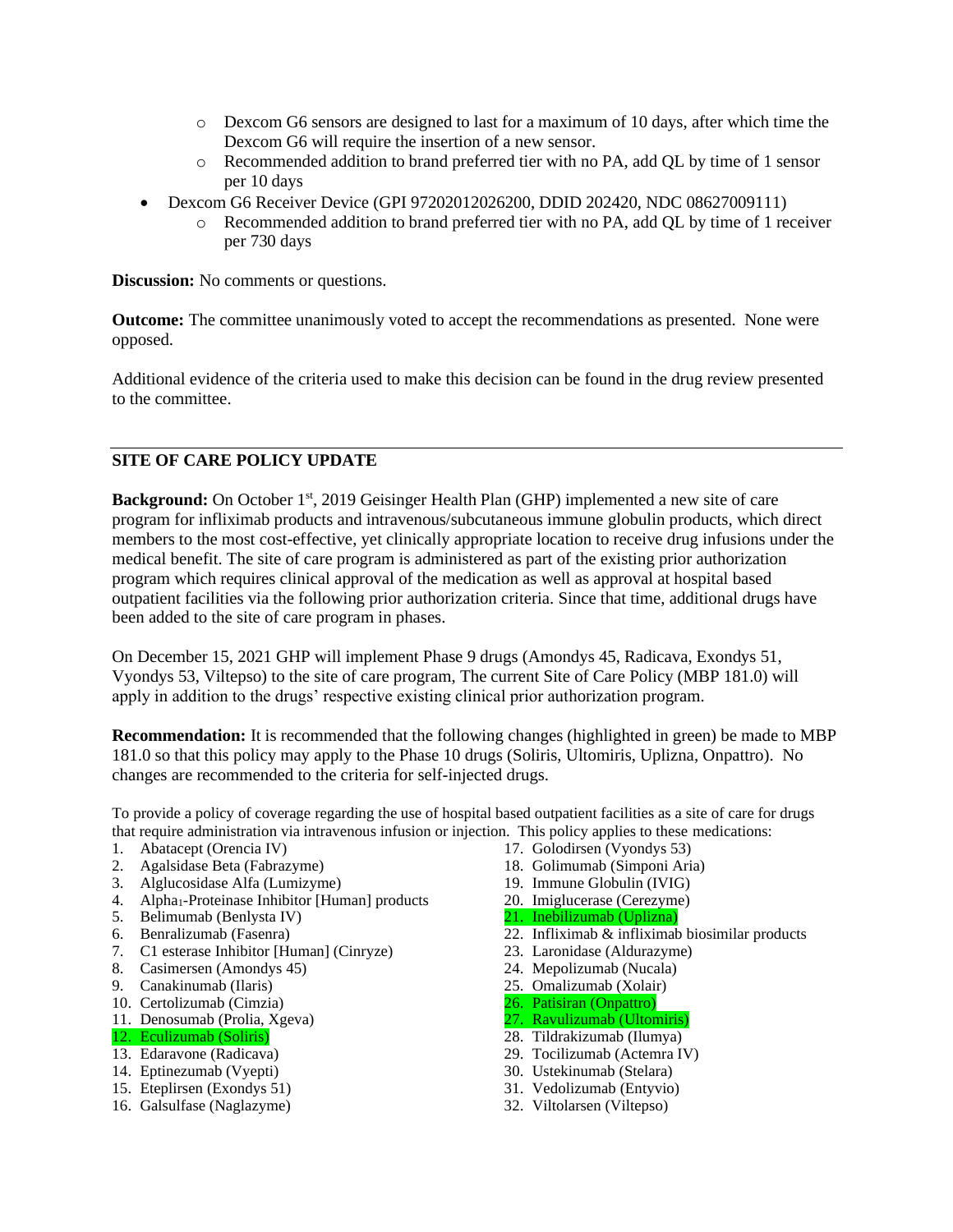**Discussion:** Things have seemed to go smoothly with site of care, relatively positive feedback. No additional comments or questions.

**Outcome:** The committee unanimously voted to accept the recommendations as presented. None were opposed.

Additional evidence of the criteria used to make this decision can be found in the drug review presented to the committee.

### **JANUARY 2022 P&T DUR/ADHERENCE UPDATE**

**Background:** This report includes data for all of 2021

#### **Commercial/Exchange/TPAs**

#### **Drug Use Evaluations (DUEs)**

- Use of Opioids from Multiple Providers (UOP) DUE
	- $\circ$  This is our 2021 3<sup>rd</sup> quarter Geisinger Health Plan DUE for Medicare, Medicaid, Commercial
	- o From this report, we identified members 18 years of age and older with a total day supply of all opioid claims to be 15 day or greater based on claims from 1/1/2021 through 9/27/2021:
		- See below for the number of **members** who were identified who were seeing 4 or more providers from different offices for their opioid prescriptions
			- For COMM: **14**
			- For D6: **4**
		- See below for the number of **members** who were identified who were seeing 4 or more providers within the same office for their opioid prescriptions
			- For COMM: **0**
			- $\blacksquare$  For D6:  $\blacksquare$
		- We sent letters to the member's MI attributed PCP with the respective medication fill history to encourage medication evaluation of the opioid medications
	- o Mitch Kocen completed the mail merge via Quadient on 10/14/2021 and the print shop sent out the letters on 10/18/2021
	- o We will re-run this data around 2/2022 to analyze the impact of the letter
- Statin Use in Persons with Diabetes DUE
	- o This is our 2021 2nd quarter Geisinger Health Plan DUE for all LOBs
	- o From this report, we identified **1,564 members** age 40 to 75 with at least 2 distinct fills of any diabetic medication(s) without a statin claim. We sent an educational letter to providers to encourage prescribing of a statin to members, if medically appropriate.
	- o The Print Shop completed the mail merge and sent out letters to the member's providers on 8/2/2021.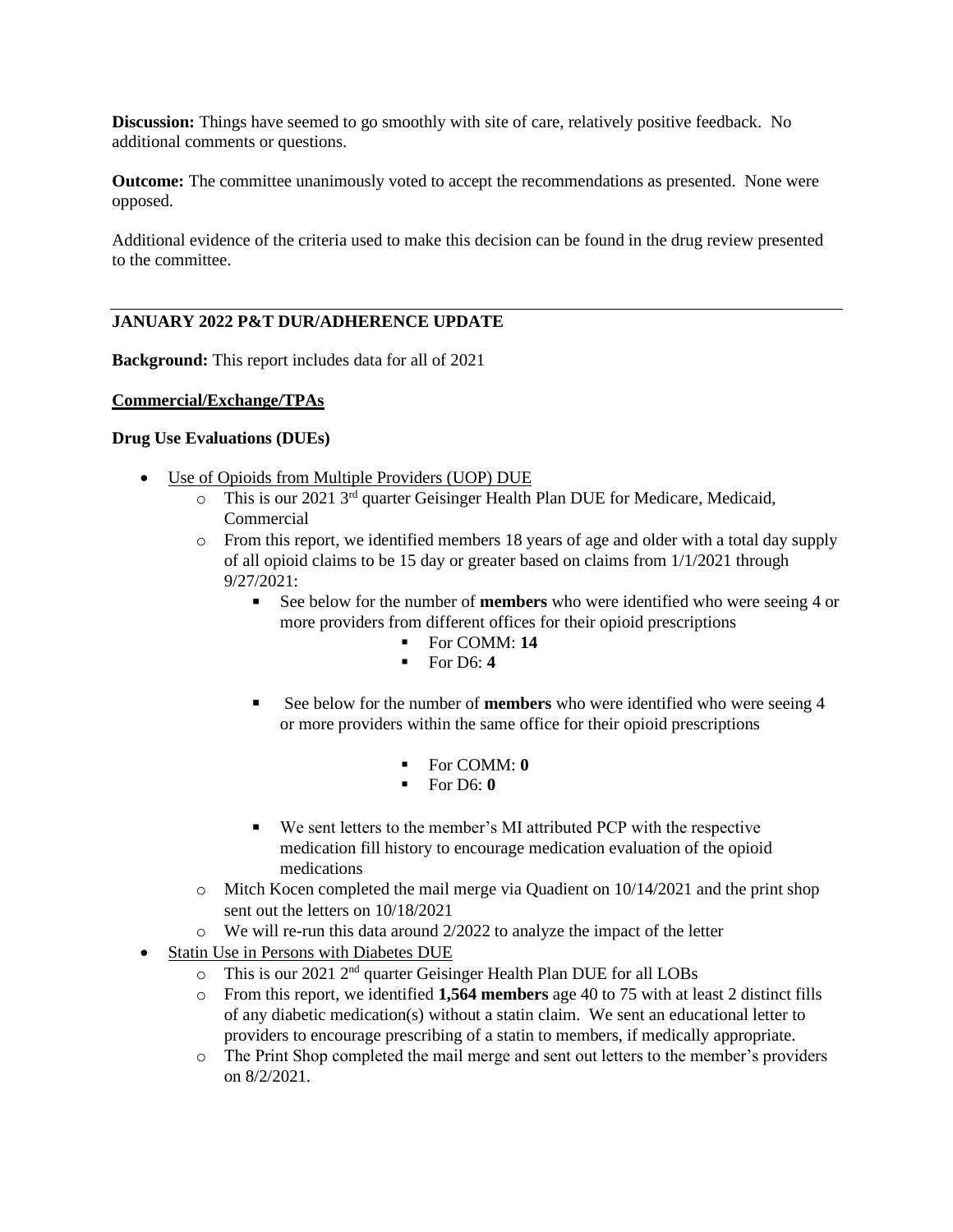- o Adam K. re-ran this data on 11/19/2021 to analyze the effectiveness of the letter. Of the **1564 members** initially addressed, **1430** are still active. Of those members, **128** now have a claim for a statin medication. This equates to about **9%** of the targeted members.
- o See below for the number of letters sent:
	- For COMM: **613** For TPI0: **4**
	-
	-
	-
	- For TP41: **2**
	- For TP45: **34**
	- For TP46: **11**
	- For TP49: **2**
	- For TP50: **11**
	- For TP56: **2**
	- For TP64: **3**
	- For TPA6: **2**
	- For TPA7: **3**
	- For TPB3: **1**
	- For TPD2: **1**
	- For TPE0: **4**
	- For TPF0: **1**
	- For TPF2: **2**
	- For TPH2: **0**
- 
- For D6: **372** For TPI2: **4**
- $\blacksquare$  For TP23: 4  $\blacksquare$  For TPL0: 0
	- $\text{For TP33: } 2 \quad \text{For TPM2: } 2$ 
		- For TPN1: **1**
		- $\blacksquare$  For TPU1: 2
		- $\blacksquare$  For TPW1: 2
		- For WF89: **11**
		- For EMYD: 0
		- For SASE: **6**
		- For SAI1: **1**
		- For SASF: **1**
		- For SASN: **55**
		- For SASX: **5**
		- For PM70: **2**
		- For PM71: **1**
		- For TG48/TG51: **397**

- **Asthma DUE** 
	- o This is our 2021 1<sup>st</sup> quarter Geisinger Health Plan DUE for all LOBs
	- o From this report, we identified **209 members** who received 4 or more prescriptions for an asthma medication within the past 6 months but did not receive an asthma controller medication in that same 6-month period. We sent letters to providers which included fill history for rescue medications.
	- o The Print Shop completed the mail merge and sent out letters to the members' providers on 6/18/2021.
	- o Adam K. re-ran this data on 10/7/2021 to analyze the effectiveness of the letter. Of the **209 members** initially addressed, **189 members** are still active. Of those members, **25**  now have a claim for a controller medication. This equates to about **13%** of the targeted members.
	- o See below for the number of letters sent:
		-
		-
		-
		-
		- $\blacksquare$  For TP41:  $\blacksquare$
		- For TP45: **3**
		- For TP46: **1**
		- For TP49: **0**
		- For TP50: **1**
		- For TP56: **0**
		- For TP64: **0**
		- For TPA6: **1**
- For COMM: **79** For TPI0: **0**
- For D6: **61** For TPI2: **0**
- $\text{For TP23: 1} \quad \text{For TP1.0: 1}$
- $\blacksquare$  For TP33:  $\blacksquare$  For TPM2: 2
	- $\blacksquare$  For TPN1:  $\boldsymbol{0}$
	- $\blacksquare$  For TPU1:  $\blacksquare$
	-
	-
	-
	-
	-
	-
	-
	- $\blacksquare$  For TPW1:  $\boldsymbol{0}$ 
		- For WF89: **5**
		- For EMYD: **17**
		- For SASE: 1
		- For SAI1: **1**
		- For SASF: 0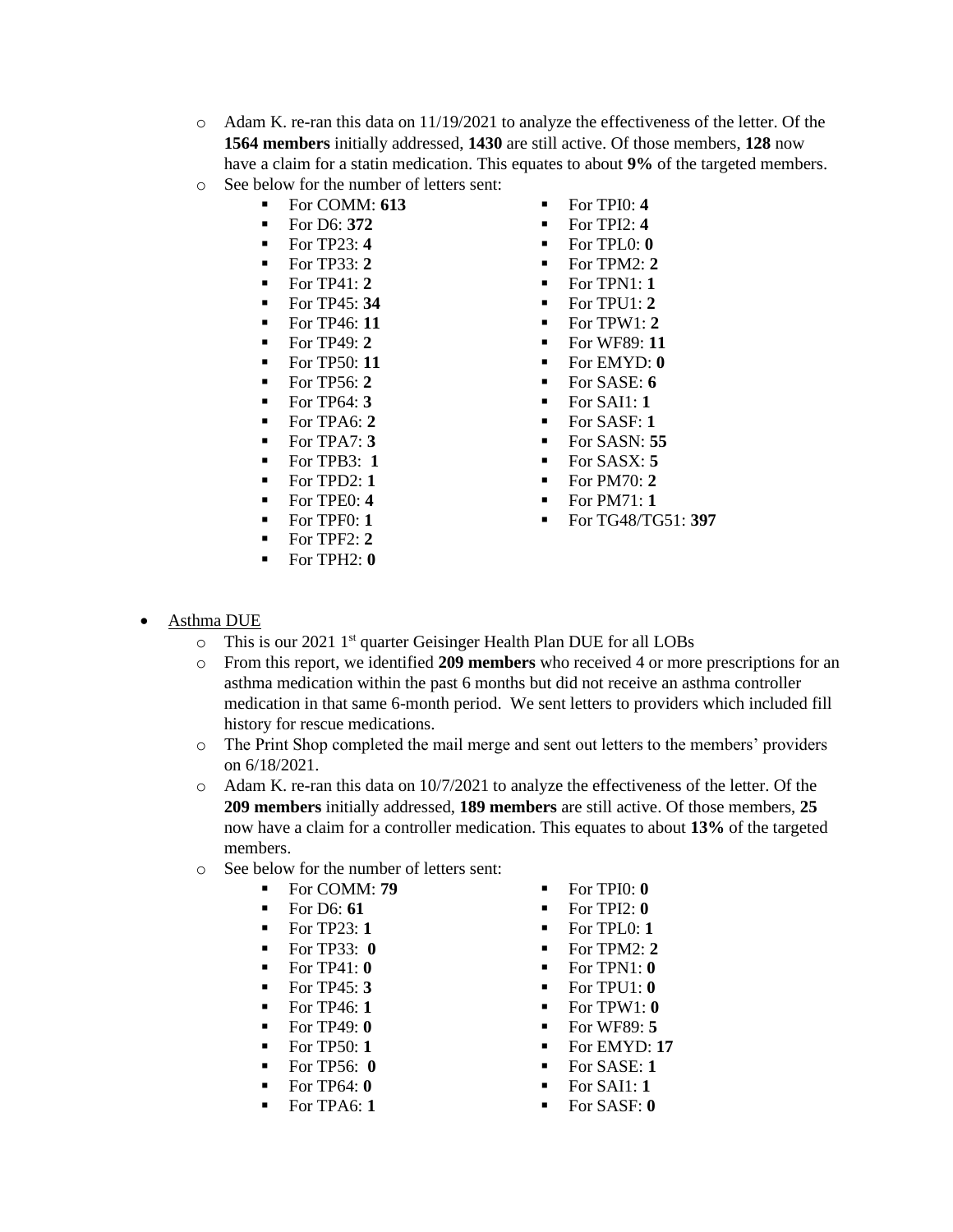- $\blacksquare$  For TPA7:  $\boldsymbol{0}$
- For TPB3: **0**
- For TPD2: **0**
- For TPE0: **2**
- For TPF0: **0**
- For TPF2: **0**
- For TPH2: **1**
- $\blacksquare$  For SASN: 6
- For SASX: **0**
- $For PM70: 0$
- $\blacksquare$  For PM71:  $\blacksquare$
- For TG48/TG51: **26**

### **In Progress**

- We are working on building a report to monitor members on an Immunomodulator or Oral Oncology medication as we have taken off the renewal prior authorization requirement for select medications in these classes
	- o We hope to identify members who have not been seen in the last 12 months by the specialist prescribing one of these medications and outreach to the provider to notify them to set up an appointment with the member.
- Working with GHP's Respiratory therapists to improve controller medication adherence (AMR HEDIS measure)
	- $\circ$  We are looking to implement weekly referrals of 10 members to the two respiratory therapists

### **Ongoing**

- Cystic Fibrosis Adherence Report
	- o We get this report monthly for all LOBs from Adam Kelchner. The report identifies patients who have a specific diagnosis of Cystic Fibrosis & outpatient/office visits within the past 2 years. Further the report calls out medication fill history for specific CF medications and the corresponding PDC.
		- For those members who are seen by a GHS provider we send their information to the CF coordinators to discuss their medication adherence
		- We send letters to non-GHS providers with the CF medication fill history for those members with a PDC less than 80%
		- And for all members we send a letter discussing the importance of medication adherence
		- In 2021, please see below for the number of **members** an adherence letter was sent to:
			- For COMM: 3
			- $\blacksquare$  For D6: 3
			- $\blacksquare$  For TP48: 4
			- For WF89: 1
		- There were no letters sent to Non-GHS pulmonologists
		- Please see below for the number of members referred to the CF coordinators:
			- For COMM: 3
			- $\blacksquare$  For D6: 3
			- $\blacksquare$  For TP48: 4
			- For WF89: 1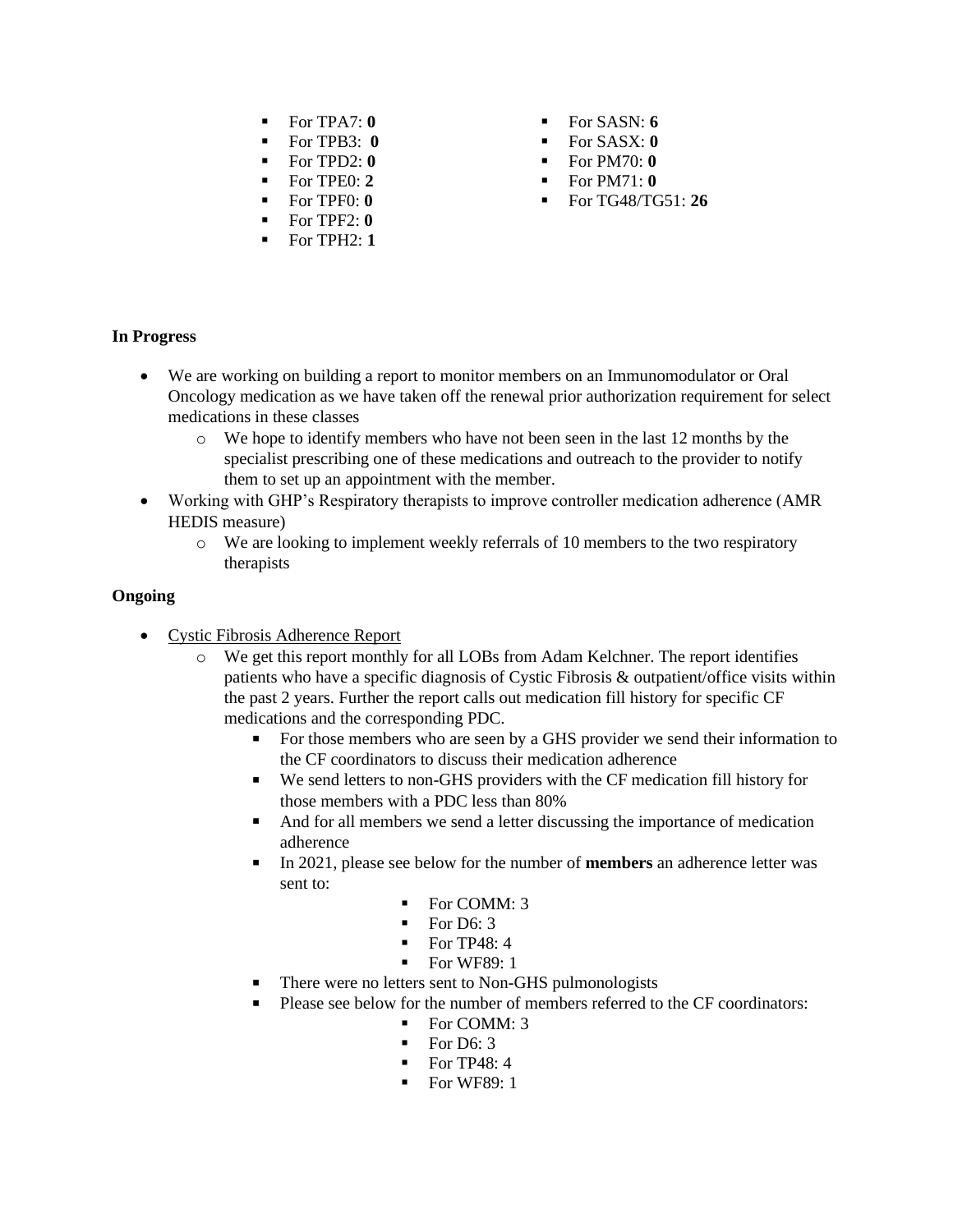- Duplicate Anticoagulant Report
	- o We get this report **weekly** for **all LOBs** flagging members filling duplicate anticoagulant medications. We personally reach out to the providers/members of the flagged members to confirm proper medication therapy.
	- o For 2021:
		- For COMM (Commercial): **10 members** reviewed and **2 interventions** made
		- For D6 (Exchange): **7 members** reviewed and **2 interventions** made
		- For TG48/GH51: **7 members** reviewed and **2 interventions** made
		- For TP45: **0 members** reviewed and **0 interventions** made
		- For TP56: **0 members** reviewed and **0 interventions** made
		- For EMYD: **2 members** reviewed and **0 interventions** made
		- For MT38: **0 members** reviewed and **0 interventions** made
		- For TP74: **0 members** reviewed and **0 interventions** made
		- For SASN: **1 member** reviewed and **0 interventions** made
		- For SASF: **1 member** reviewed and **0 interventions** made
- Duplicate Specialty Therapy
	- o We run an in-house retrospective report **quarterly** for **all LOBs** with help from Adam Kelchner and Aubrielle Smith. These members are identified and written up and sent to a medical director if follow up is needed.
		- For Commercial/Exchange/TPA in 2021, we reviewed all 2021 data and **0 members** were referred to Dr. Yarczower for additional follow-up.
- Suboxone with an Opioid Report
	- o We get this report **weekly** for **all LOBs** from Adam Kelchner and we are writing up each new member that flags on the report. These members are being discussed at our weekly meeting with Dr. Meadows and Dr. Hossler. Both medical directors look into whether it is appropriate to end the opioid authorizations still in place or if further intervention is required.
	- o For Commercial/Exchange/TPA in 2021, see below for the new members reviewed and those referred to the MDs:
		- For COMM: we have reviewed **10 new members** and **4 members** were referred to MDs
		- For D6: we have reviewed **9 new members** and **2 members** were referred to MDs
		- For EMYD: we have reviewed **4 new members** and **2 members** were referred to MDs
		- For TG48: we have reviewed **3 new members** and **1 member** was referred to MDs
		- For SASE: we have reviewed **1 new member** and **0 members** was referred to MDs
- Ending Opioid Authorizations
	- o We are working on identifying members who have active opioid authorizations in place but have since started Buprenorphine therapy. The letter is sent to the members notifying them the opioid authorization has been ended due to the start of buprenorphine therapy.
	- o For Commercial/Exchange/TPA in 2021, see below for the number of letters we sent to members notifying them that we are ending their opioid authorization(s):
		- $\blacksquare$  For D6: 1
		- For COMM: **1**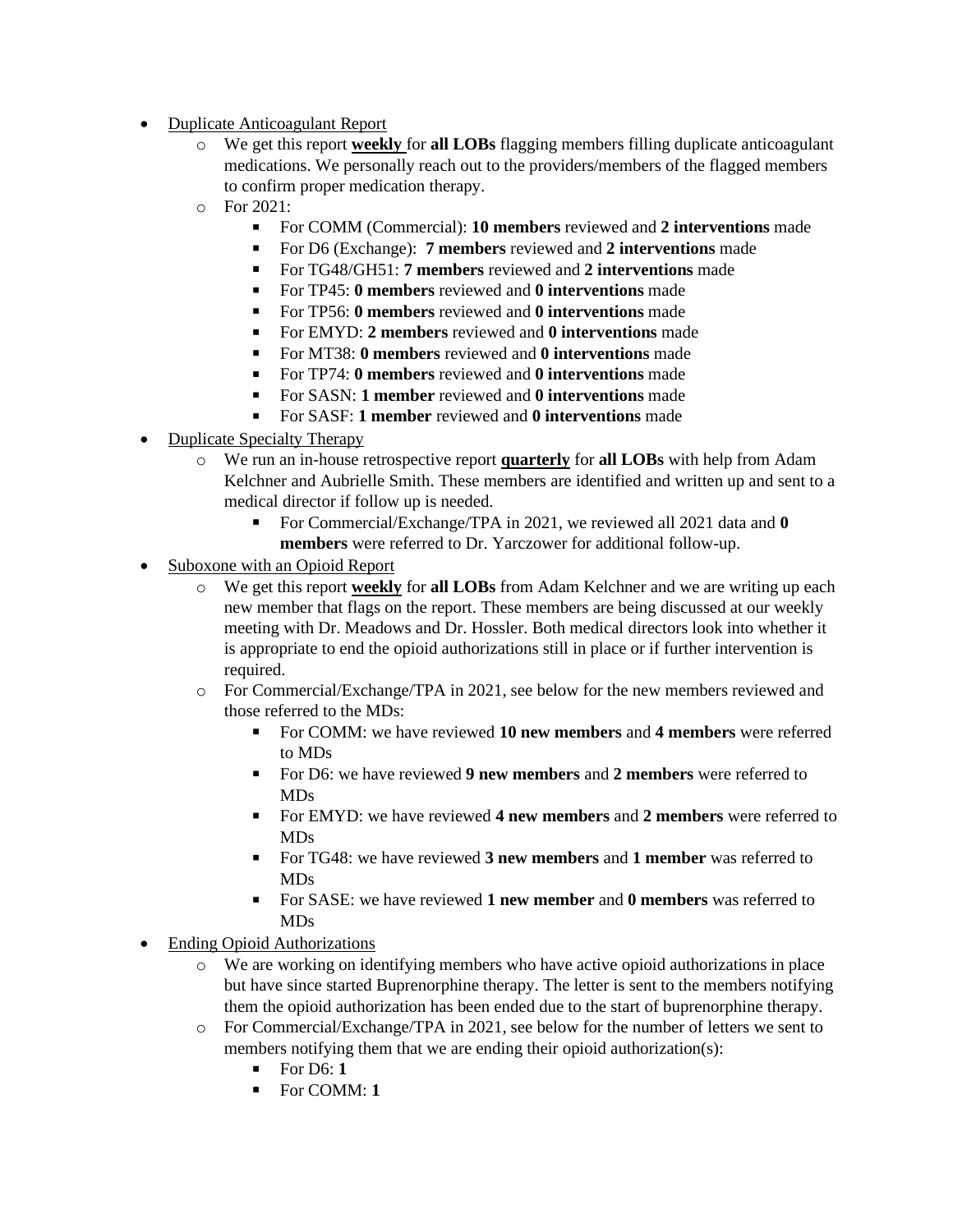- For TG48/TG51: **2**
- Opioid Overutilization Report
	- o We get this report **monthly** from PerformRx and we write up each member that flags on the report. We have been monitoring the members that are continuously showing up on the report by any change in their MED. For those members we deem appropriate we will send a letter to their PCP.
	- o For Commercial/Exchange/TPA in 2021, see below for the number of reviewed cases.
		- For COMM: we have reviewed **2 patients** and sent **1 case** to MDs for review
		- For EMYD: we have reviewed **3 patients** and sent **0 cases** to MDs for review
		- For TG48: we have reviewed 2 patients and sent 0 cases to MDs for review
- FWA Reports
	- o We get this report **weekly** for **all LOBs** from Jeremy Baker. We prepare this report by determining which claims need to be verified, and our GHP technician makes calls to pharmacies to correct/verify claims.
	- o We review claims for anti-hypertensives, statins, 1-day supply, and inhalers
		- For COMM in 2021, we have reviewed cases and corrected claims, resulting in a potential **cost savings/avoidance of \$1,822.69**
		- For D6 in 2021, we have reviewed cases and corrected claims, resulting in a potential **cost savings/avoidance of \$410.19**
		- For TP45 in 2021, we have reviewed cases and corrected claims, resulting in a potential **cost savings/avoidance of \$19.33**
		- For TG48, TG51 in 2021, we reviewed cases and corrected claims, resulting in a potential **cost savings/avoidance of \$1,141.17**
		- For SASN in 2021, we reviewed cases and corrected claims, resulting in a potential **cost savings/avoidance of \$1,331.97**
- Severity Report
	- o We get this report **monthly** for **all LOBs** on members who have filled a medication that has a level one interaction with another medication they have a claim for
		- For Commercial/Exchange/TPA in 2021:
			- **o** \*We are working with PerformRx on a revision to this report\*
- Tobacco Cessation Program
	- o We get this report **monthly** to identify members on prolonged tobacco cessation treatment. We send a letter and resource pamphlet to provide additional behavioral health support through Geisinger Health and Wellness.
	- o For Commercial/Exchange/TPA in 2021, we sent letters to the below number of members:
		- For COMM: **13**
		- For D6: **13**
		- For EMYD: **23**
		- $\blacksquare$  For SASN:  $\boldsymbol{0}$
		- For SASE: 2
		- For TG48, TG51: **10**
		- $\blacksquare$  For TPB3: 1
		- For TP23: **0**
		- $\blacksquare$  For TP45:  $\blacksquare$
		- For TP46: **0**
		- For TP56: **0**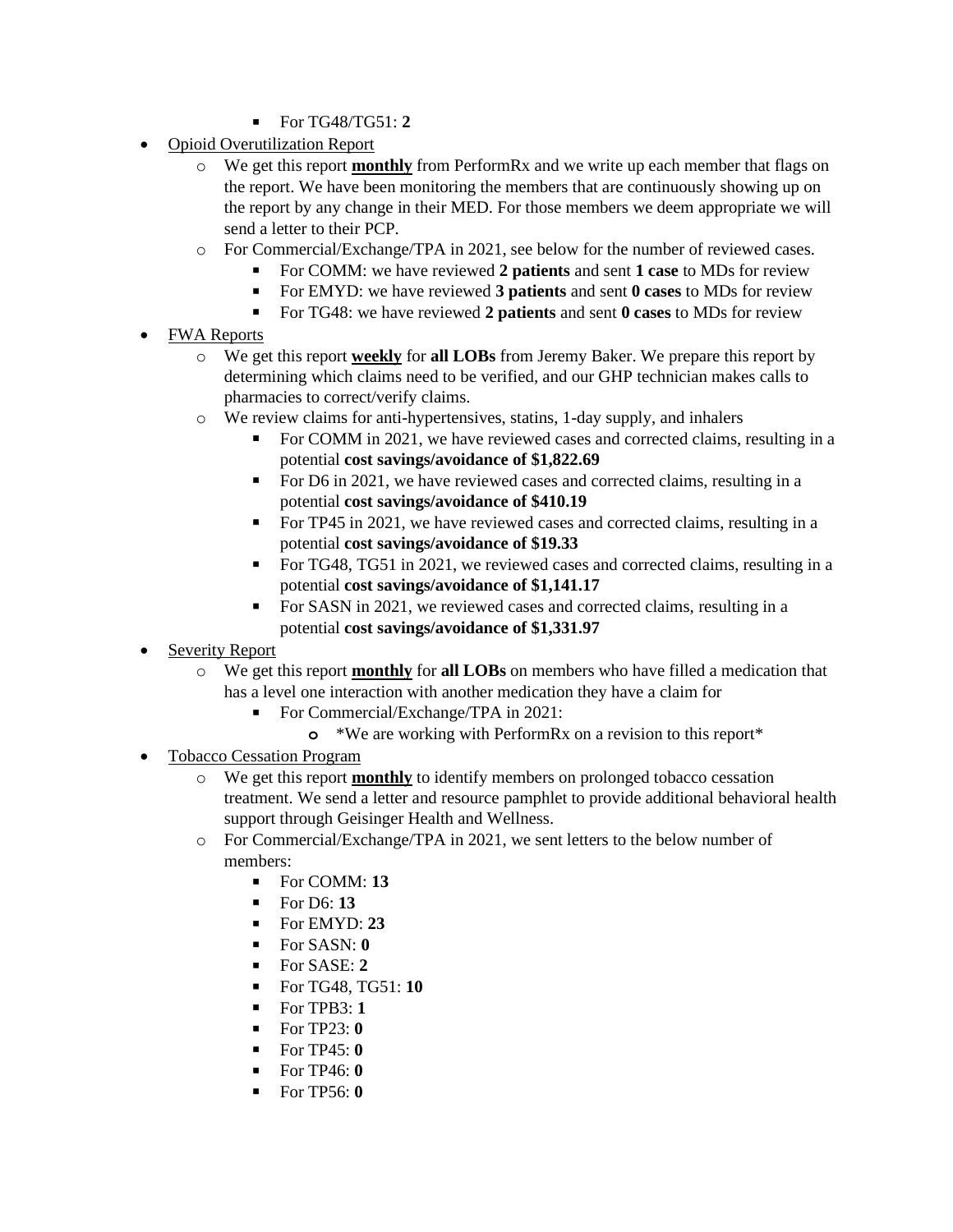- For TP88: **0**
- $\blacksquare$  For TPA6:  $\boldsymbol{0}$
- For WF89: **0**
- **STENT Adherence Report** 
	- o We get this report **monthly** to identify members on an antiplatelet medication and then flag for betablocker and statin medication claims.
	- o In 2021, we have sent letters encouraging adherence to the below number of members:
		- **o Members for Antiplatelet:**

|   | O       | <b>COMM: 125</b>                 | $\circ$      | <b>TP88: 2</b> |
|---|---------|----------------------------------|--------------|----------------|
|   | O       | D6: 93                           | $\circ$      | TPA6:0         |
|   | $\circ$ | EMYD: 5                          | $\circ$      | WF89: 5        |
|   | O       | SASN: 8                          | $\circ$      | TPD2:1         |
|   | O       | TG48, TG51: 25                   | $\circ$      | SASE: 4        |
|   | Ō       | TP41:1                           | $\circ$      | SASF: 1        |
|   | O       | TP23: 0                          | $\circ$      | <b>TPB3: 0</b> |
|   | $\circ$ | TP45: 4                          | $\circ$      | <b>TPF2: 1</b> |
|   | $\circ$ | TP46: 1                          | $\circ$      | TPIO: 1        |
|   | $\circ$ | TP50:1                           | $\circ$      | <b>TPL0: 1</b> |
|   | Ō       | TP56:1                           | $\circ$      | <b>TPM2: 1</b> |
|   | Ō       | TP74: 1                          |              |                |
| O |         | <b>Members for Beta-Blocker:</b> |              |                |
|   |         |                                  |              |                |
|   | O       | <b>COMM: 103</b>                 | O            | <b>TP50: 1</b> |
|   | $\circ$ | D6:78                            | O            | TP56: 0        |
|   | $\circ$ | EMYD: 7                          | $\circ$      | <b>TP88: 1</b> |
|   | $\circ$ | SASN: 5                          | $\circ$      | <b>TPA6: 0</b> |
|   | O       | TG48, TG51: 45                   | O            | WF89: 1        |
|   | O       | TP23:1                           | $\mathbf{o}$ | <b>TPI0: 1</b> |
|   | Ō       | TP45:1                           | Ō            | SASE: 1        |
|   | Ō       | TP46: 0                          |              |                |
| O |         | <b>Members for Statin:</b>       |              |                |
|   | O       | <b>COMM: 130</b>                 | O            | <b>TP88: 1</b> |
|   | $\circ$ | D6:86                            | $\circ$      | <b>TPA6: 2</b> |
|   | O       | <b>EMYD: 17</b>                  | O            | WF89: 1        |
|   | $\circ$ | SASN: 4                          | O            | TP50: 2        |
|   | O       | TG48, TG51: 31                   | O            | PM70:1         |
|   | O       | TP23: 2                          | O            | TP74: 1        |
|   | $\circ$ | TP45: 4                          | O            | SASE: 4        |
|   | $\circ$ | TP46: 2                          | O            | <b>TPB3: 1</b> |
|   | $\circ$ | TP56: 0                          | $\circ$      | TP41: 1        |
|   |         |                                  |              |                |

▪ \*member may flag for more than one measure and are included in the count for each measure

#### • **HEDIS Initiatives: \*Using proactive HEDIS data\***

• Asthma Medication Ratio (AMR)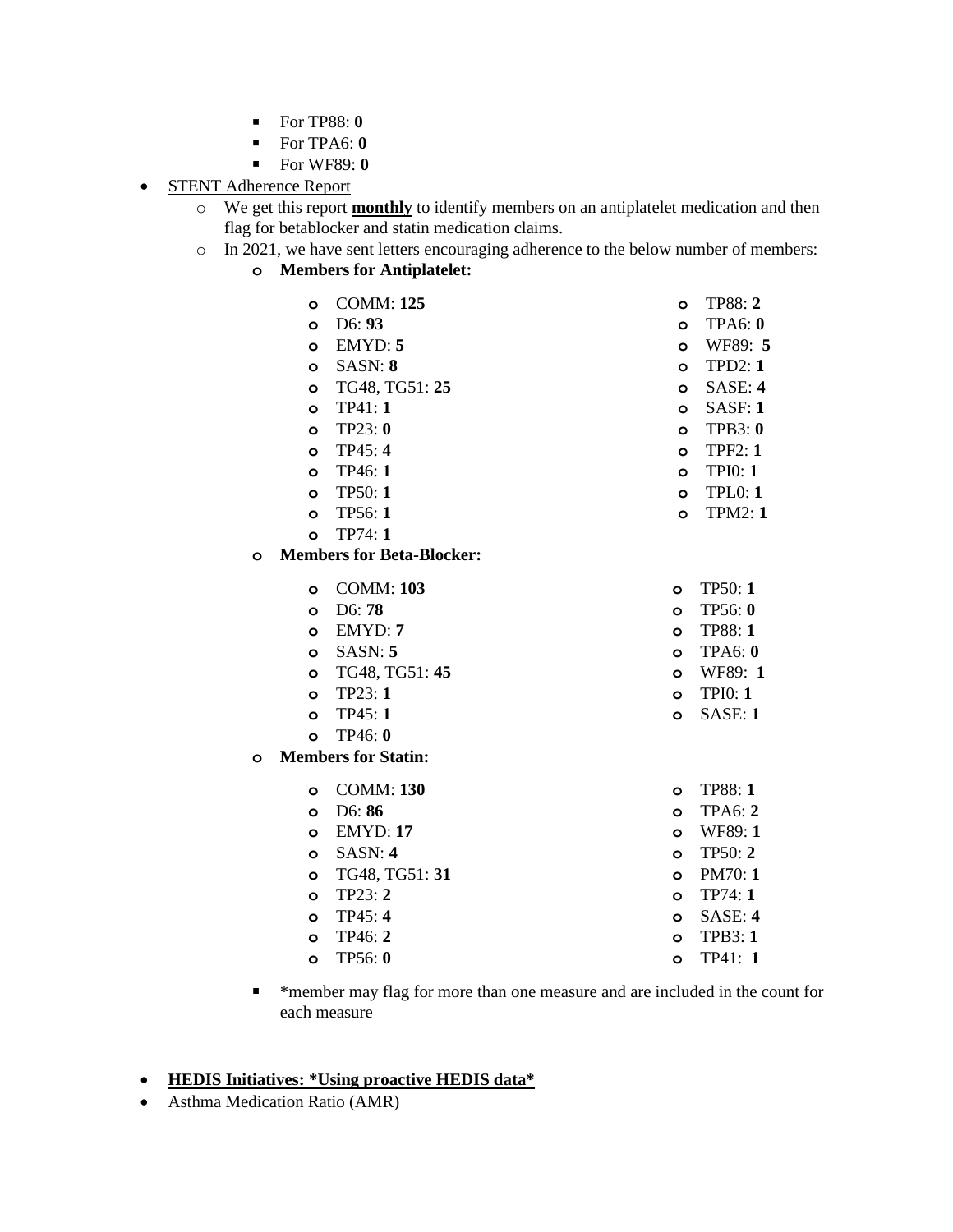- o Jesse Barsh runs this report **monthly,** and we send letters to the flagged members who have a ratio of controller to total asthma medications of  $< 0.5$ .
	- For Commercial/Exchange in 2021, see below for the number of letters sent to members:
		- **o** COMM: **19**
		- **o** D6: **17**
- Antidepressant Medication Management (AMM)
	- o Jesse Barsh runs this report **monthly,** and we send letters to the flagged members who appear non-adherent to their antidepressant medications.
		- For Commercial/Exchange in 2021, see below for the number of letters sent to members:
			- **o** Effective Acute Phase:
				- o COMM: **1**
				- o D6: **0**
				- **o** Effective Continuation Phase:
					- o COMM: **85**
					- o D6: **70**
- Adherence to Antipsychotics for Individuals with Schizophrenia (SAA)
	- o Jesse Barsh runs this report **monthly,** and we send letters to the flagged members who appear non-adherent to their antipsychotic medications.
		- For Commercial/Exchange in 2021, see below for the number of letters sent to members:
			- **o** COMM: **2**
			- **o** D6: **1**
- Statin Therapy for Patients with Cardiovascular Disease (SPC)
	- o We get this report **monthly** to identify members with cardiovascular disease and who have not received a statin medication or who are non-adherent to statin therapy
		- For Commercial/Exchange in 2021, see below for the number of letters sent to **providers** to encourage statin therapy initiation**:**
			- **o** COMM: **27**
			- **o** D6: **20**
		- For Commercial/Exchange in 2021, see below for the number of letters sent to **members** to promote statin adherence:
			- **o** COMM: **41**
			- **o** D6: **14**
- Statin Therapy for Patients with Diabetes (SPD)
	- o We get this report **monthly** to identify members with cardiovascular disease and who have not received a statin medication or who are non-adherent to statin therapy
		- For Commercial/Exchange in 2021, see below for the number of letters sent to **providers** to encourage statin therapy initiation**:**
			- **o** COMM: **246**
			- **o** D6: **137**
		- For Commercial/Exchange in 2021, see below for the number of letters sent to **members** to promote statin adherence:
			- **o** COMM: **41**
			- **o** D6: **18**
- Persistence of Beta-Blocker Treatment After a Heart Attack (PBH)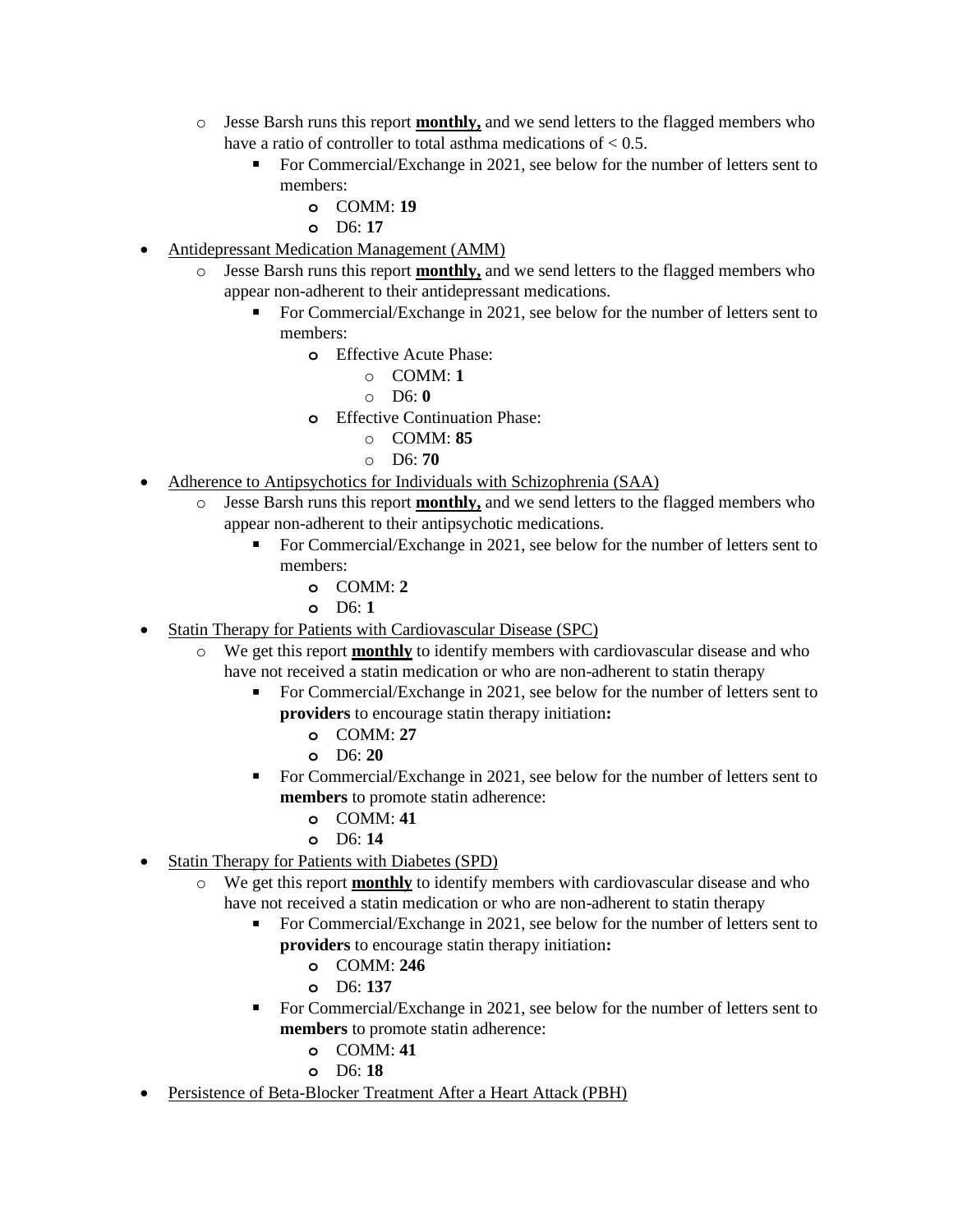- o We get this report **monthly** to identify members with a diagnosis of AMI who received beta-blocker treatment for 6 months after discharge and who are non-adherent to betablocker therapy
	- For Commercial/Exchange in 2021, see below for the number of letters sent to **members:** 
		- **o** COMM: **0**
		- **o** D6: **1**

# **Fliers/Letters**

- Commercial/Exchange DUR/FWA Program internal Fliers
	- o Last updated 08/2021 next update 02/2022
- Current Provider Letters
	- Cystic Fibrosis Adherence Letter
	- Use of Opioids from multiple providers DUE
	- Congestive Heart Failure DUE
	- Coronary Artery Disease DUE
	- Statin Use in Persons with Diabetes DUE
	- Asthma Med Ratio DUE
	- Opioid Overutilization
	- **Exercity Report**
	- **EXECUTE:** Statin Therapy for Patients with Cardiovascular Disease (SPC)
	- HEDIS: Statin Therapy for Patients with Diabetes (SPD)
- Current Member Letters
	- Cystic Fibrosis Adherence Letter
	- Ending Opioid Authorizations
	- Tobacco Cessation Letter
	- HEDIS: Asthma Medication Ratio (AMR)
	- HEDIS: Antidepressant Medication Management (AMM)
	- **EXECUTE:** Adherence to Antipsychotics for Individuals with Schizophrenia (SAA)
	- **EXECUTE:** Statin Therapy for Patients with Cardiovascular Disease (SPC)
	- HEDIS: Statin Therapy for Patients with Diabetes (SPD)
	- HEDIS: Persistence of Beta-Blocker Treatment After a Heart Attack (PBH)
	- STENT Adherence Report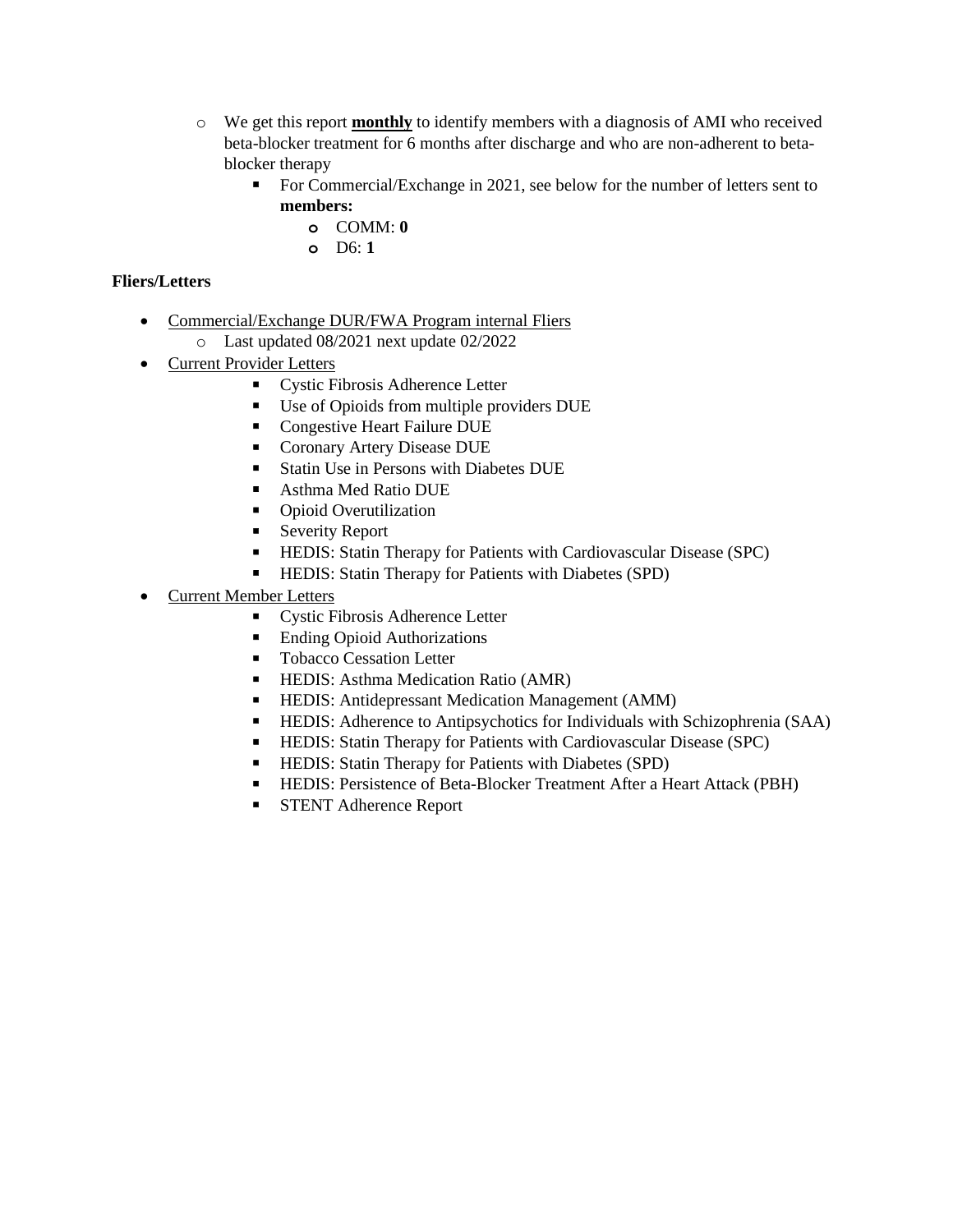# **CHIP** (CHBQ)

• All of our Medicaid adherence/DUR reports include logic to identify the CHIP population

### **Drug Use Evaluations (DUEs)**

- Statin Use in Persons with Diabetes DUE
	- o This is our 2021 2nd quarter Geisinger Health Plan DUE for all LOBs
	- o From this report, we identified **0 members** age 40 to 75 with at least 2 distinct fills of any diabetic medication(s) without a statin claim. We sent an educational letter to providers to encourage prescribing of a statin to members, if medically appropriate.
- Asthma DUE
	- $\circ$  This is our 2021 1<sup>st</sup> quarter Geisinger Health Plan DUE for all LOBs
	- o From this report, we identified **8 members** who received 4 or more prescriptions for an asthma medication within the past 6 months but did not receive an asthma controller medication in that same 6-month period. We sent letters to providers which included fill history for rescue medications.
	- o The Print Shop completed the mail merge and sent out letters to the members' providers on 6/18/2021.
	- o Adam K. re-ran this data on 10/7/2021 to analyze the effectiveness of the letter. Of the **8 members** initially addressed, **8 members** are still active. Of those members, **0** now have a claim for a controller medication.

### **Ongoing**

- Duplicate Anticoagulant Report
	- o We get this report **weekly** for **all LOBs** flagging members filling duplicate anticoagulant medications. We personally reach out to the providers/members of the flagged members to confirm proper medication therapy.
		- For CHBQ in 2021, we have reviewed **0 members** and have made interventions for **0 members**
- Duplicate Specialty Therapy
	- o We run an in-house retrospective report **quarterly** for **all LOBs** with help from Adam Kelchner and Aubrielle Smith. These members are identified and written up and sent to a medical director if follow up is needed.
		- For CHBQ in 2021, we reviewed all 2021 data and **0 members** were referred to Dr. Yarczower for additional follow-up.
- Duplicate Buprenorphine Therapy
	- o We get this report **quarterly** with help from Adam Kelchner. The report works to identify members who have at least a 7 day overlap period of generic Buprenorphine and generic Buprenorphine/naloxone products. Members identified as being on both products are being forwarded to Dr. Meadows and Dr. Hossler for further outreach.
		- For CHBQ in 2021, we have reviewed **0 members** and **0 members** were referred to MDs
- Suboxone with an Opioid Report
	- o We get this report **weekly** for **all LOBs** from Adam Kelchner and we are writing up each member that flags on the report. These members are being discussed at our weekly meeting with Dr. Meadows and Dr. Hossler. Both MDs look into whether it is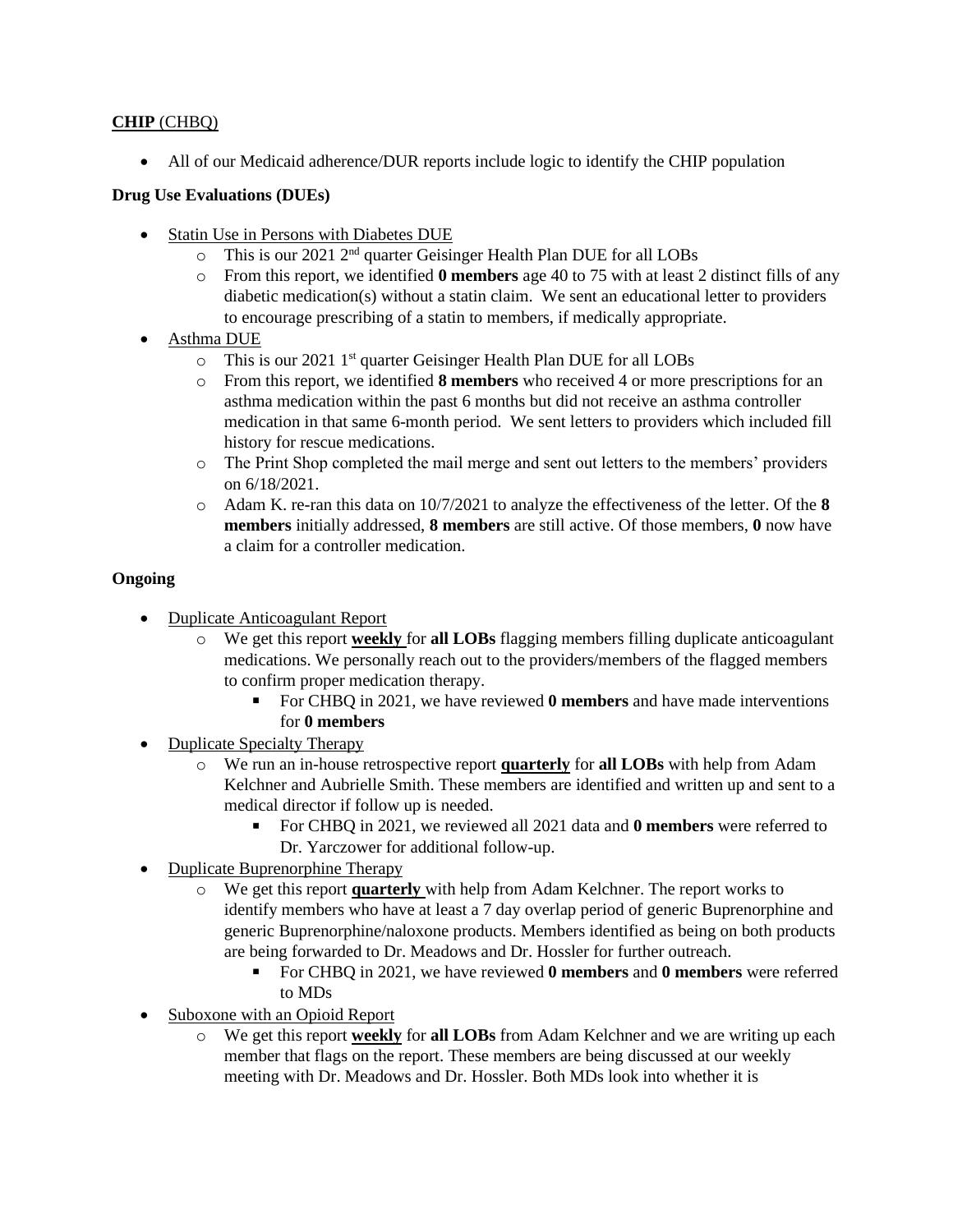appropriate to end the opioid authorizations still in place or if further intervention is required.

- For CHBQ in 2021, we have reviewed **0 new members**, and **0 members** were referred to MDs
- Ending Opioid Authorizations
	- o We are working on identifying members who have active opioid authorizations in place but have since started Buprenorphine therapy. The letter is sent to the members notifying them the opioid authorization has been ended due to the start of buprenorphine therapy.
		- For CHBQ in 2021, we sent **0 members** a letter notifying them of the end of their opioid authorization(s).
- FWA Reports
	- o We get this report **weekly** for **all LOBs** from Jeremy Baker. We prepare this report by determining which claims need to be verified, and our GHP technician makes calls to pharmacies to correct/verify claims.
	- o We review claims for anti-hypertensives, statins, 1-day supply, and inhalers
		- For CHBQ in 2021, we have reviewed cases and corrected claims, resulting in a potential **cost savings/avoidance of \$61.13**
- Tobacco Cessation Program
	- o We get this report **monthly** to identify members on prolonged tobacco cessation treatment. We send a letter and resource pamphlet to provide additional behavioral health support through Geisinger Health and Wellness.
		- For CHBQ in 2021, we have not sent any letters
- **STENT Adherence Report** 
	- o We get this report **monthly** to identify members on an antiplatelet medication and then flag for betablocker and statin medication claims.
	- o For CHBQ in 2021, we have sent letters encouraging adherence to:
		- Members for Antiplatelet:
			- **o** CHBQ: **0**
		- Members for Beta-blocker:
			- **o** CHBQ: **0**
		- Members for Statin:
			- **o** CHBQ: **0**
		- \*member may flag for more than one measure and are included in the count for each measure
- Antipsychotic with Opioid Report
	- o We get this report **quarterly** to identify **CHIP** members with an overlap of 8 or more days between an opioid and antipsychotic medication.
	- o We send a letter with claims data to both the opioid prescriber and the antipsychotic prescriber to encourage collaboration in medication management.
		- For CHBQ in 2021, we sent **0 letters** to **opioid prescribers** and **0 letters** to **antipsychotic prescribers**
- Duplicate Antipsychotics
	- o We get this report **quarterly**, and we send letters to the PCPs to address potential duplicate therapy issues.
		- For CHBQ in 2021, we have sent letters to **1 provider**
- **HEDIS Initiatives: \*Using proactive HEDIS data\***
- Asthma Medication Ratio (AMR)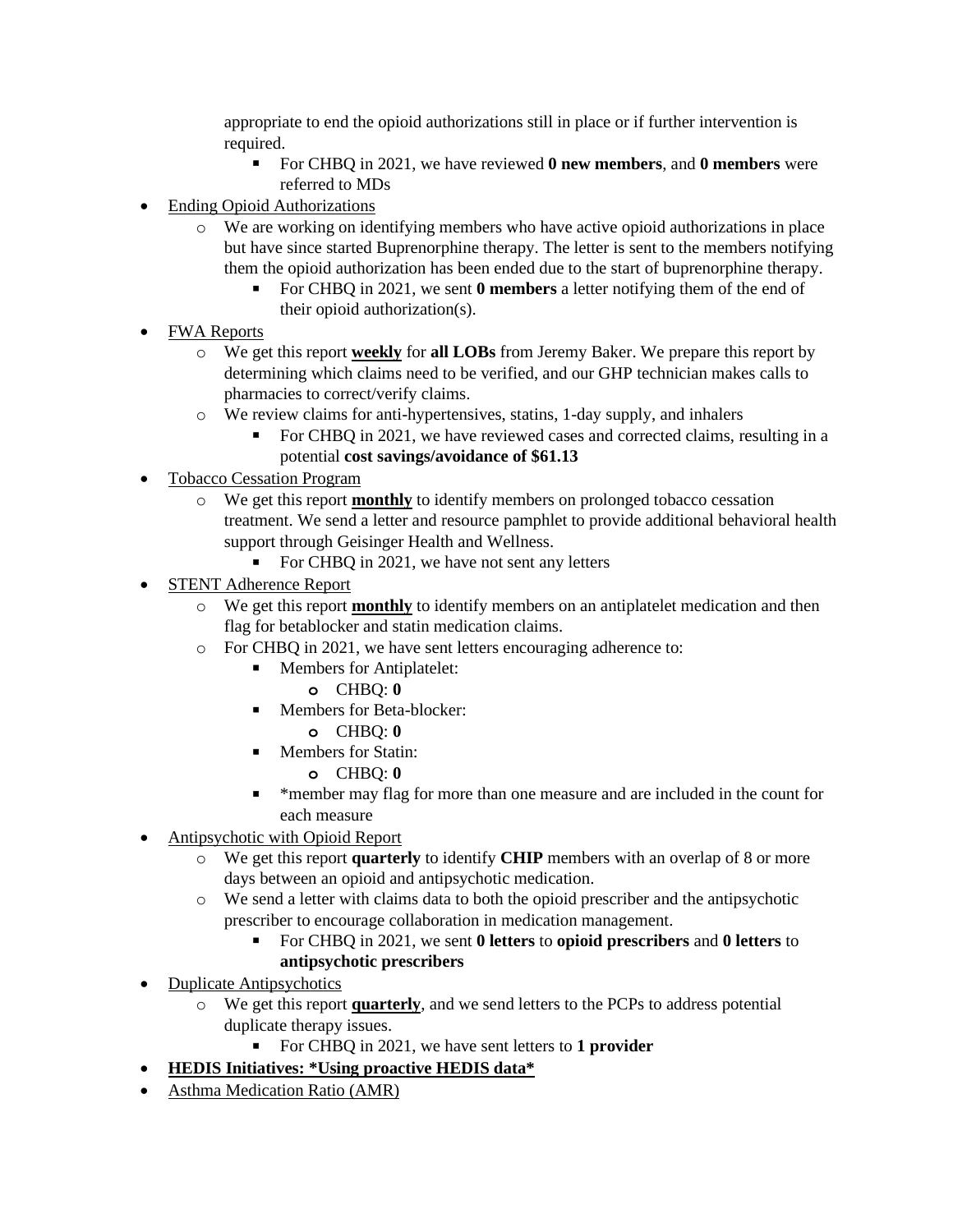- o Jesse Barsh runs this proactive HEDIS report **monthly,** and we send letters to the flagged members who have a ratio of controller to total asthma medications of  $< 0.5$ .
	- For CHBO in 2021, we sent 4 letters to members
- Antidepressant Medication Management (AMM)
	- o Jesse Barsh runs this proactive HEDIS report **monthly,** and we send letters to the flagged members who appear non-adherent to their antidepressant medications.
		- For CHBQ in 2021, we sent **0 letters** to members in the **Effective Acute Phase**, and **8 letters** to members in the **Effective Continuation Phase**
- Adherence to Antipsychotics for Individuals with Schizophrenia (SAA)
	- o Jesse Barsh runs this report **monthly,** and we send letters to the flagged members who appear non-adherent to their antipsychotic medications.
		- For CHBQ in 2021, we have sent **0 letters** to members
- Statin Therapy for Patients with Cardiovascular Disease (SPC)
	- o This is a **monthly** report to identify members with cardiovascular disease and who have not received a statin medication or who are non-adherent to statin therapy
		- For CHBQ in 2021, we have sent **0 letters** to providers
		- For CHBQ in 2021, we have sent **0 letters** to members
- Statin Therapy for Patients with Diabetes (SPD)
	- o This is a **monthly** report to identify members with cardiovascular disease and who have not received a statin medication or who are non-adherent to statin therapy
		- For CHBQ in 2021, we have sent **0 letters** to providers
		- For CHBQ in 2021, we have sent **0 letters** to members
- Persistence of Beta-Blocker Treatment After a Heart Attack (PBH)
	- o This is a **monthly** report to identify members with a diagnosis of AMI who received beta-blocker treatment for 6 months after discharge and who are non-adherent to betablocker therapy
		- For CHBQ in 2021, we have sent **0 letters** to members

Additional evidence of the criteria used to make this decision can be found in the drug review presented to the committee.

# **2022 FORMULARIES FOR APPROVAL**

**Recommendation:** Please review the attached PDF versions of the 2022 formularies for approval.

- AON Exchange Formulary
- Commercial 4 Tier Formulary
- Commercial Traditional Formulary
- Commercial Triple Choice Formulary
- GHP Kids Formulary
- Marketplace Formulary
- Northern Light Employee Formulary